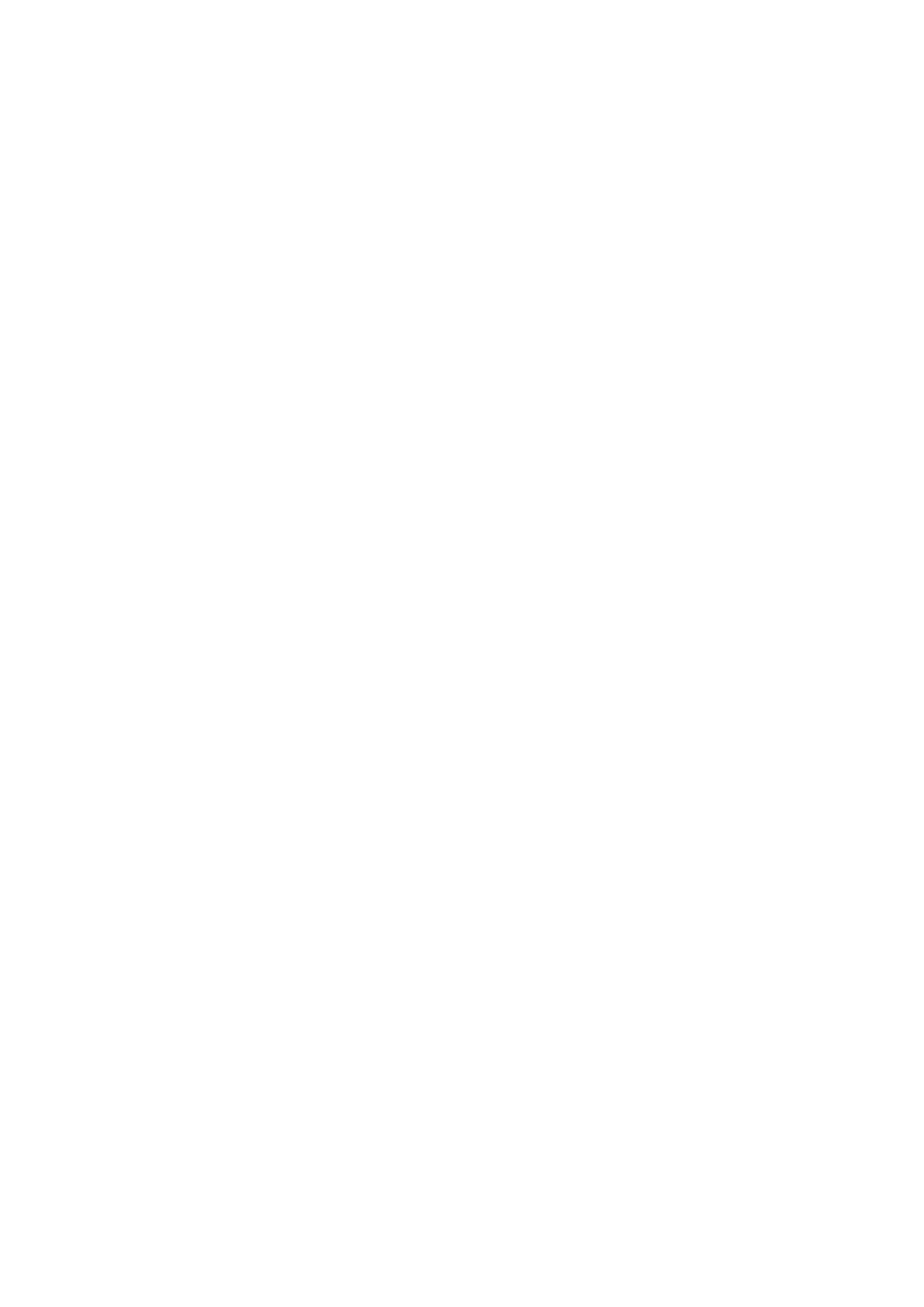## Introduction

- This is a follow-up to the phase I reference note developed by the Multilateral Development Bank (MDB) Infrastructure Cooperation Platform's project preparation workstream, drafted in 2018 to complement the overarching *G20 Principles for the Infrastructure Project Preparation Phase*1 endorsed by the G20 finance ministers in Buenos Aires in November 2018.
- Phase I addressed how project preparation facilities (PPFs) are constituted and ensure efficient, highquality delivery of project preparation support to government clients.
- The topic of PPFs was chosen based on the broad consensus that an insufficient pipeline of bankable projects, particularly public-private partnerships (PPPs), was a barrier to achieving greater levels of privatesector investment in emerging-market infrastructure.
- The phase I paper focused primarily on MDBs' efforts to create and operationalise a number of new PPFs in recent years, to draw early lessons from their roll-out and, thus, provide some reference notes to MDBs and other development finance institutions (DFIs) as they embark on the process of replenishing existing PPFs and/or creating new ones.

<sup>1</sup> http://www.g20.utoronto.ca/2018/principles\_for\_infrastructure\_project\_preparation.pdf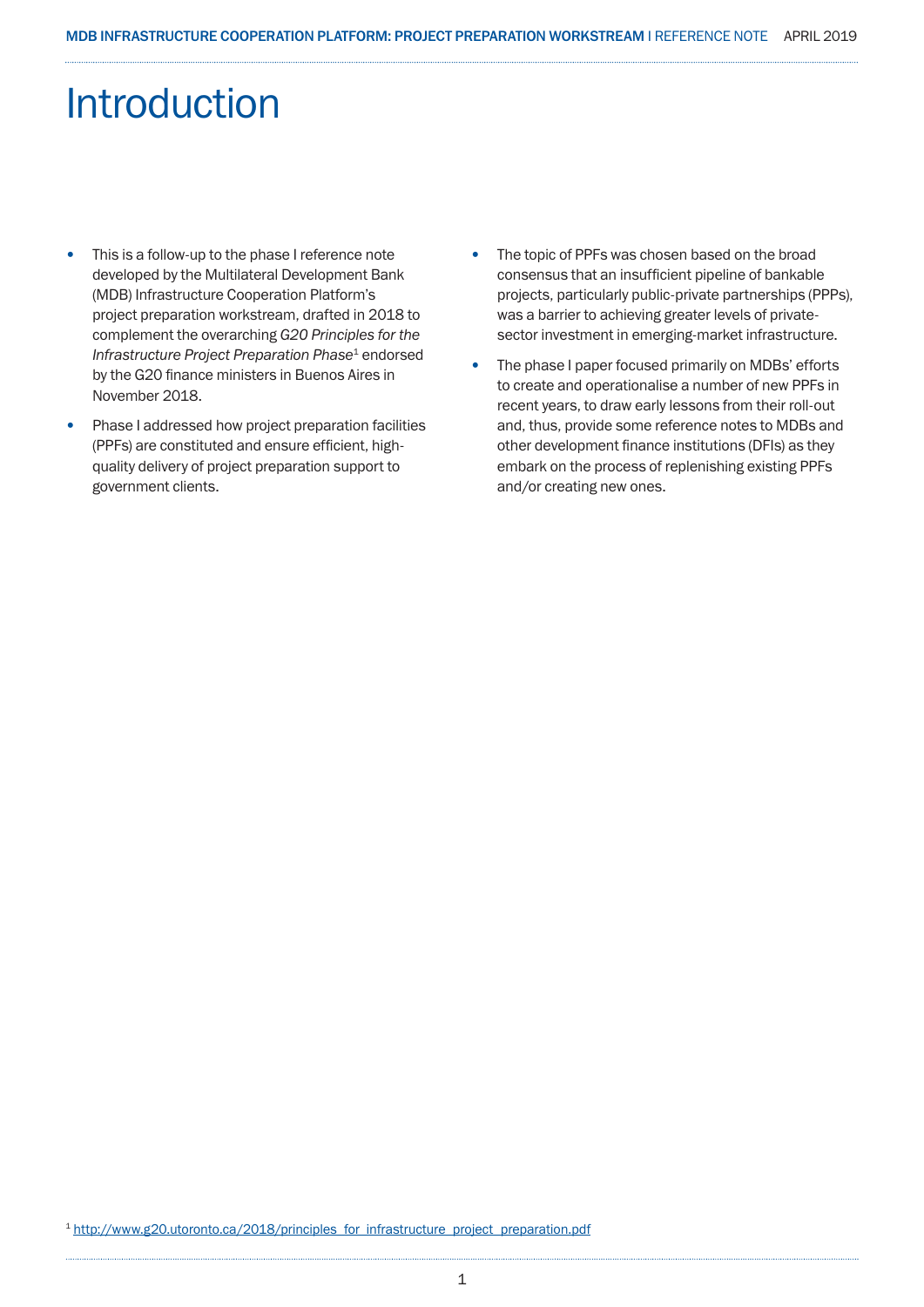## Phase II reference note objective and contents

- The objective of this phase II reference note is to build on phase I and articulate a common MDB view of what constitutes comprehensive project preparation, highlighting how this contributes to the quality of infrastructure assets and services – as embodied within the G20 Principles for Quality Infrastructure Investment – and assessing the tools, knowledge platforms and other capacity-building approaches used by MDBs across the infrastructure project cycle.
- The reference note reflects our collective experience that weaknesses associated with infrastructure frameworks, as well as capacities to prepare, procure and regulate/oversee, need to be addressed during the preparation of individual projects. Good project preparation, for example, would include a robust plan for resourcing and capacitating contract management skills. The refernce note, therefore, reflects the full project life-cycle, from early, "upstream" policy and planning to implementation.
- This paper highlights the roles of MDBs in project preparation, working together as a system. It also identifies aspects of project preparation where MDBs have developed or are working on standard approaches in the form of reference notes or tools. These reference notes and tools respond to the market's desire for reduced transaction costs and more streamlined project preparation processes – thereby contributing to the emergence of infrastructure as an asset class – while capturing aspects of Quality Infrastructure. Greater standardisation lies at the heart of efforts to create an infrastructure asset class, around which a broad agenda has been built by the various bodies in recent years, including the G20, the Organisation

for Economic Cooperation and Development (OECD), several bilateral DFIs, institutional investors and the MDBs.

- This reference note recognises that there are many tools and approaches available. These provide valuable contributions that complement MDBs' offering across the product cycle and we look to enhance and deepen the process of collaboration in the inclusive spirit of the systemic approach advocated by MDB shareholders. An example of this is the SOURCE platform.2 SOURCE has been designed to provide a standardised yet adaptive framework allowing for the integration and harmonisation of several international tools and standards, for dissemination and data collection purposes. SOURCE already integrates many internationally recognised tools and approaches and we look to enhance and deepen this process. As they further mainstream these tools into normal operations, the MDBs expect a more systemic approach to emerge, while recognising, of course, the inherent uniqueness of each project in its particular market context.
- The content of this reference note is as follows:
	- The main body of the report outlines a comprehensive project preparation process and describes the nature of MDB support at each stage, as well as relevant tools and reference notes. It underscores how this work contributes to Quality Infrastructvure. More details on each tool are presented in Annex A.
	- Annex B introduces several case studies of MDB support for quality project preparation in practice, highlighting experience of MDB cooperation.

2 See Annex A.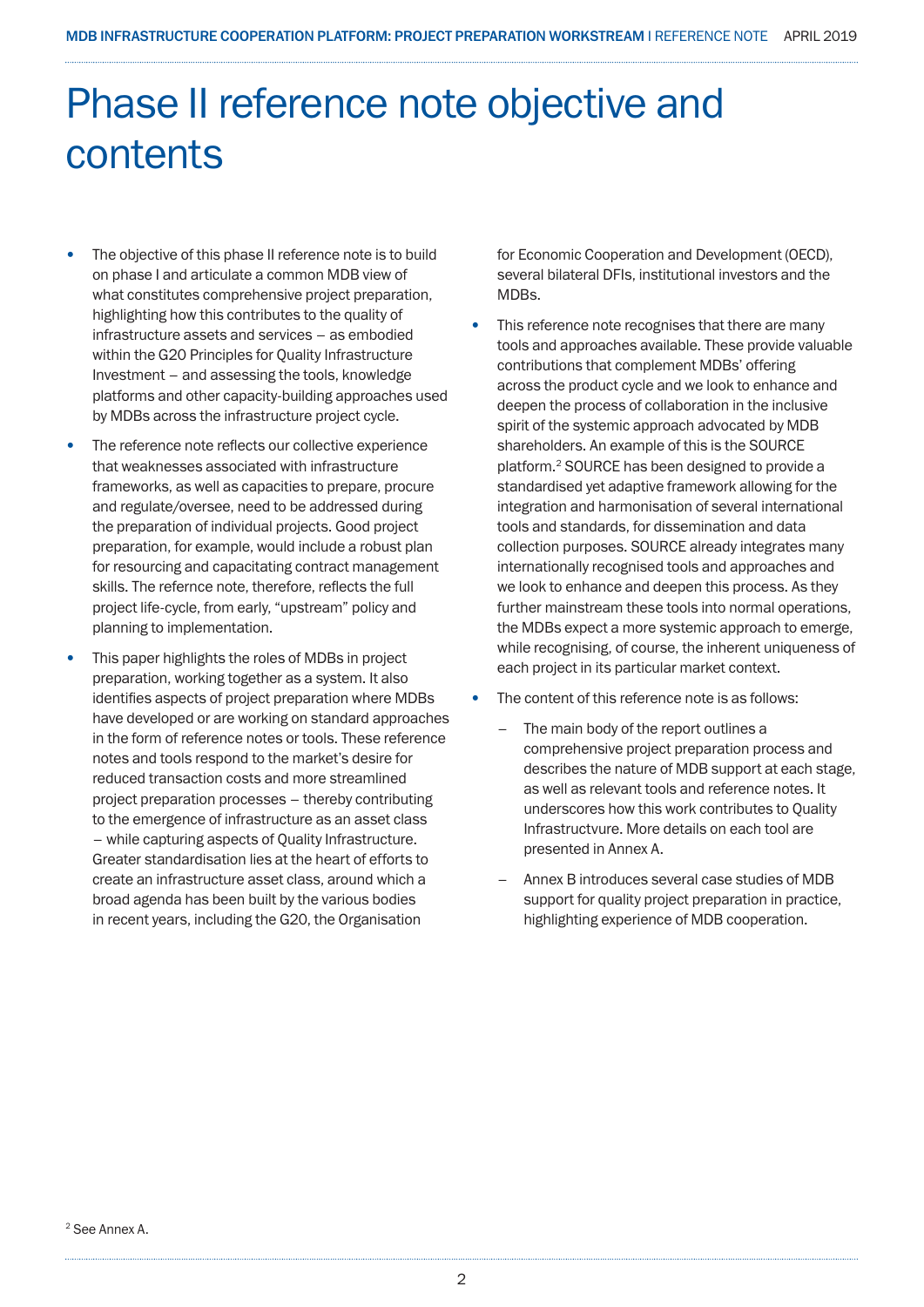## Preparing Quality Infrastructure projects – MDB support across the infrastructure life-cycle<sup>3</sup>

- Much of MDBs' work with governments involves supporting the preparation of investment programmes and projects, be they projects in which the MDBs are financially involved or projects supported by PPFs. This note outlines the MDBs' shared view of what is required to prepare Quality Infrastructure projects, as well as the tools and reference notes available to support governments to that end.
- The note reflects MDBs' experience that the preparation of Quality Infrastructure projects extends beyond the projects themselves, requiring consideration, for example, of the regulatory, legal and institutional environment in which the project will be implemented, as well as how projects are selected and prioritised, and arrangements for monitoring and managing the project over its lifetime. As noted in the phase I reference note, this was a key lesson learned from the first wave of PPFs established by the MDBs, which have gradually expanded their support to encompass these elements of the upstream and enabling environment, particularly with regard to strengthening governments' PPP capacity.
- The reference note contained herein, especially in the early phases of the project cycle, is applicable to all types of delivery models, including public sector-led and financed approaches. In this sense, there is no a priori preference for PPPs in this reference note beyond the fact that PPPs - when clearly justified and properly prepared - can lead to greater levels of private sector investment, a factor considered to be critical as a means to close the much-discussed infrastructure gap.
- This reference note, therefore, takes a full "life-cycle approach", enumerating the tools and products that MDBs use, not just for the mid-stream design and structuring activity area within the infrastructure life-cycle, as illustrated in Figure 1. It describes each stage of the project life-cycle, the MDB modalities, tools and reference notes available for support at each stage, and how this work helps to ensure that the project in question reflects the G20 Principles for Quality Infrastructure Investment.4 This note also refers to tools and reference notes developed by partner organisations, such as the International Monetary Fund (IMF) and the G20 Global Infrastructure Hub (GIH), often in partnership with the MDBs.
- In addition to the reference notes and tools that apply to specific stages, the MDBs have supported the development of standard approaches and reference notes covering the entire infrastructure life-cycle.
	- The PPP Reference Guide is an online resource that draws on the substantial body of knowledge on implementing PPPs to provide a wide range of resources for practitioners. Module 3 on implementing PPP projects provides reference notes on issues across the infrastructure life-cycle.
- These tools are complemented by the GIH's recently issued reference notes on project preparation, which draws on a review of country-level project preparation practices to provide a practical guide for governments. Lastly, the SOURCE platform, led and funded by the MDBs since 2014, does not represent a reference product or tool per se, but should be rather considered as an enabling platform to deliver scale and consistency to the entire workstream presented in the document. Through its structured approach to project data and the growing adoption of the platform by national government agencies an MDBs, SOURCE would also enable the collection of standardised project data globally and the usage of MDB tools.
- While the paper focuses largely on PPPs, it should be noted that the vast majority of infrastructure assets are procured with traditional public sector investment. It should be mentioned that effective cost management is at the centre of the infrastructure challenge: as reported in recent research, a reduction in construction costs would increase the ultimate amount of infrastructure completed versus current levels.
- It is also important to note that while PPPs, when well-structured and implemented, can improve service quality, but are not recognised as cost savers as often the quality of infrastructure built under PPPs set a higher standard than traditional procurement.

<sup>&</sup>lt;sup>3</sup> A list of project-related tools and instruments mentioned in this section is available in Annex A.

<sup>4</sup> Annex C outlines the G20 Principles for Quality Infrastructure Investment.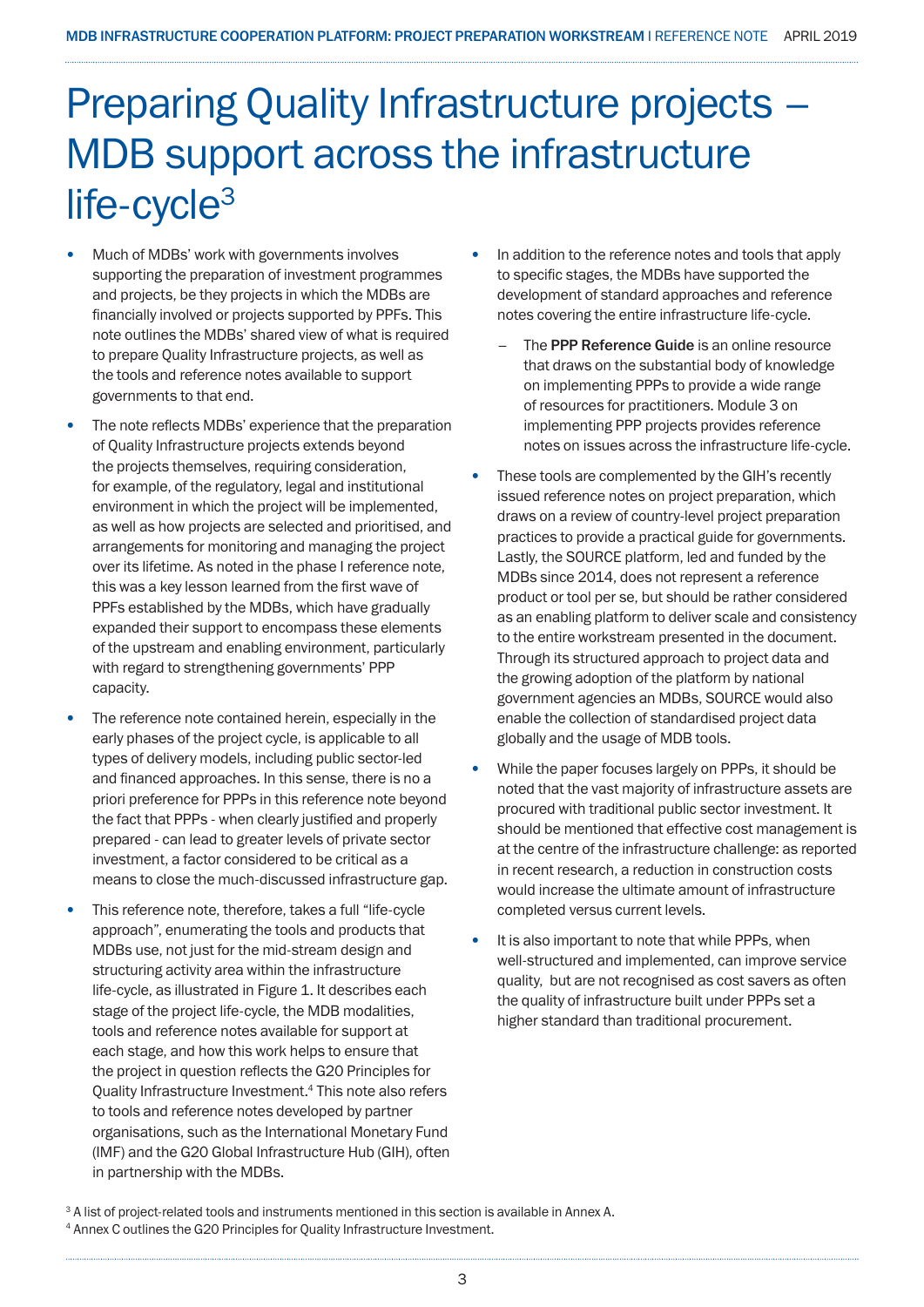#### Figure 1: Overview of MDB support across the infrastructure investment cycle

|                            |                                                                               | Project-related tools and<br>instruments used by MDBs                                                                                                                                                                                                                                                                                                                                                                                                                                                                                                                                                                       |  | Constraint addressed                                                                                                                                               | Linkages to quality                                                                                                                                                                                                                                       |
|----------------------------|-------------------------------------------------------------------------------|-----------------------------------------------------------------------------------------------------------------------------------------------------------------------------------------------------------------------------------------------------------------------------------------------------------------------------------------------------------------------------------------------------------------------------------------------------------------------------------------------------------------------------------------------------------------------------------------------------------------------------|--|--------------------------------------------------------------------------------------------------------------------------------------------------------------------|-----------------------------------------------------------------------------------------------------------------------------------------------------------------------------------------------------------------------------------------------------------|
| S<br>O<br>Ū<br>R<br>C<br>E | Enabling environment and<br>Institutional capacity-building                   | <b>Country PPP Readiness Diagnostic</b><br>PPP Practitioners Certification Course Procuring<br><b>Infrastructure PPPs</b><br>Framework for Disclosure in PPPs<br>P<br>Public Investment Management Assessment (PIMA)<br>Procuring Infrastructure PPPs<br>D<br>D<br><b>PPP Screening Tools</b><br><b>Infrastructure Prioritization Framework</b><br>R<br><b>GIF's Advisory Council</b><br>E<br>F<br>E<br>PPP Fiscal Risk Assessment (P-FRAM)<br><b>GIF's Project Readiness Assessment</b><br>R<br>Guidance on Standard PPP Contract<br>Ė<br>Provisions<br>and structuring<br>N<br>Sustainable Infrastructure Indicators<br>C |  | The need for sound institutional, legal<br>and regulatory environment to attract<br>long-term private sector participation<br>and investment in infrastructure.    | Principle 5: Strengthening<br>infrastructure governance                                                                                                                                                                                                   |
|                            | Infrastructure planning<br>and prioritisation                                 |                                                                                                                                                                                                                                                                                                                                                                                                                                                                                                                                                                                                                             |  | The need for governments to prioritise<br>projects, public and private, within<br>limited resources.                                                               | Principle 1: Raising economic<br>efficiency in view of life-cycle cost<br>Principle 5: Strengthening<br>infrastructure governance                                                                                                                         |
|                            | Project design and appraisal<br>(pre-feasibility/feasibility)                 |                                                                                                                                                                                                                                                                                                                                                                                                                                                                                                                                                                                                                             |  | The lack of projects and programmes<br>that are commercially viable, and<br>affordable, sustainable, and which offer<br>value for money to taxpayers and users.    | Principle 2: Integrating environmental<br>considerations<br>Principle 3: Building resilience against<br>natural disasters and other risks<br>Principle 4: Integrating social<br>considerations<br>Principle 5: Strengthening infrastructure<br>governance |
|                            | <b>Bid design and procurement</b><br>through to commercial/financial<br>close | Е<br>Reference Note on Procurement for Quality<br>Infrastructure<br>G<br><b>Guidelines for Managing Unsolicited</b><br>U<br>Proposals                                                                                                                                                                                                                                                                                                                                                                                                                                                                                       |  | The inability of governments to execute<br>the transaction process effectively,<br>allocate risk efficiently and get a fair<br>deal.                               | Principle 5: Strengthening<br>infrastructure governance                                                                                                                                                                                                   |
|                            | Implementation and monitoring                                                 | D<br>PPP Contract Management tool<br>٠<br>E                                                                                                                                                                                                                                                                                                                                                                                                                                                                                                                                                                                 |  | The difficulty of governments to monitor<br>private sector obligations in form<br>contractual KPIs/performance<br>standards, eroding potential value for<br>money. | Principle 1: Raising economic<br>efficiency in view of life-cycle cost<br>Principle 4: Integrating social<br>considerations                                                                                                                               |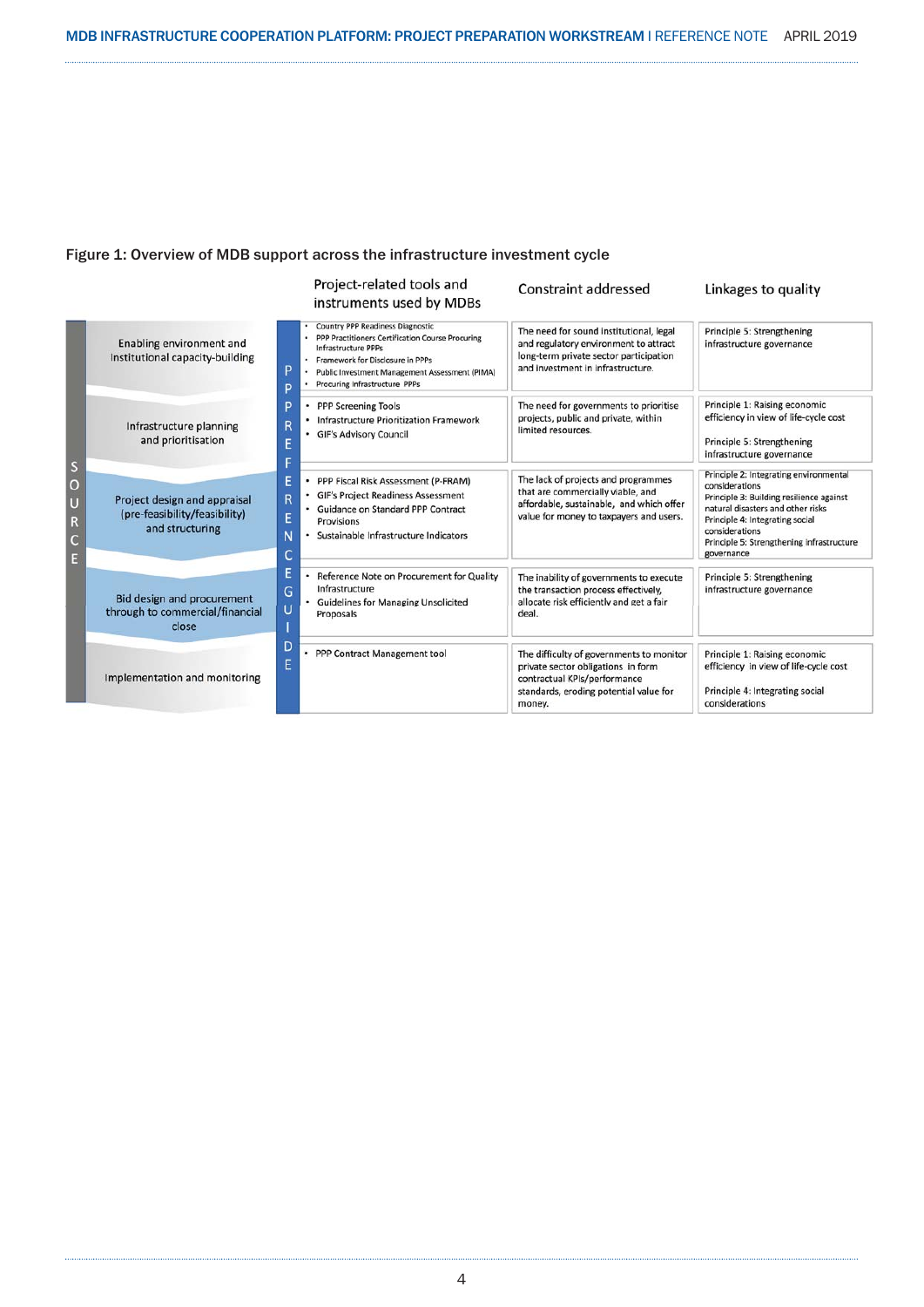## I. Enabling environment and institutional capacity-building

Successful projects depend on successful institutions. Any sound project preparation process includes "due diligence"to check that the project is being implemented in an adequate legal, regulatory, policy and institutional framework. MDB support in preparing infrastructure projects, particularly through new and complex structures, such as PPPs, typically goes further. Strengthening the enabling environment and supporting institutions in building capacity are central to MDBs' infrastructure-related work with governments, both in terms of individual investment projects and at a programmatic level. Accordingly, the MDBs have developed several related tools, described further in Annex A.

- The PPP Certification Programme,<sup>5</sup> a joint MDB initiative, provides a structured learning course for prospective PPP practitioners on all aspects of PPP project preparation and management.
- Procuring Infrastructure PPPs<sup>6</sup> benchmarks country-level frameworks and approaches for project preparation, procurement and contract management against international good practice. It is currently being expanded to assess governance arrangements for infrastructure across both PPPs and traditional procurement approaches.
- The Country PPP Readiness Diagnostic Tool<sup>7</sup> provides a more in-depth assessment of the policy, legal, regulatory and institutional environment for PPP in a given country and recommends actions to strengthen those aspects in the context of a prospective investment programme.
- The Framework for Disclosure in PPPs<sup>8</sup> provides a systematic structure for proactively and effectively disclosing information on PPP projects as a key aspect of transparency for PPPs.

These MDB-led tools are complemented by the IMF's Public Investment Management Assessment (PIMA), 9 a framework for assessing infrastructure governance over the full investment cycle and providing targeted recommendations for economic institution-building in this area.

These tools, and the MDBs' support for governments in strengthening the enabling environment and building institutional capacity for infrastructure delivery, directly address the Quality Infrastructure principle of strengthening infrastructure governance, in particular, the openness and transparency of processes, and systems for integrating infrastructure and PPP decisionmaking with broader public investment and fiscal management functions. They contribute indirectly to all Quality Infrastructure principles, by helping to ensure that infrastructure policies and processes embed high-quality project preparation, as described below, and that the responsible institutions have the capacity to put those requirements into practice. All these tools should be employed by the MDBs within the context of the SDGs to ensure that governments plan for inclusive and sustainable infrastructure.

<sup>5</sup> https://ppp-certification.com/

<sup>6</sup> https://ppp.worldbank.org/public-private-partnership/sites/ppp.worldbank.org/files/documents/Procuring%20Infrastructure%20 Public-Private%20Partnerships%20\_2018\_EN2\_0.pdf

<sup>7</sup> http://pubdocs.worldbank.org/en/943711467733900102/Country-PPP-Readiness-Diagnostic-Tool.pdf

<sup>8</sup> http://pubdocs.worldbank.org/en/143671469558797229/FrameworkPPPDisclosure-071416.pdf

<sup>9</sup> https://www.imf.org/external/np/fad/publicinvestment/pdf/PIMA.pdf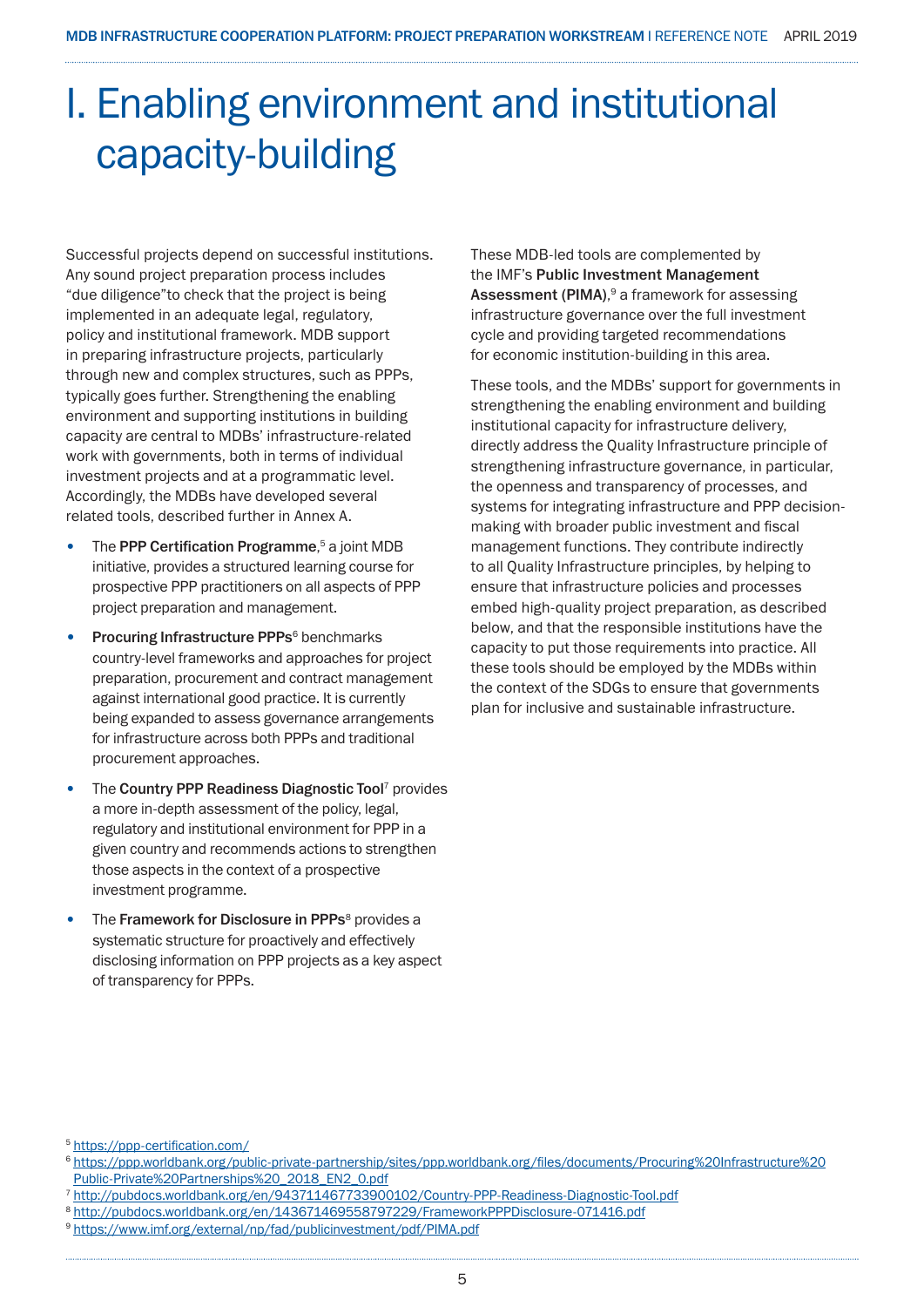## II. Infrastructure planning and prioritisation

The decision on which projects to pursue is key to the quality of infrastructure assets and services. This should include high international standards of universal design for ensure full accessability of infrastructure, and the incorporation of the SDGs in a holistic manner, including life-cycle cost analysis. Prior to determining whether a project should be tendered as a PPP, global best practice should be utilised to undertake analyses to determine an investment's basic business case, its economic justification and value for money in both a fiscal and commercial sense, its environmental and social impact, and a thorough assessment of its value for money as a PPP procurement approach versus the public sector comparator. While a final investment decision may be informed by the detailed appraisal and preparation process, many aspects of a prospective project are defined before that process starts as part of infrastructure planning and prioritisation. These decisions, in turn, inform the parameters and scope of project preparation, for example, what level of social or environmental analysis is needed and whether PPP structuring options will be considered as part of project appraisal and structuring work.

Hence, the MDBs typically work closely with governments at this stage, often through programmatic support to strengthen planning processes. Key tools, as described in Annex A, include:

- the Infrastructure Prioritization Framework (IPF):<sup>10</sup> The IPF is a multi-criterion decision support tool that considers project outcomes on two dimensions – social-environmental and financial-economic. It is currently being strengthened to incorporate assessments of the resilience of proposed projects.
- the PPP Screening Tool:<sup>11</sup> The forthcoming spreadsheet-based tool uses a combination of qualitative and quantitative inputs to help assess whether a proposed project could be suitable for implementation as a PPP.
- the GIF Advisory Council: The Global Infrastructure Facility's (GIF's) Advisory is a particularly useful offering provided by this 2014 G20 initiative. Under the Advisory Council, private sector partners serve as a sounding board to ensure that structures are attractive to private capital.

Work at this pre-preparatory stage contributes directly to the Quality Infrastructure principle of strengthening infrastructure governance, in particular, through sound planning processes that reflect fiscal constraints. Key decisions are also made at this stage that contribute to the Quality Infrastructure principles of raising economic efficiency and building resilience. Both aspects need to be considered at the infrastructure system level – that is, prioritising and sequencing investments in a way that contributes to efficient and resilient infrastructure – as well as at individual project level. The analysis done with MDBs' tools to screen projects may direct governments towards recycling of operational assets, as opposed to new-build PPPs, thus freeing up fiscal resources for other projects.

<sup>10</sup> http://www.bacid.eu/Tool:Infrasctructure\_Prioritization\_Framework\_(IPF)

<sup>11</sup> https://www.gica.global/activity/ppp-assessment-tool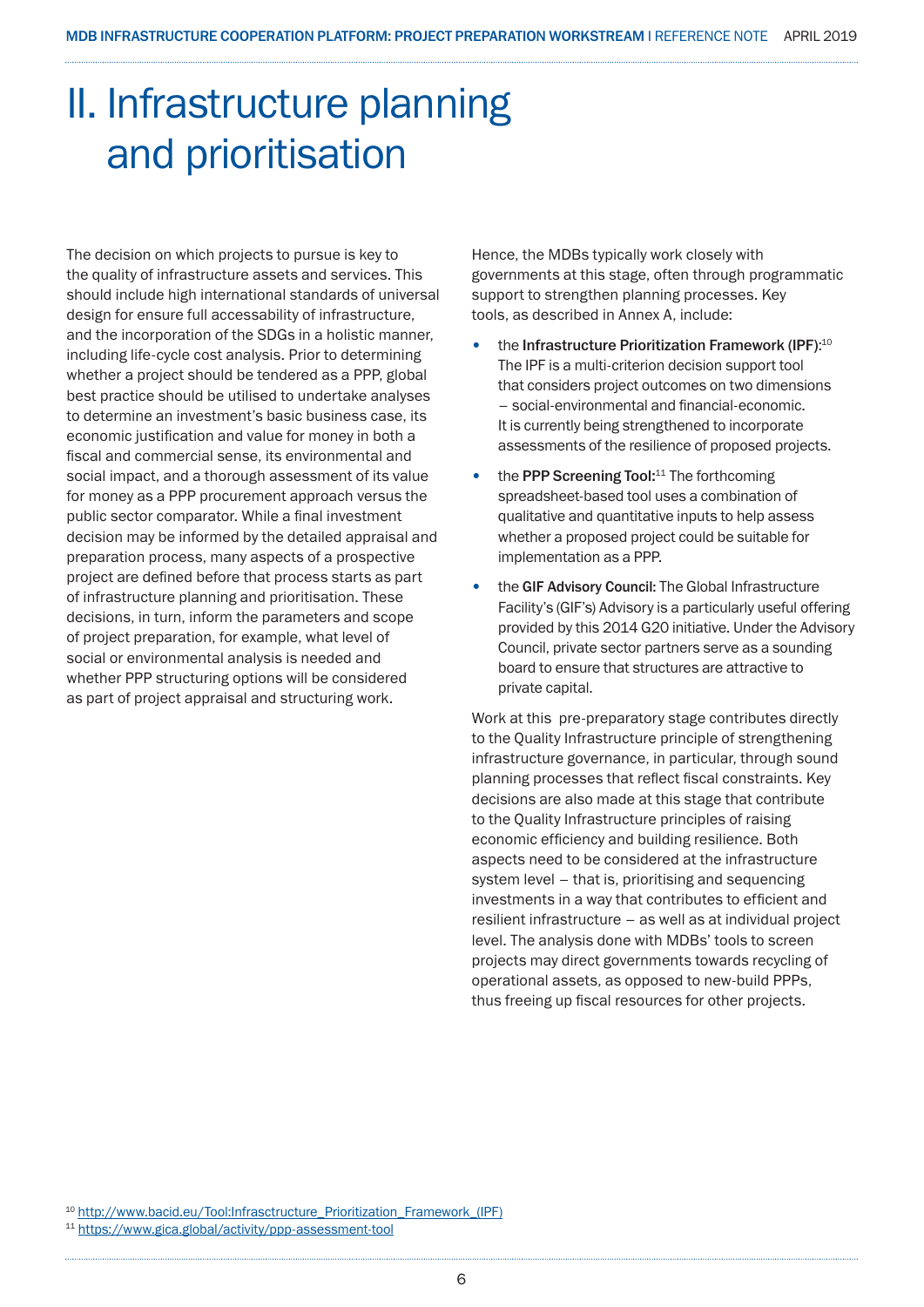## III. Project design, appraisal (pre-feasibility/ feasibility) and structuring

This stage encompasses the detailed design, appraisal and structuring work that defines an infrastructure investment. MDBs typically work closely with governments during this period, both on projects to which the MDB will be providing financing support and those intended for private investment through PPFs and other forms of technical assistance.

It is through comprehensive project preparation in the form of design, appraisal and structuring work that many of the Quality Infrastructure principles are addressed. This may include project design and economic appraisal that captures the project's full life-cycle costs and other aspects of raising economic efficiency; detailed environmental impact analyses intended to ensure the project design integrates environmental considerations; project design and technical feasibility analysis that builds in appropriate disaster risk assessment and planning to build resilience; social impact analysis to ensure the project integrates social considerations; and financial and fiscal feasibility analysis that considers fiscal constraints, contributing to sound infrastructure governance. While noting the prevalence of PPPs structured with availability payments, projects with strong and steady user-based revenues have the potential to attract wider pools of potential private sector investment.

The MDBs always ensure that their funds are employed as rationally as possible. This requires that the works, goods and services procured under their financing are of appropriate quality, and acquired at economic prices and in a timely manner. This should include high international standards of universal design to ensure full accessibility of infrastructure, and the incorporation of holistic aspects of the SDGs such as fiscal value for money and life-cycle cost analysis. This is generally best achieved through open international competition, which is also in accords with the interests of promoters. An example of this is provided by EIB in relation to the appraisal of projects, where significant efforts are made to ensuring the highest quality in the preparation and implementation of the infrastructure projects it finances. This includes monitoring procedures which are designed to promote the public policy interest by assessing and tracking the environmental, economic, and social impact of its projects in line with international standards. This standardised quality assessment is a structured methodology known as the Three Pillar Assessment (3PA) that is used to identify and prioritise projects, and the tracking of those projects through their implementation and early operational phases.

For projects financed by one or more MDB, each MDB's operating policies and procedures provide reference notes and frameworks for much of the comprehensive project preparation work. For example, all MDBs have frameworks in place to ensure that environmental and social factors are thoroughly considered in project preparation and managed during implementation. To complement their operating policies, procedures and guidelines, the MDBs have developed additional tools aimed at helping to ensure the quality of project design, appraisal and structuring, even where MDBs are not directly involved in financing (for example, on PPP projects supported by PPFs). We describe these in more detail in Annex A.

- The Project Readiness Assessment<sup>12</sup> is a tool that assesses the completeness of project preparation to date, identifies key information gaps and recommends actions that client governments can take to foster robust project preparation.
- The PPP Fiscal Risk Assessment Model (P-FRAM)<sup>13</sup> was developed jointly by the IMF and the World Bank to help governments assess the fiscal implications of a PPP project or programme.
- The Reference Note on Standard PPP Contractual **Provisions** $^{14}$  provides assistance on the contractual language typically used for eight selected provisions encountered in virtually every PPP contract, to help share good practice and reduce the cost of preparing and procuring high-quality PPPs. This is complemented by a sister tool, the GIH's PPP Risk Allocation initiative,15 a searchable guide on typical risk allocation in PPP transactions.

These tools will be complemented by an incipient work programme to develop a standard set of indicators on the quality and sustainability of infrastructure, which will act as an additional reference tool for governments in assessing project preparation. This work, due to be completed in 2020, ties in with the MDBs' ongoing work on a *Reference Note for Quality Indicators*, which is being prepared by the G20 Infrastructure Working Group (IWG).

<sup>12</sup> https://www.globalinfrafacility.org/gif-pra

<sup>15</sup> https://ppp-risk.gihub.org/

<sup>13</sup> https://www.imf.org/external/np/fad/publicinvestment/pdf/ PFRAM.pdf

<sup>14</sup> https://ppp.worldbank.org/public-private-partnership/sites/ppp. worldbank.org/files/documents/Guidance\_%20PPP\_ Contractual\_Provisions\_EN\_2017.pdf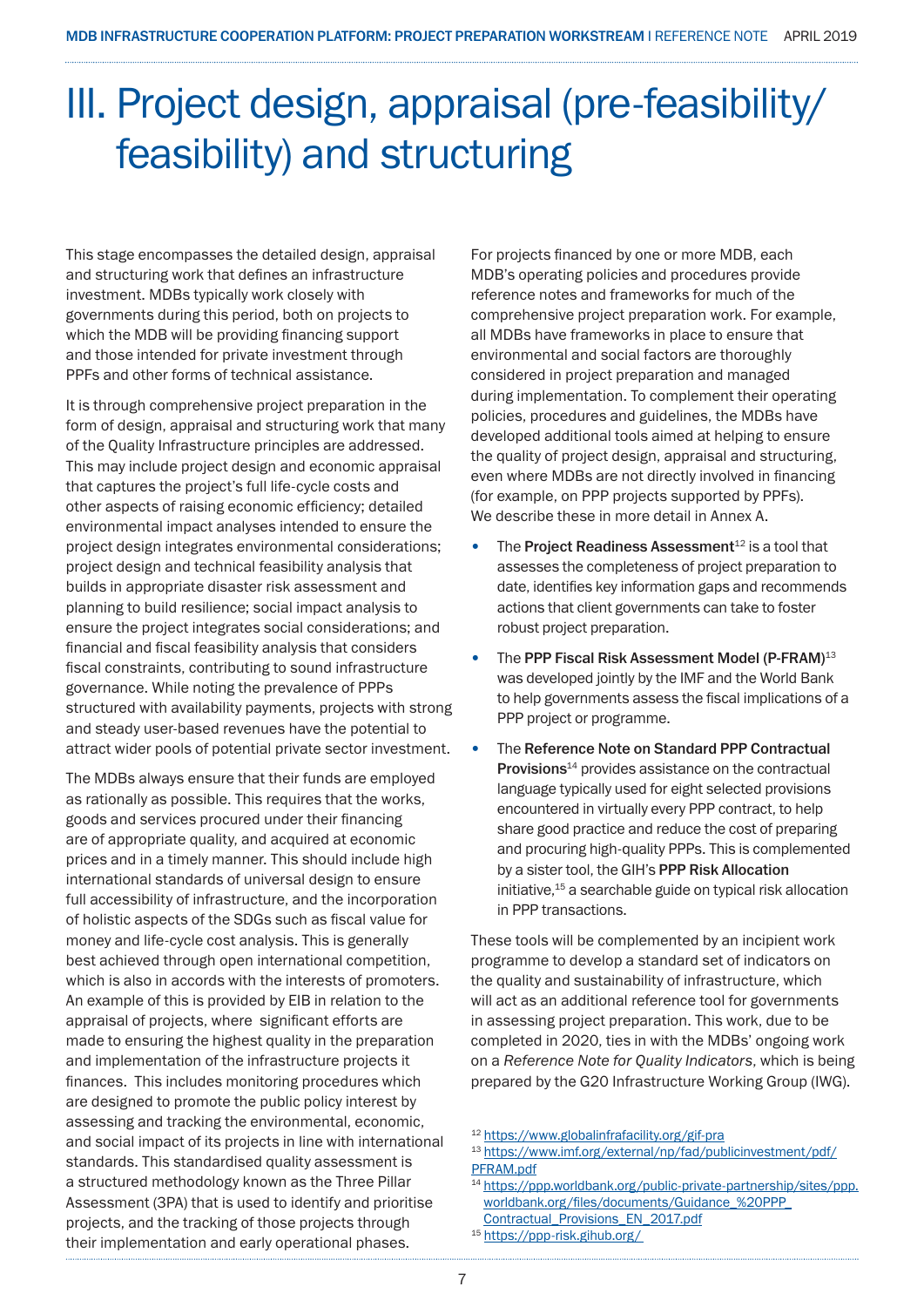## IV. Bid design and procurement through to commercial or financial close

It is through the procurement process that the government selects who will implement its infrastructure projects and finalises the terms on which they will be tendered. A well-designed procurement process is central to the Quality Infrastructure principle of strengthening infrastructure governance, which requires, among other things, that processes be open and transparent and incorporate integrity measures. Moreover, quality procurement processes contribute to all other aspects of Quality Infrastructure by ensuring that elements of economic efficiency and resilience, as well as environmental and social considerations, are fully reflected in the final project agreements, bid design and selection criteria. Finally, the requirement of adequate insurance is important for all complex infrastructure projects, and should be included in tender documentation.

Each MDB has put in place detailed procurement policies and procedures, in which the principles of Quality Infrastructure are embedded. These will be described more comprehensively in the *Reference Note on Procurement for Quality Infrastructure* currently being prepared by the World Bank as one of the G2O IWG deliverables for 2020.

In addition, MDBs have developed reference material to support governments in specific aspects of transaction management, including projects in which the MDBs are not directly involved and, in particular, those involving the more complex requirements of PPPs.

• The *Policy Guidelines for Managing Unsolicited Proposals (USPs)*16 accompany the World Bank and International Finance Corporation's (IFC) *Review of Experiences with Unsolicited Proposals in Infrastructure Projects*, 17 which provides an in-depth review of international experience with USP policy frameworks. The latter is based on a comprehensive assessment of USP experience in more than 15 countries and informs the USP policy recommendations in the guidelines. The guidelines underscore the importance of conducting a market check on price by holding a secondary competition and ensuring transparency in USP processes.

These tools will be complemented by an incipient work programme to develop a standard set of indicators on the quality and sustainability of infrastructure, which will act as an additional reference tool for governments in assessing project preparation. This work, due to be completed in 2020, ties in with the MDBs' ongoing work on a *Reference Note for Quality Indicators*, which is being prepared by the G20 Infrastructure Working Group (IWG).

<sup>16</sup> https://ppp.worldbank.org/public-private-partnership/sites/ppp.worldbank.org/files/documents/UnsolicitedProposals\_Volume2\_ Guidelines\_WEB%20%281%29.pdf

<sup>17</sup> http://pubdocs.worldbank.org/en/246961488983068025/Experience-Review-Report-Final-Draft-March-7-2017.pdf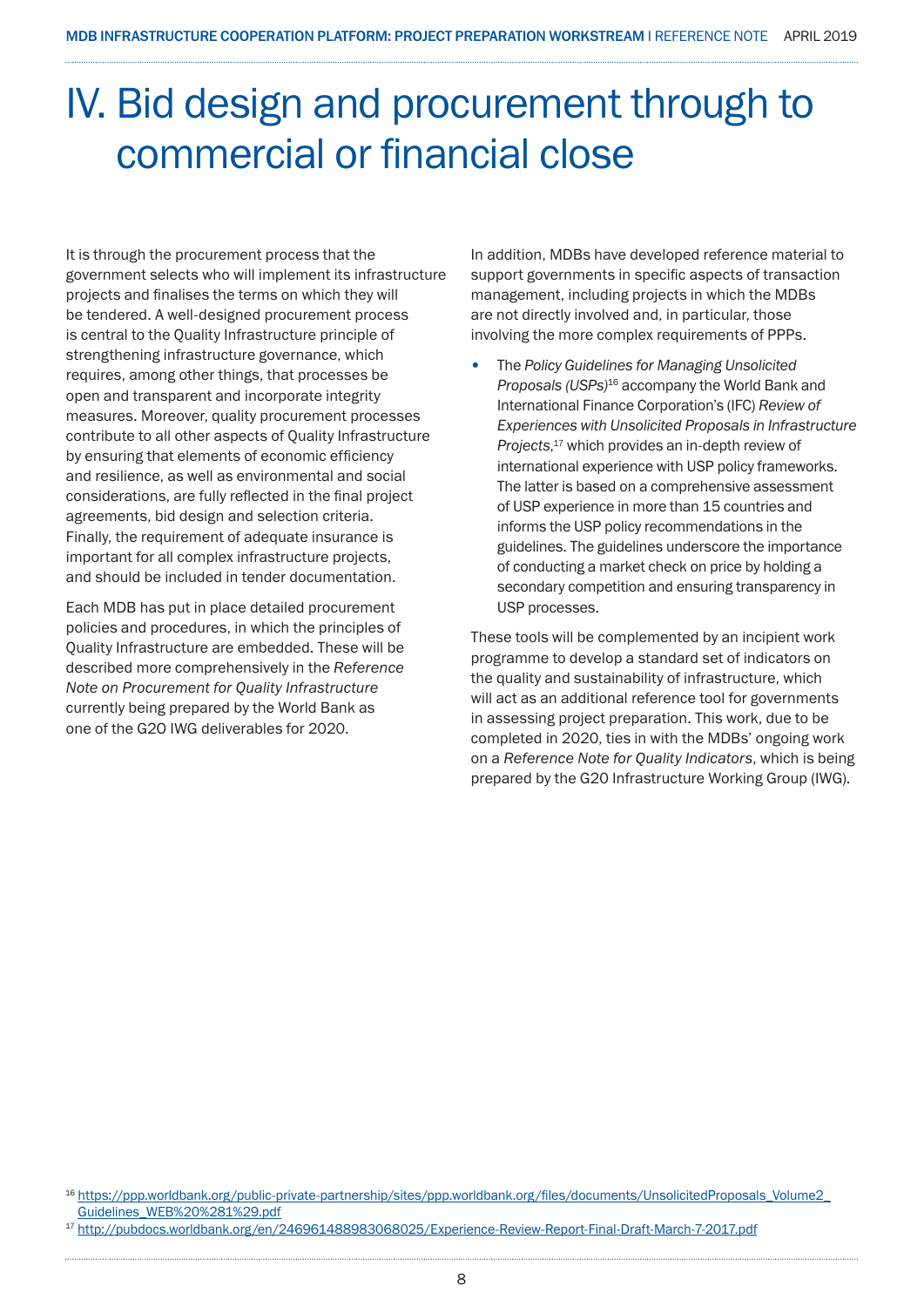## V. Implementation and monitoring

The implementation and monitoring stage and its importance to project preparation should not be underestimated. For public-sector agencies unequipped to monitor the contractual provisions associated with performance standards, key performance indicators and the like, the expected value for money can be eroded over time, as asset and service delivery by the private party involved is not monitored rigorously. In conjunction with the GIH, MDB clients can avail of the reference note provided under the GIH PPP Contract Management Tool,<sup>18</sup> which is specifically designed to help public-sector agencies manage PPP contracts after financial close, from construction to operation.

The MDB Infrastructure Cooperation Platform commits to providing periodic updates to interested stakeholders with respect to joint reporting on project preparation outputs of commonly tracked indicators, such as number of projects supported, amount of total project investment and total direct private sector mobilised investment as a result of the MDBs' PPFs.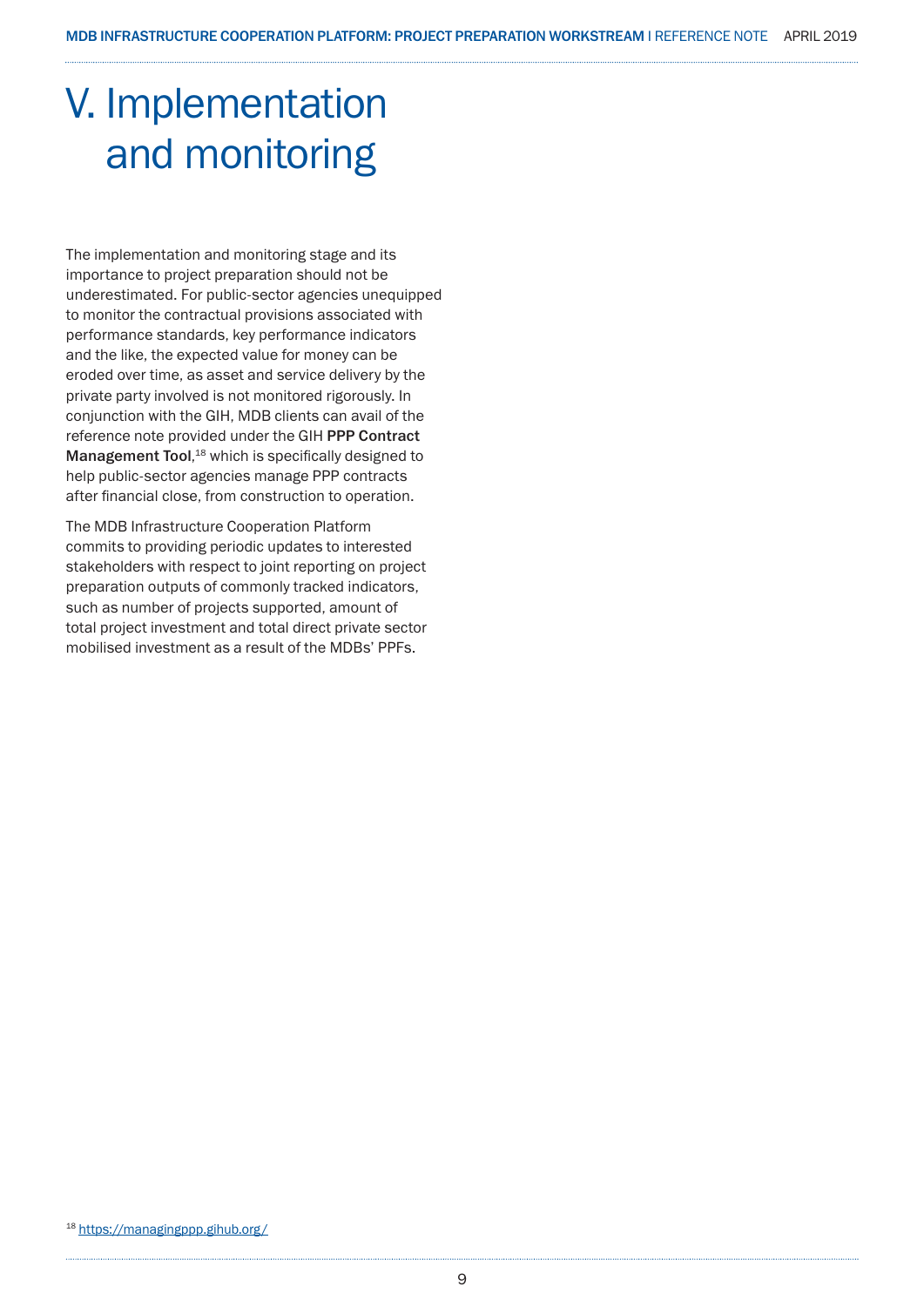## Annex A: Project-related tools and instruments used by MDBs

This Annex presents detailed case studies of MDBs' project preparation support in action. These are projects from around the world, spanning the energy, road, social infrastructure, telecoms, aviation and maritime sectors, on which MDBs have worked together to support governments in bringing high-quality infrastructure projects to market. These projects exemplify many of the aforementioned reference notes and approaches.

### Reference notes and tools that span the investment cycle

- SOURCE:<sup>19</sup> SOURCE is the multilateral infrastructure project platform implemented by the Sustainable Infrastructure Foundation (SIF). Several MDBs, including ADB, IADB, EIB, World Bank and EBRD, provide key inputs into SOURCE, and since 2018, the strategic and financial management of SOURCE is under the supervision of the SOURCE Council, which is composed of representatives from MDBs. SOURCE provides a structured approach to the investment cycle through sectorial templates, hereby enabling: (i) the provision of a standardised and comprehensive map of all aspects to take into account the develop of highquality, sustainable infrastructure; (ii) deliver MDB tools, reference notes and best practices to project managers at the right juncture in the decision process; (iii) monitor whether projects meet their intended outcomes and benefits during the implementation period, and (iv) collect structured and standardised project data at global scale to assess performance of projects against standards, generate analytics, and benchmarks (for example, unit costs). SOURCE has been designed as a public good, to be used by government agencies and MDBs.
- **PPP Reference Guide:**<sup>20</sup> The PPP Reference Guide tackles the following questions. What are PPPs? Why and when should they be used? What kind of policy, legal and institutional frameworks are needed to ensure that PPPs achieve their objectives efficiently and effectively? What is the process for developing and implementing a PPP project? It provides relevant examples and resources on key PPP topics and helps

readers navigate the substantial body of knowledge that has been generated around the world by governments, international development institutions, academia and the private sector. It is not a toolkit or a step-by-step guidebook, nor does it cover the specifics of PPPs in any given country or sector. The third edition includes new subjects, such as stakeholder communication and engagement, environmental and social studies and standards, and climate change. There are also sections on other relevant topics, such as municipal PPPs and private participation in fragile and conflict-affected states.

### The enabling environment and building institutional capacity

• Country PPP Readiness Diagnostic Tool:<sup>21</sup> This tool assesses a country's readiness to implement PPPs. It helps to determine which areas require change or improvement by reviewing the PPP environment in question and comparing it with global best practices. The areas reviewed include PPP experience, stakeholder support and ownership, legislative and regulatory framework, institutional framework, government support, managing fiscal risk, access to finance, transparency and accountability.

The tool is particularly useful for early upstream engagements by MDBs and others, for country clients that do not yet have established working practices in PPP development. This type of early work on the enabling environment helps to steer countries and MDBs through the preparatory work required to create a firm foundation for PPP programmes. There is also a link to fiscal risk (covered in greater detail by the IMF's PIMA and P-FRAM products, which we outline in the following pages), the PPP networks convened by the United Nations Economic Commission for Europe and the legal-framework development work carried out by a number of MDBs, such as the EBRD's Legal Transition Team, which assists in writing specific PPP laws.

• PPP Practitioners Certification Course for Procuring Infrastructure PPPs (CP3P): 22 The PPP certification programme is an innovation of the ADB, the EBRD,

<sup>19</sup> https://public.sif-source.org/source/

<sup>20</sup> https://pppknowledgelab.org/guide/sections/1

<sup>21</sup> http://pubdocs.worldbank.org/en/943711467733900102/Country-PPP-Readiness-Diagnostic-Tool.pdf

<sup>22</sup> https://apmg-international.com/product/ppp-certification-program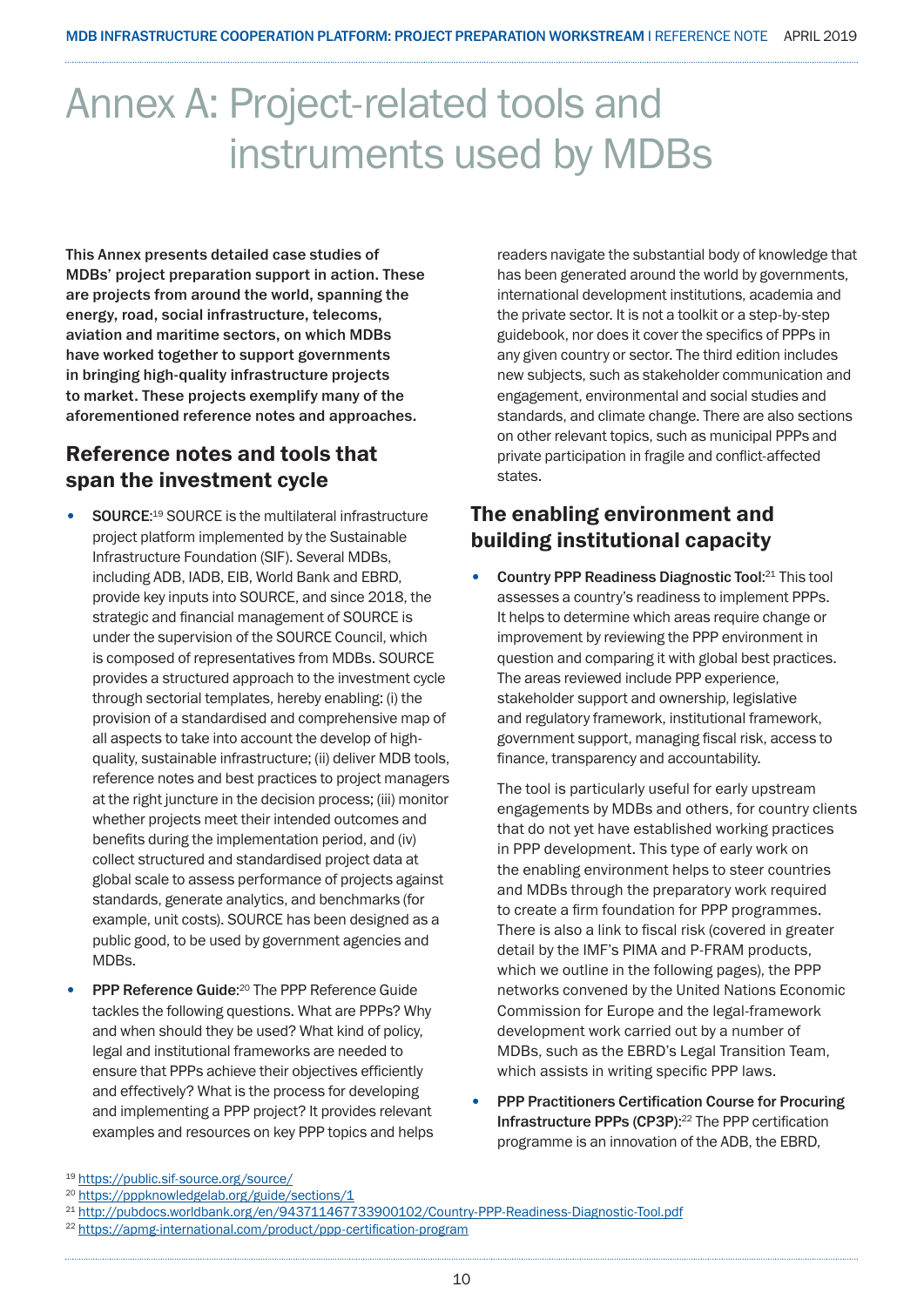the IADB, the Islamic Development Bank (IsDB), the Multilateral Investment Fund and the World Bank, and part funded by the Public-Private Infrastructure Advisory Facility (the PPIAF), with a shared vision of enhancing PPP performance globally. CP3P is the definitive credential for demonstrating to one's peers that one's abilities are aligned with international PPP good practices.

The PPP certification programme is an internationally recognised training programme for public-sector staff in emerging markets, who undertake an extensive three-level curriculum, delivered by authorised training organisations worldwide. It is administered by APMG, a globally recognised certification company. The programme is delivered by specialised consultants to MDB clients typically based in PPP units, but also in key line ministers and municipalities. The course work is taught using both online resources and a series of short, intensive seminar-style learning modules.

So far, 2,000 emerging-market public-sector officials from more than 100 countries have taken the Level 1 exam, while 600 people have taken the Level 2 exams. Interestingly, nearly 1,000 people from OECD countries have taken the Level 1 exam. The foundation exam can be taken in English, French, Spanish, Chinese, Russian and Portuguese.<sup>23</sup> The CP3P credential has been widely adopted by a number of MDBs, which actively support the courses through their training budgets and PPFs. Thanks to this support, the credential has become recognised worldwide and continues to expand. By 2022, most emerging markets will have received training (which typically means that around 20 public-sector staff from that country will have received Level 1 training). It has also been useful to the MDBs themselves, with their staff having passed the Level 1 and 2 exams in significant number (more than 70 EBRD staff and more than 150 World Bank staff have taken the exam, for example).

• PPP Massive Online Open Course (MOOC): How can PPPs deliver better services?<sup>24</sup> The free MOOC, designed by a number of MDBs and academic

institutions, was launched in 2015, in both English and French. The two courses attracted more than 50,000 registrations.

- Framework for Disclosure in PPPs:<sup>25</sup> The framework provides a systematic structure for proactively disclosing information pertaining to PPP projects. It is a collaboration by the World Bank Group, the Construction Sector Transparency Initiative, the PPIAF and the OECD and was endorsed by the G20.
- Public Investment Management Assessment (PIMA): 26 The PIMA framework helps to improve infrastructure governance by identifying the strengths and weaknesses of country practices and providing targeted recommendations. It evaluates infrastructure governance using 15 key institutional features across the three stages of the public investment cycle: (i) planning public investment; (ii) allocating public resources to sectors and projects; and (iii) implementing productive public assets. The tool is used primarily by the World Bank and the IMF to gain an overview of the strengths and weaknesses of national public investment processes and set out a prioritised and sequenced reform action plan. The PIMA framework has been well received by member countries, with more than 30 assessments conducted to date (mainly in emerging markets and low-income developing countries and a number of requests in the pipeline. Eight PIMAs have been or are about to be published.

### Infrastructure planning, appraisal and prioritisation

• Infrastructure Prioritization Framework (IPF): 27 The IPF is a multi-criteria decision support tool that considers project outcomes on two dimensions – social-environmental and financial-economic. The IPF can inform the selection of projects by combining selection criteria into social-environmental and financial-economic indices when large groups of smallto medium-sized projects are proposed, resources for implementation are limited and basic project appraisal data (but not a full social cost-benefit analysis) are available.

<sup>23</sup> https://ppp-certification.com/

<sup>&</sup>lt;sup>24</sup> https://ppp.worldbank.org/public-private-partnership/library/ppp-massive-open-online-course-how-can-ppps-deliver-better-services <sup>25</sup> http://pubdocs.worldbank.org/en/773541448296707678/Disclosure-in-PPPs-Framework.pdf

<sup>26</sup> https://www.imf.org/external/np/fad/publicinvestment/pdf/PIMA.pdf

<sup>27</sup> http://www.bacid.eu/Tool:Infrasctructure\_Prioritization\_Framework\_(IPF)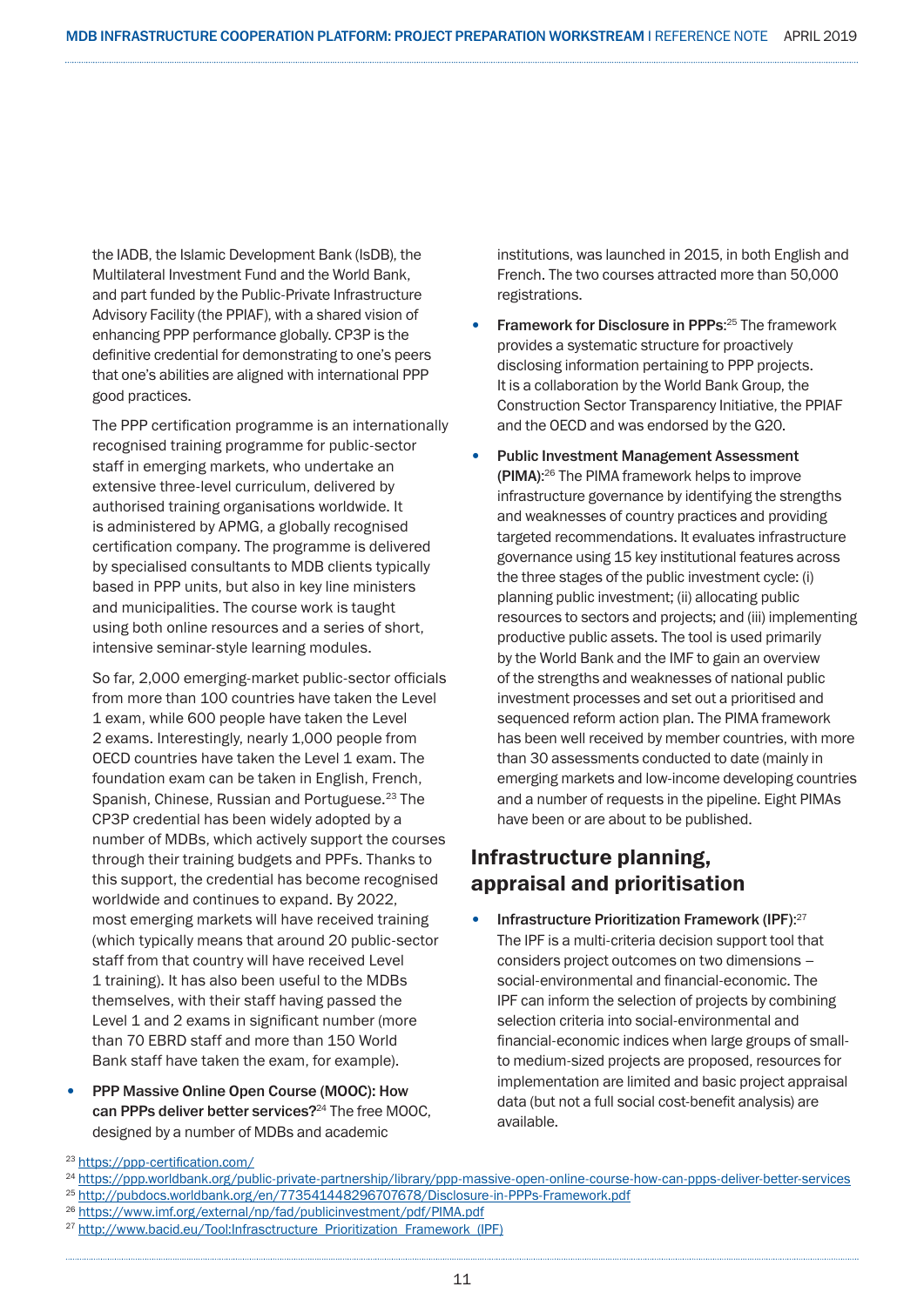The IPF is structured to accommodate multiple policy objectives, take into account social and environmental factors, provide an intuitive platform for displaying results and take advantage of available data while promoting capacity-building and data collection for more sophisticated appraisal methods and selection frameworks. MDBs use the tool to help clients gauge how well a project might be suited to PPP and should be followed up with detailed studies. The IPF can also be used as a decision-making tool or checklist at the feasibility stage to determine whether a project should move forward to tender.

- PPP Screening Tool:<sup>28</sup> This forthcoming spreadsheetbased tool assists practitioners in the preliminary screening of potential PPP projects using a combination of qualitative and quantitative inputs. The tool can be customised to country-specific requirements. It enables practitioners to identify deficiencies, roadblocks and areas for improvement in the next development stage of shortlisted projects. It can also be used as a decision-making tool or checklist at any stage of project development prior to the initiation of procurement to ensure that a project is sound or to determine whether it should proceed to tender. MDBs use the tool to help clients establish whether a project might be suitable for PPP and should be followed up with detailed studies
- The Global Infrastructure Facility is a 2014 initiative by the G20, designed to tackle head-on the dearth of quality infrastructure pipelines in emerging markets and developing economies (EMDEs). Funded with initial capital of US\$ 94 million, the GIF's founding donors include Australia, Canada, China, Japan, Singapore, and the World Bank. Housed at the World Bank, the GIF works with its MDB technical partners to provide comprehensive end-to-end transaction advisory services to EMDE governments through both funding and a robust team of technical experts. As a global collaboration platform, the GIF partnership includes private sector investors and financiers with US\$ 13 trillion of assets under management. These advisory partners serve as a sounding board to ensure that structures are attractive to private

capital. At present, GIF-supported quality infrastructure programmes and projects are estimated to mobilise more than US\$ 65 billion in total investment.

### Project preparation (pre-feasibility/ feasibility), design and structuring

- PPP Fiscal Risk Assessment (P-FRAM):<sup>29</sup> The P-FRAM is an Excel-based tool that quantifies the macro-fiscal implications and potential fiscal risks of PPP projects. The assessment entails gathering specific project information and determining a government's role at key stages of the project cycle. It is mostly designed to help PPP units make informed fiscal decisions on PPP projects based on impacts and risks. The World Bank and the IMF use the P-FRAM to assess the potential fiscal costs and risks arising from PPP projects. It is designed for MDBs to use with clients, such as PPP units in ministries of finance.
- Project Readiness Assessment:<sup>30</sup> The Project Readiness Assessment is a standardised tool managed and financed by the Global Infrastructure Facility (GIF) that assesses the completeness of project preparation, identifies key information gaps and recommends actions that client governments can take to ensure robust project preparation and maximise the probability of projects reaching financial close and achieving longterm sustainability. The tool also includes a basic highlevel project risk assessment. The action plan typically forms the basis of a government's application for a full package of project preparation support. The tool is used by the GIF and its partners to provide governments with an independent snapshot of the quality of project preparatory work and recommendations to ensure that governments have the information they need before taking key investment and tendering decisions.
- Sustainable infrastructure indicators (various sources): Due to the diversity of sustainable infrastructure indicators used by MDBs, DFIs, donors, technical institutions, non-governmental organisations (NGOs) and others, the MDBs have resolved to try to consolidate their various indicators. This process

<sup>28</sup> https://www.gica.global/activity/ppp-assessment-tool

<sup>29</sup> https://www.imf.org/external/np/fad/publicinvestment/pdf/PFRAM.pdf

<sup>30</sup> https://www.globalinfrafacility.org/gif-pra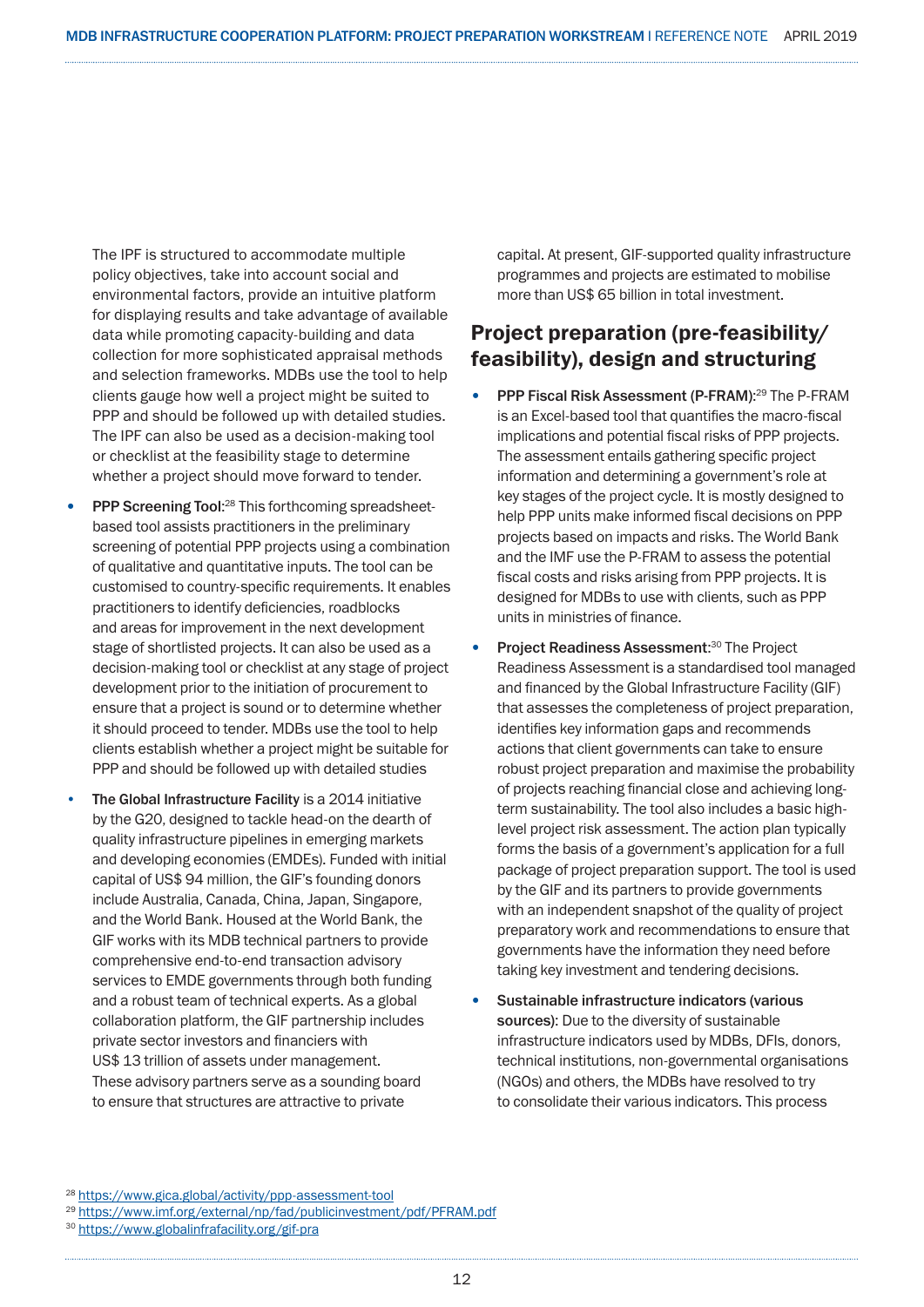includes a survey of the MDBs' current indicator sets, which is being undertaken by the IFC together with a number of the MDBs. There are other efforts underway among the leading technical NGOs – specifically, Switzerland's Global Infrastructure Basel, Harvard University's Envision initiative and Australia's International Society for Quality in Health Care (ISQUA) – supported by the MDBs to varying degrees, to streamline and align their various methodologies into a consolidated approach. MDBs actively use sustainability indicators in their regular reporting and in response to shareholder, donor and NGO requests.

The IFC, at the request of the G20 IWG, has begun the process of surveying the MDBs' indicators – one of the deliverables being prepared in the first half of 2019. Social and economic inclusion has become more important to the MDBs over the past few years, with specific departments now dedicated to developing methodologies and techniques for mainstreaming these considerations (for example, the built-in training and employment of systematically excluded groups) in project procurement and implementation.

• Reference Note on Standard PPP Contractual Provisions:<sup>31</sup> The reference note, a collaboration by the PPIAF and the World Bank Group, assists contracting authorities, particularly in emerging PPP markets, in gaining a better understanding of certain contractual provisions typically included in a PPP agreement. It also details key considerations for public contracting authorities when developing contracts for specific PPP projects including the adequate, fair and transparent allocation of risks/returns. The 2019 reference note is currently undergoing public consultation and updates the 11 chapters of the 2017 edition in accordance with stakeholder feedback on a number of themes. including environmental and social issues in the context of PPP agreements. Three additional chapters address the topics of contracting authority step-in rights, termination events and the hand-back of assets at the end of the PPP agreement.

### Bid design and procurement through to commercial or financial close

• Guidelines for Managing Unsolicited Proposals: *The Guidelines for the Development of a Policy on Unsolicited Proposals in Infrastructure Projects*32 offer policy recommendations for managing USPs. USPs are an alternative to the traditional project initiation method, whereby the private sector, rather than the government, takes the leading role in identifying and developing a project. In practice, many public authorities around the world resort to USPs, motivated by the perspective of solving the challenges brought about by their own lack of capacity to identify and develop such projects. However, many projects that originate as USPs encounter challenges, including the diversion of public resources away from a government's strategic plans, poor value for money, patronage and a lack of transparency, particularly in developing countries.

### Implementation and monitoring

• PPP Contract Management Tool:33 The GIH PPP Contract Management Tool provides public-sector officials responsible for managing PPP contracts after financial close with practical reference notes and case studies, so they are better able to meet project objectives and ensure value for money.

<sup>33</sup> https://managingppp.gihub.org/

<sup>31</sup> https://ppp.worldbank.org/public-private-partnership/sites/ppp.worldbank.org/files/documents/Guidance\_%20PPP\_Contractual\_ Provisions\_EN\_2017.pdf

<sup>32</sup> https://ppp.worldbank.org/public-private-partnership/sites/ppp.worldbank.org/files/documents/UnsolicitedProposals\_Volume2\_ Guidelines\_WEB%20%281%29.pdf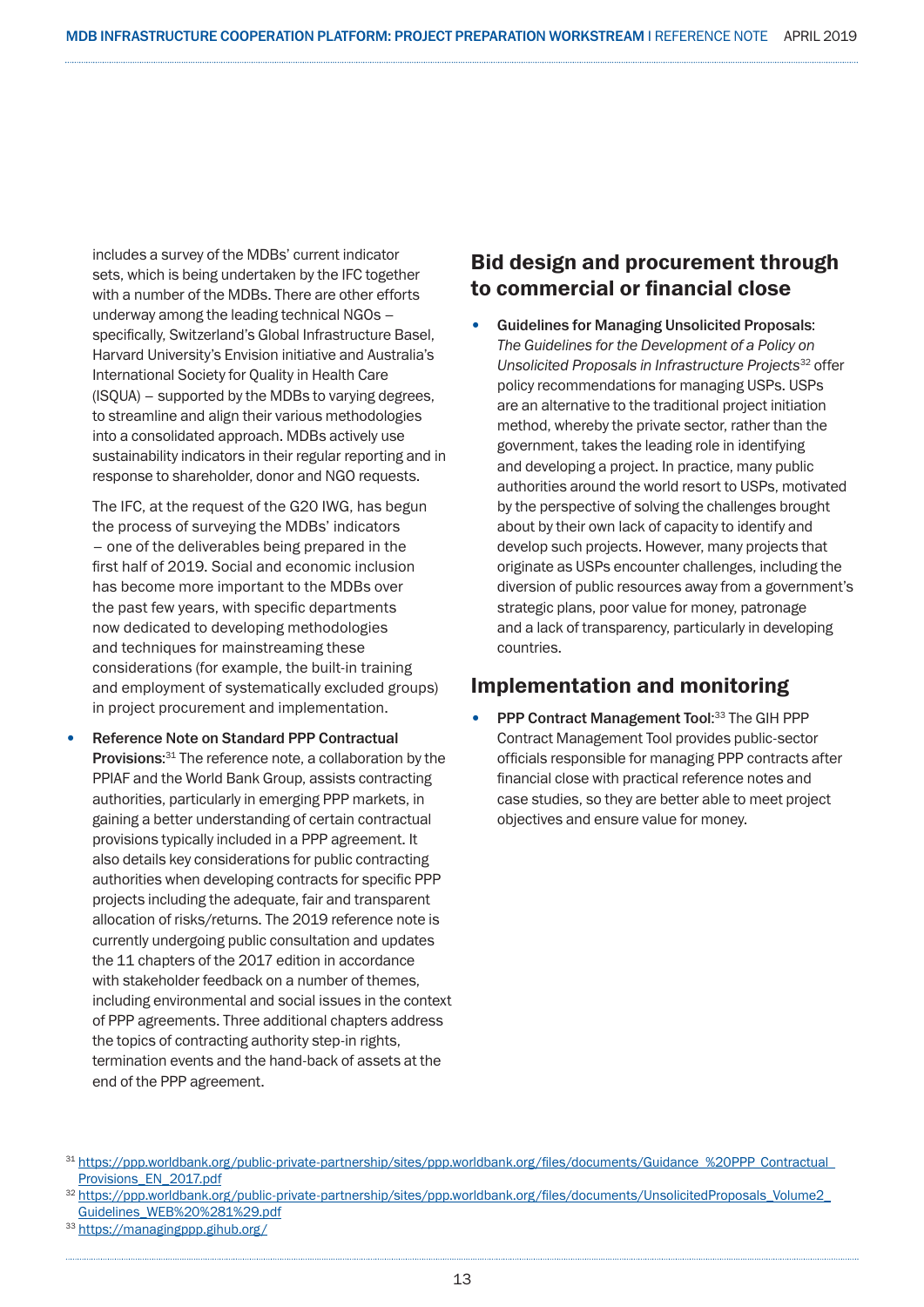## Annex B: Examples of MDB project preparation support

It should be noted that these case study examples may, in certain cases, be subject to updating with regard to specific figures and volumes to capture the latest levels of investment and progress made on the ground.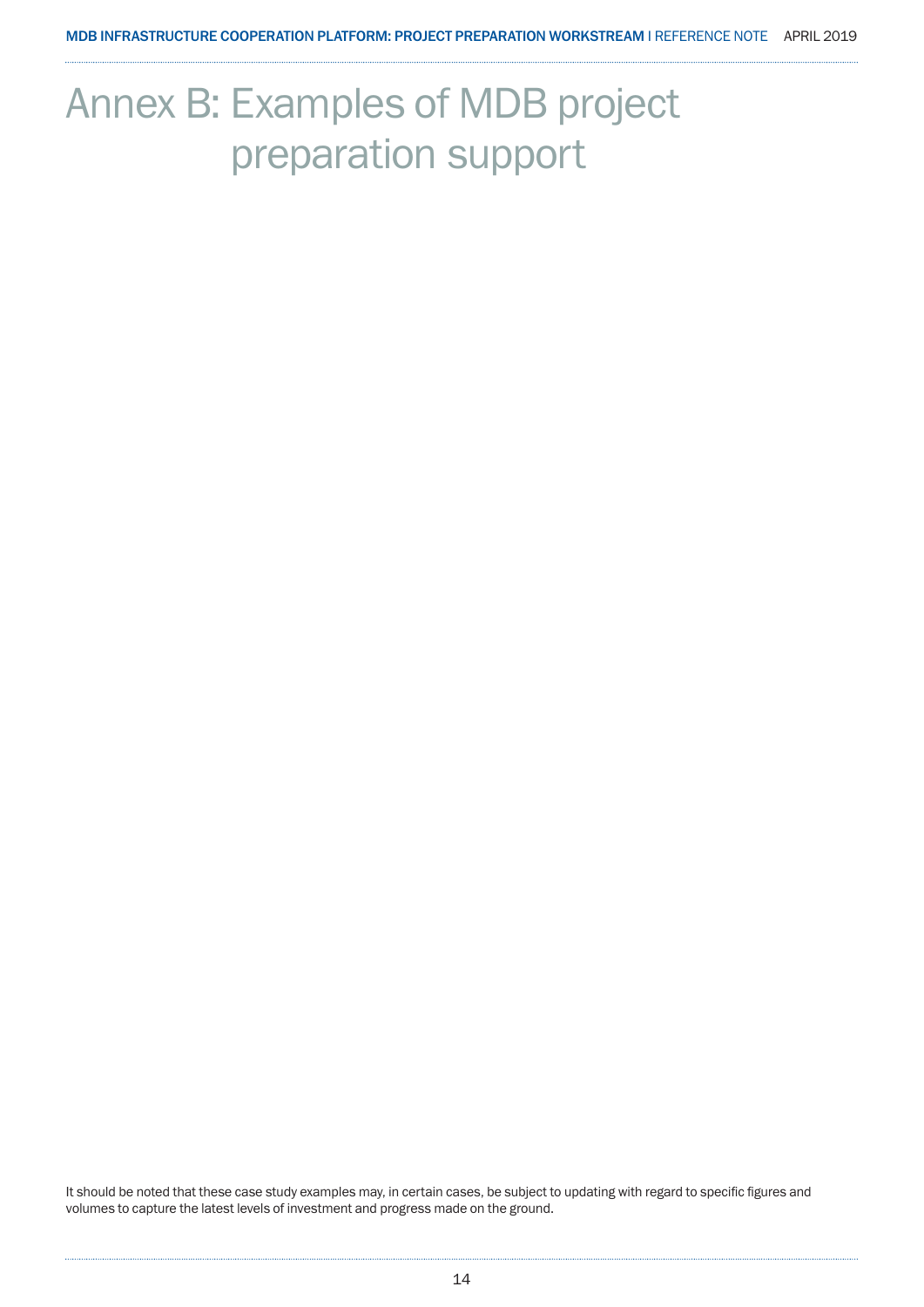



#### MULTILATERAL DEVELOPMENT BANKS' INFRASTRUCTURE COOPERATION PLATFORM: INFRASTRUCTURE INVESTMENT PROJECT BRIEFS

## Egypt: Benban Solar

#### **Overview**

In 2017, the Republic of Egypt rolled out the world's largest framework to finance renewable energy. The financing will go towards developing the world's largest renewable energy programme, supported by the Egyptian government's feed-in-tariff (FiT) regime. Through concerted policy and reform efforts, which have established the benchmark for the solar sector in the Middle East and North Africa (MENA) region, the programme has attracted widespread investment from MDBs, DFIs and MIGA, at a total investment cost of US\$ 1.2 billion.

#### **Background**

As of spring 2019, the Benban Solar Park, north of Aswan in Upper Egypt, is nearing completion, when it will become the largest solar installation in the world. Across 36 km², more than 6 million solar panels will turn the relentless desert sun into clean energy to fuel Egypt's growing economy.

The history of this remarkable plant goes back several years. The Egyptian government first launched its FiT scheme in October 2014, with a presidential decree giving wind and solar producers the right to sell their power to state-owned Egyptian Electricity Transmission Company (EETC) at a fixed tariff. The first round of the scheme expired in October 2016, with a very limited number of projects. No first-round projects received MDB financing due to misgivings about certain aspects of the proposed contractual framework, which were later rectified for the second round after extensive discussions with government.

Egypt's overarching strategy for renewable energy to 2035 was set out in its Sustainable Energy Strategy, approved in 2016. This reaffirmed the Supreme Energy Council's February 2008 decision to set a target of 20 per cent of electricity consumption to be met from renewable



sources by 2022 and 42 per cent to be met by 2035. The key driver of this strategy is the recognition that Egypt's outstanding renewable resources can make a significant contribution to meeting the country's energy challenges cheaply, cleanly and quickly. The use of a feed-in tariff scheme stemmed from a policy decision to progressively reduce the state's role in electricity generation and prioritise the role of the private sector in both ownership and finance. This decision was reflected, in particular, in the revised Electricity Law of July 2015.

#### Project description

The project provides financing to support the development of private renewable energy projects under the Egyptian government's FiT programme. Specifically, 16 plants will deliver 750 MW of solar photovoltaic capacity out of the expected 1,465 MW expected to come online at the Benban Solar Park. As the largest financier of the Benban FiT programme, the EBRD has contributed US\$ 368 million of its own money and helped mobilise more than US\$ 476 million from co-lenders, including France's Proparco, the Netherlands Development Finance Company (FMO), the Islamic Development Bank (IsDB), Islamic Corporation for the Development of the Private Sector (IsDBG), MIGA

This project showcases how MDB collaboration is supporting the world's largest investment programme for private renewable energy in Egypt, combining regulatory support for greater clarity on tariffs with substantial direct and mobilised investment.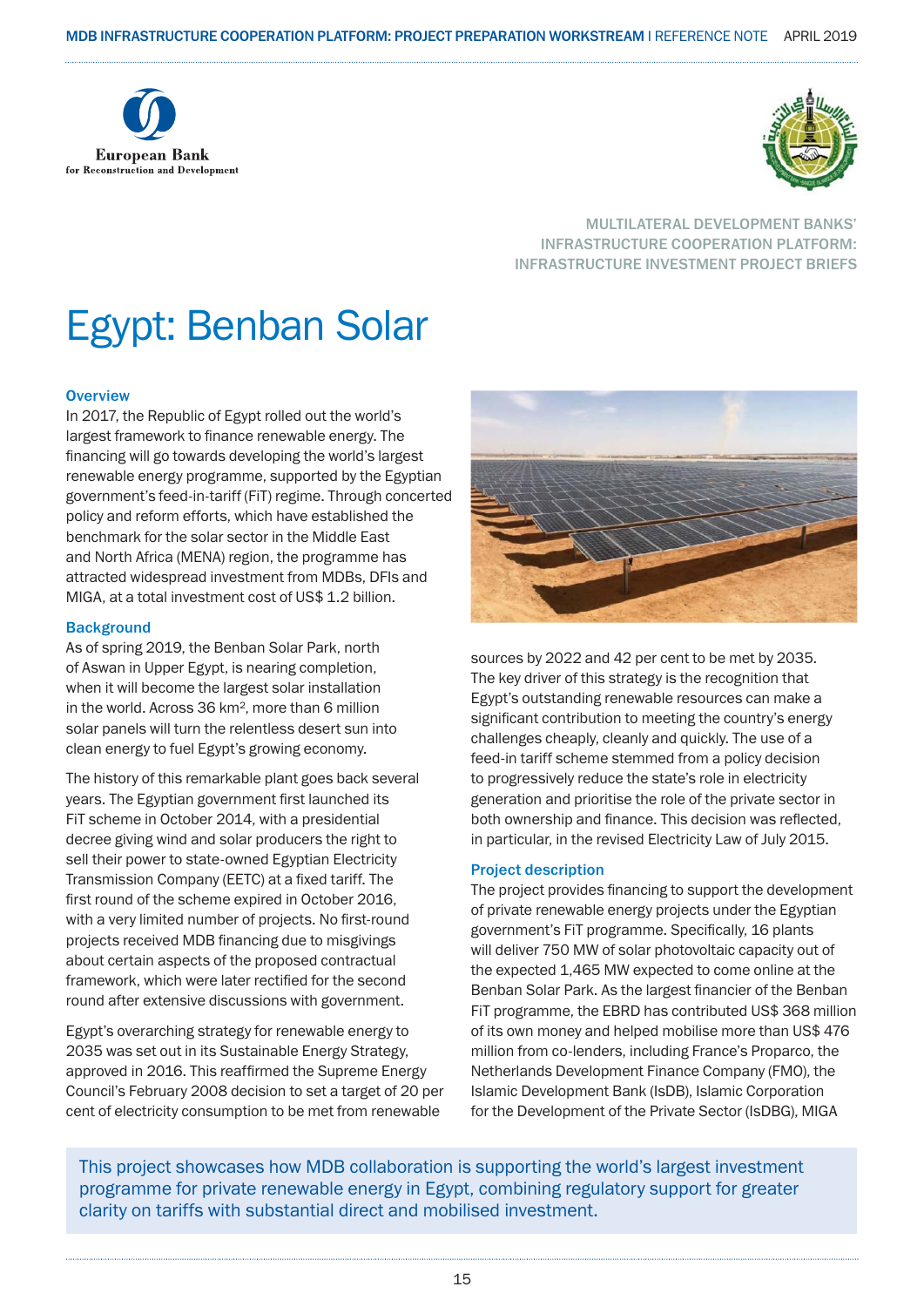and the Industrial and Commercial Bank of China for a total investment cost of around US\$ 1.2 billion.

#### MDBs' role

The Egyptian government launched the second round of the FiT programme in September 2016, with lower tariffs to reflect the declining prices in the global renewables market since October 2014. In addition, the government developed a revised, bankable contractual framework, with the support of the EBRD and other international financial institutions.

The Bank has prioritised support for private renewable energy in Egypt, because of the many, interrelated benefits of (i) the rapid deployment of new generating capacity, (ii) the reduced environmental impact, especially  $CO<sub>2</sub>$ emissions, (iii) reduced demand for hydrocarbons, (iv) greater private participation and (v) the introduction of more diverse models for buying and selling electricity.

This support has come in the following areas:

Bankability: The Bank engaged in detailed policy dialogue with the Egyptian authorities on bankabilityrelated issues, leading the discussions in consultation with other international financial institutions (IFIs) lending to the FiT programme. The discussions focused primarily on developing a contractual framework that was acceptable to investors, bankable, and fair to and sustainable for the public. In these talks, the Bank was able to leverage its detailed knowledge of and relationships in the Egyptian power sector, together with its credibility and experience in financing private renewable projects, particularly in Jordan and the wider southern and eastern Mediterranean (SEMED) region.

Environmental and social management: The EBRD supported the initiation of a Strategic Environmental and Social Assessment (SESA) to ensure that cumulative impacts were identified and managed. The EBRD engaged with its clients and worked with other IFIs and the Egyptian authorities to ensure that developers working in Benban cooperated on managing these effects. This has extended to working with the authorities and the developers in building an environmental and social governance structure, with sufficient management capacity to deliver collectively on SESA commitments. This has resulted in actions such as the introduction of a facilities management consultant to manage the construction progress and the creation of the Benban Developer Association to manage the cumulative environmental and social impacts. Moreover, each FiT sub-project was subject to full project- and sponsor-specific environmental and social due diligence with the support of an independent

consultant. This resulted in the Environmental & Social Action Plan, which identified environmental and social issues that the respective sponsors had to address to ensure alignment with EBRD standards.

Technical cooperation: The Bank implemented three separate technical cooperation projects in support of renewable energy in Egypt. These covered the drafting of a solar grid code and the preparation of SESAs for the Benban and West Nile areas, which were identified for the second phase of both wind and solar development.

In addition, the Bank was able to secure concessional financing from the Green Climate Fund (GCF), established in 2010 under the umbrella of the United Nations Framework Convention on Climate Change as a mechanism to help countries respond to climate change by investing into low-emission and climate-resilient development. The Egyptian funding has two components:

*Component 1* consists of a broad technical assistance programme designed to support the Egyptian authorities with technical, legal and commercial advice in structuring the regulatory framework for the next phase of renewable energy development, covering the period up to the 2022 deadline for Egypt's current renewableenergy target. The technical assistance programme has a budget of US\$ 7 million, which is jointly financed by the GCF and EBRD-mobilised donor funding.

*Component 2* comprises up to US\$ 150 million of GCF concessional financing, which is being used to co-finance the projects alongside EBRD and other IFI debt. The purpose of component 2 is to mobilise additional debt to meet the large capital demands of the Egyptian renewables sector.

#### **Outcomes**

The main development benefits are expected to include:

- major investments in renewable energy in Egypt – the world's largest solar facility – without an additional burden on state finances
- the mobilisation of more than US\$ 1.2 billion in investment
- the addition of more than 36 km<sup>2</sup> of solar installation
- power generation for more than 5 million people annually
- a foundation for Egypt and governments in the region to scale up solar investments at very competitive costs, boosting competitiveness and economic growth.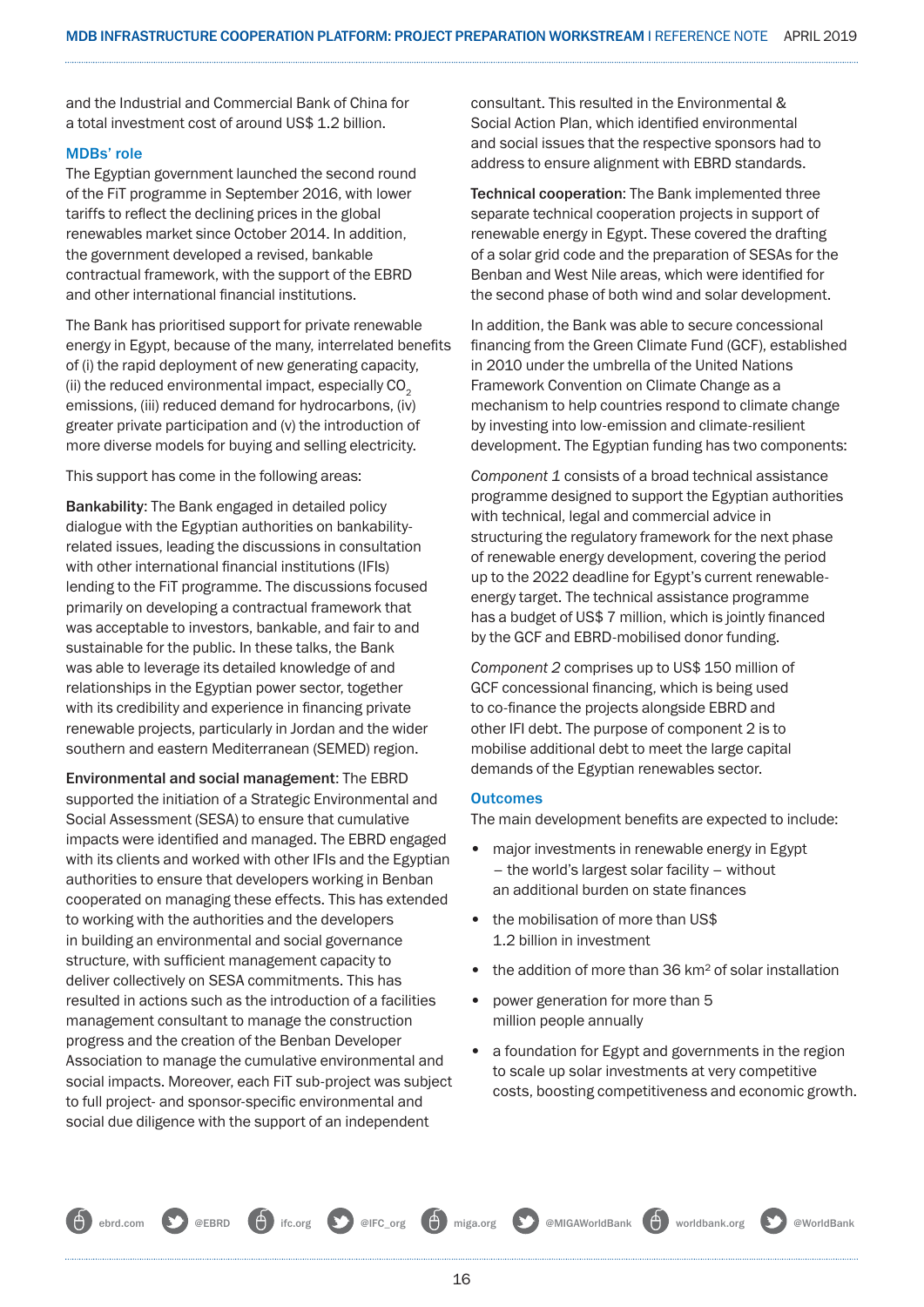



#### MULTILATERAL DEVELOPMENT BANKS' INFRASTRUCTURE COOPERATION PLATFORM: INFRASTRUCTURE INVESTMENT PROJECT BRIEFS

## Mongolia: Wind



#### **Overview**

A new wind is blowing in Mongolia, with investments in 155 MW of wind power. The country is endowed with some of the world's best natural conditions for this form of renewable energy. These investments were made possible by EBRD-led efforts to establish a proper regulatory framework to enable this initial investment and grid studies to allow for future investment in renewables.

#### **Background**

Mongolia is a vast, isolated and extraordinarily beautiful country. However, the stark glory of its deserts, plains and mountains is not reflected in its energy supply. It relies overwhelmingly on coal-fired combined heat and power plants, which are increasingly unreliable and contribute to some of the worst urban air quality in the world.

For a country facing this challenge, but also blessed with abundant sunny, windy land, renewable energy offers an obvious opportunity. However, realising that opportunity is challenging. Prior to the EBRD's entrance into the sector, Mongolia's generating fleet consisted of around 800 MW of inefficient, polluting and outdated coal-fired power plants.

In 2007, Mongolia passed its first Renewable Energy Law and set its first renewable energy targets, the foundations on which all subsequent developments have rested. Alas, while the overall political direction was clear, nothing else was. There was no regulatory framework, no power purchase agreement and no knowledge base on developing a renewable project.

This project showcases how MDB collaboration is supporting critical investment in wind power for Mongolia, a country with very substantial potential to generate electricity from renewables.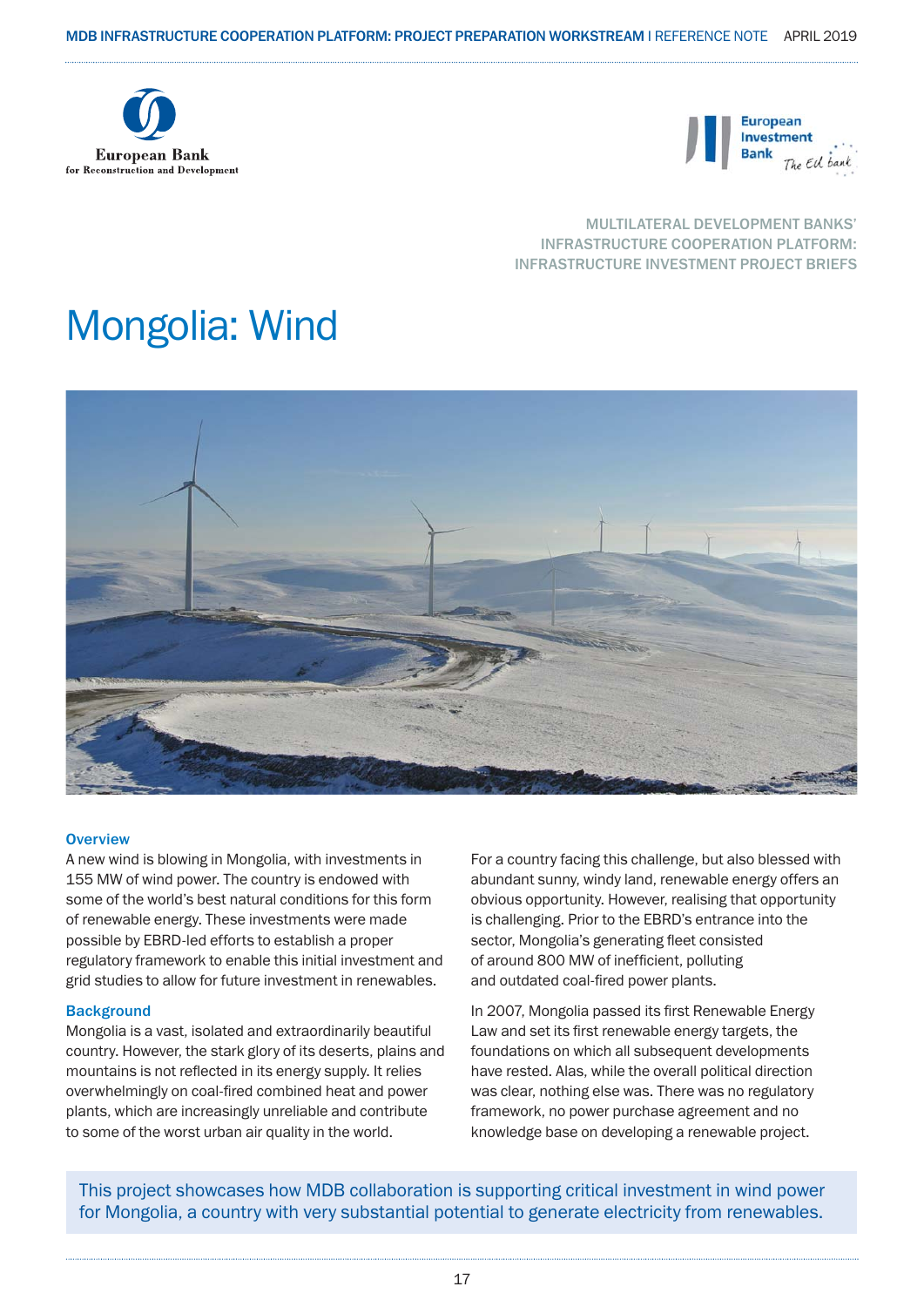So, the EBRD started working with the authorities, international partners and the private sector to make those targets a reality. First, the Bank funded a comprehensive study to assess Mongolia's renewable potential and outline the required regulatory framework. The same year, it began discussions with local developer Newcom to finance a 50 MW wind farm, located on the appropriately named Salkhit ("windy" in Mongolian) Ridge 70km outside Ulaanbaatar. In the context of this project, the Bank began work with the authorities to develop a bankable power purchase agreement.

By 2009, it was clear that the sector needed more momentum and the Bank invested US\$ 700,000 in the Salkhit project alongside Newcom and, a little while later, the Netherlands Development Finance Agency (FMO). At that stage, the project was still just a windy ridge with a meteorological mast. But the commitment of two development institutions and, in particular, their willingness to put money at risk in a new market, gave substance and impetus to its development. That work culminated in the signing of debt financing agreement for the wind farm, again from the EBRD and the FMO, in 2012. The Salkhit wind farm began operations in August 2013 and, as of end February 2019, had generated 68,000 MWh of clean energy.

#### Project description

- The EBRD supported the project with lending worth US\$ 115. million.
- The European Investment Bank (EIB) committed US\$ 31.4 million to the project.
- The FMO committed US\$ 58.2 million to the project.
- JICA US\$ 65.8 million
- IFU Denmark (DCIF) US\$ 17.2 million; EKF US\$ 15 million; and Triodos – US\$ 10.2 million

These investments included:

- the 50 MW Salkhit Wind project, sponsored by Newcom
- the 50 MW Tsetsii Wind project, sponsored by Newcom and SoftBank Energy
- the 55 MW Sainshand Wind project, sponsored by Engie and Ferrostaal.

#### MDBs' role

Inevitably, the implementation of the first such project exposed problems and challenges with the regulatory framework. The EBRD worked closely with the authorities to understand and address these issues. In summer 2015, the Mongolian parliament passed important amendments to the country's Electricity and Renewable Energy Law, creating the platform for further development: the 50 MW Tsetsii wind farm was financed in 2016 by the Bank and the Japan International Cooperation Agency (JICA), while the 55 MW Sainshand wind farm was financed in 2017 by the Bank and the EIB. Most recently, in 2018, the Bank, the FMO and Triodos Bank financed the 30 MW Desert Solar photovoltaic power plant.

Looking to the future, the EBRD continues to support the next phase of Mongolia's renewable development: how to drive down costs while increasing the capacity of the network to absorb renewable generation. To this end, the EBRD is funding two technical cooperation assignments, both launched in October 2018. The first focuses on designing the actions and investments needed to strengthen Mongolia's ageing grid to allow for more renewable capacity, especially from the sunny, windy expanses of the Gobi desert. The second focuses on the design of a competitive tender mechanism that will use auctions to both set the level of renewable support and select the recipients of that support.

#### **Outcomes**

Mongolia now has around 200 MW of wind and solar generating capacity alongside its coal-fired plants. This significant contribution comes from the sustained commitment of the Mongolian authorities, coupled with the entrepreneurial engagement of the private sector and the resources and skills of international development institutions. It will take many years before wind and solar can completely substitute coal, but that same combination of efforts will be central to this essential transition.

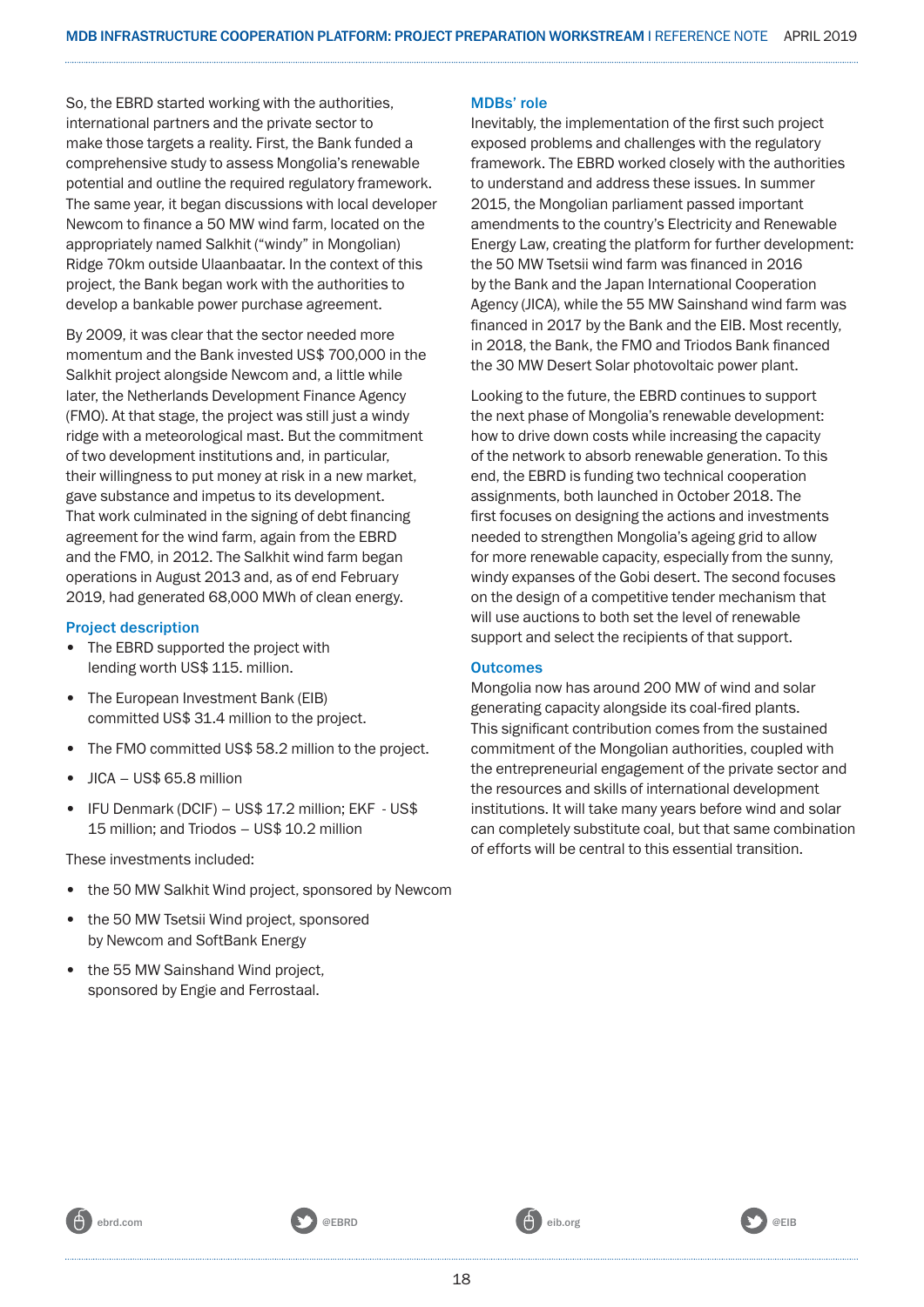





THE WORLD BANK **IFC** | International **MIGA** | Multilateral Investment **Property MIGA** | Multilateral Investment **Property** 

MULTILATERAL DEVELOPMENT BANKS' INFRASTRUCTURE COOPERATION PLATFORM: INFRASTRUCTURE INVESTMENT PROJECT BRIEFS

## Morocco: Noor Ouarzazate Concentrated Solar Power Complex

#### **Overview**

The Noor II and III concentrated solar power plants of Ouarzazate signal progress in Morocco's commitment to increase its share of renewable energy generation from its current rate of 28 per cent to 52 per cent by 2030. Both projects are part of the Noor Concentrated Solar Power Complex, which will generate power for more than 1.1 million Moroccans by 2018 and reduce greenhouse gas emissions by approximately 690,000 tonnes of CO<sub>2</sub> equivalent per year. The African Development Bank (AfDB), the European Investment Bank (EIB), the World Bank's International Bank for Reconstruction and Development (IBRD), the Kreditanstalt für Wiederaufbau (KFW), the French Development Agency (AFD), the Union and the Clean Technology Fund (CTF), and other development finance institutions have jointly provided US\$ 1.6 billion in loan/grant financing for these projects.

#### **Background**

Morocco is located in North Africa, covering a land mass slightly larger than California. Its population of 34 million (2014) is relatively young—over 45 per cent is under the age of 24—and is growing at 1.4 per cent annually. The country has capitalised on its proximity to Europe and relatively low labour costs to build a diverse, open, marketoriented economy with low inflation rates (under 2.0 per cent). Morocco's GDP grew at 2.7 per cent in 2014 and its per-capita income growth in recent years has contributed to eliminating extreme poverty and significantly reducing poverty—the World Bank estimates that poverty rates fell from 8.9 to 4.2 per cent between 2007 and 2014 although disparities persist and employment remains low.

Morocco's energy needs far exceed its oil and gas production. As a result, as of September 2014, Morocco was the largest energy importer in the Middle East and North Africa (MENA) region, depending on non-domestic



sources for over 97 per cent of its domestic energy demand. In response, the country committed to increasing its share of renewable energy generation to 42 per cent of national capacity by 2020 and 52 per cent by 2030. Morocco currently generates 28 per cent of its energy from renewable energy sources, and plans to achieve the set targets through a combination of solar, wind and hydropower generation. Under the Moroccan Solar Plan (MSP—now referred to as Noor), the country plans to develop 2,000 megawatts (MW) of solar capacity by 2020.

#### Project description

The Noor Ouarzazate concentrated solar power (CSP) plants II and III are part of Phase 2 of the Noor-Ouarzazate Solar Complex, which is located less than six miles from the town of Ouarzazate. Once completed, it will have a generation capacity of 580 MW from solar plants using CSP and photovoltaic

This project showcases how the MDBs' collaboration supports the deepening of investment in renewables, with the use of guarantees to lower the risk profile of investments.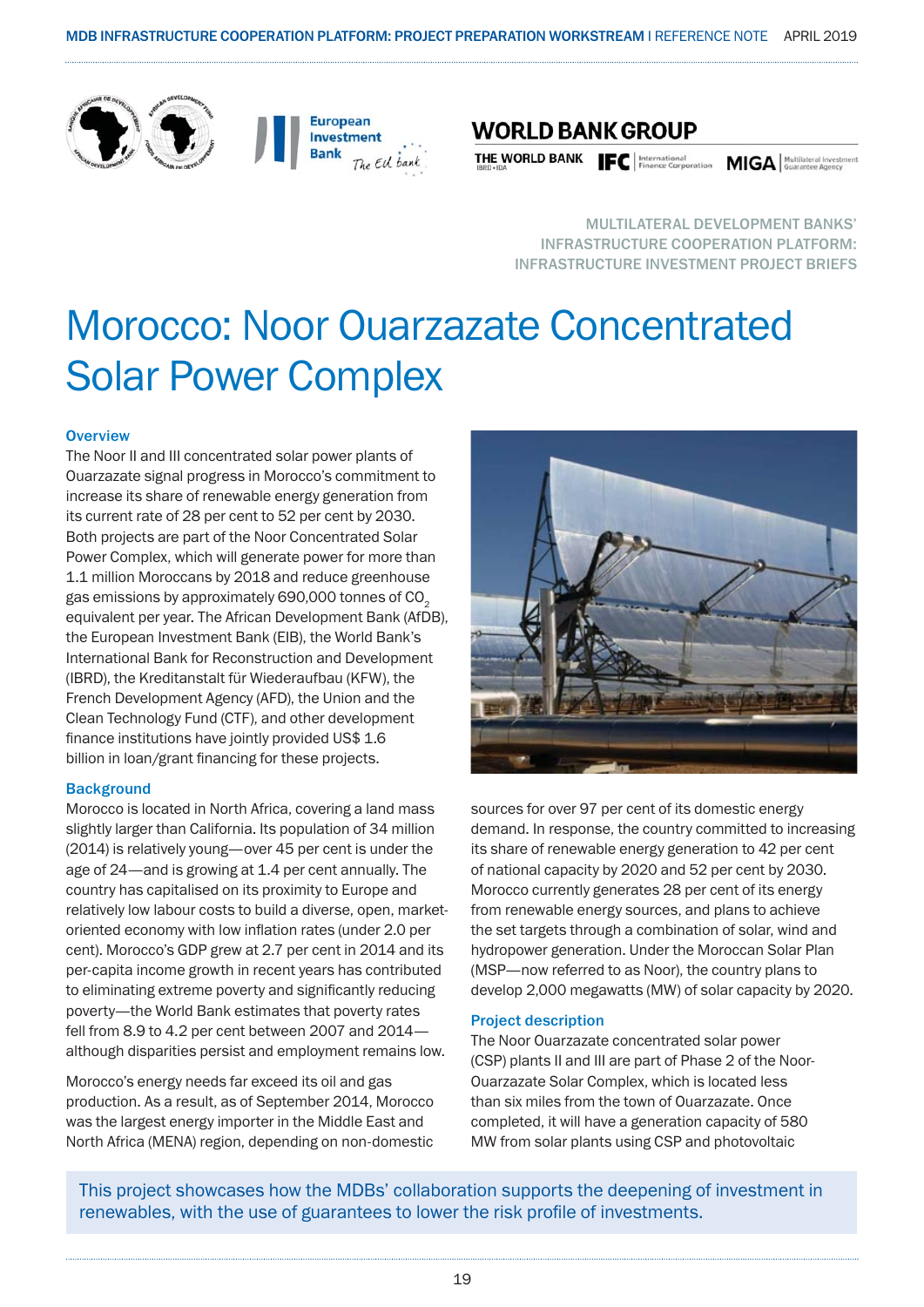technologies. The first phase, Noor I, which generates 160 MW, was commissioned in February 2016.

The Noor Ouarzazate CSP plants II and III projects were developed under a public-private partnership with competitively selected private sponsors that are responsible for engineering, financing, procurement, construction, ownership, operation and maintenance of the plants. The plants consist of a 200 MW parabolic trough CSP facility and a 150 MW tower CSP facility. The project sponsors for Noor Ouarzazate II are Acwa Power (70 per cent), Sener Ingenería y Sistemas (5 per cent) and the Moroccan Agency for Solar Energy (MASEN) (25 per cent); for Noor Ouarzazate III, they are Acwa Power (75 per cent) and MASEN (25 per cent).

#### MDBs' role

Total investment cost of Noor Ouarzazate II is US\$ 1.1 billion, while Noor Ouarzazate III's is US\$ 900 million. Seven development finance institutions provided debt financing through an on-lending structure. Sponsors are providing US\$ 400 million in equity.

Multilateral and bilateral financing support was provided through loans to the utility MASEN, which then lends to the project companies. Loan amounts from development finance institutions for both projects are:

- €100 million AfDB
- €150 million EIB
- €83 million European Commission (grant)
- €235 million + \$80 million IBRD, of which  $€58.6$ million and \$20 million are used for construction of Noor-Ouarzazate II. The balance funds are part of a viability gap fund for the operational phases of Noor-Ouarzazate I, II, and III plants
- €50 million Agence Française de Développement (AFD)
- €654 million Kreditanstalt für Wiederaufbau (KfW)
- US\$ 238 million Clean Technology Fund, mobilised by AfDB (50 per cent) and IBRD (50 per cent).

#### **Outcomes**

The Noor Ouarzazate CSP plants II and III will increase the installed capacity and electricity output, especially during peak hours, of the Noor-Ouarzazate Solar Complex. Once completed, the complex will supply power to 1.1 million Moroccan households by 2018, increasing Morocco's energy security and avoiding greenhouse gases emissions of around 690,000 tonnes of CO<sub>2</sub> equivalent per year. This reduction is equivalent to the sum of greenhouse gas emissions from over 145,000 passenger vehicles driven for one year (US EPA Greenhouse Gas Equivalencies Calculator).

As part of the project design, MASEN is expected to use each bidding process for the plants under the Morocco Solar Plan to encourage development of local manufacturing capacity.

Based on the experience with Noor I, MASEN expects that a significant part of the projects' costs would be sourced locally. This is intrinsic to CSP technology and should help stimulate development of Morocco's industrial base and create jobs. In the area around Ouarzazate, local authorities and the population will continue benefiting from the economic and social development opportunities that the project can bring, as successfully demonstrated in Noor Ouarzazate I, particularly with regard to playing a catalyst role in the development of this semi-desert region.

At the regional and even global level, the project is expected to have transformational effects not only on Morocco and its energy system but also on the MENA region. The Noor complex will contribute to the development of a local research/ development base. Morocco's work on this project is expected to lead to advances in CSP technology and a subsequent reduction in price for the technology that will make it more viable globally.

Front: Philippe Roos/Creative Commons license, creativecommons.org/licenses/by-sa/2.0/

Photo credits







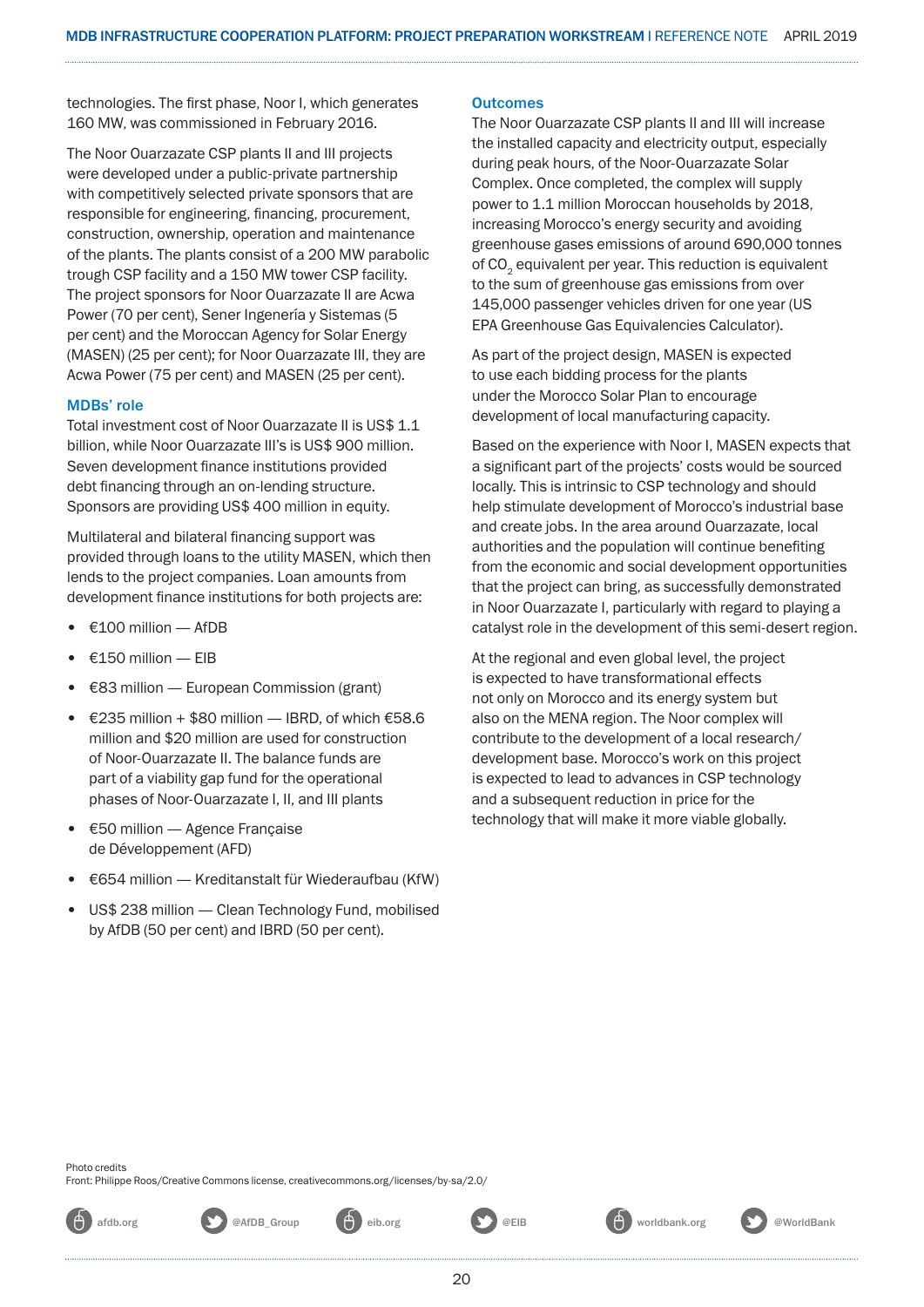

### **WORLD BANK GROUP**

THE WORLD BANK **IFC** | International **MIGA** | MUGISLEVIA | MOVILISERED INTERNATION

MULTILATERAL DEVELOPMENT BANKS' INFRASTRUCTURE COOPERATION PLATFORM: INFRASTRUCTURE INVESTMENT PROJECT BRIEFS

## Jordan: Queen Alia Airport



#### **Overview**

The Queen Alia Airport is Jordan's main international airport and a key component of the country's transport, trade and tourism infrastructure. In 2007, the International Finance Corporation (IFC) served as transaction adviser to the Jordanian government on structuring and awarding a 25-year concession to a private-sector operator responsible for reconstructing and expanding the airport's terminal. It was the first successful airport public-private partnership (PPP) in the Middle East. The Islamic Development Bank (IsDB), the IFC and commercial lenders financed the project. The new terminal was opened in March 2013 and, by mid-2014, the IFC, with the IsDB, had provided and arranged an additional US\$ 68 million in loans to finance an expansion of the new terminal's related facilities.

#### **Background**

The Queen Alia International Airport (QAIA) is located 36 km from the Jordanian capital, Amman. Built in 1983, it handled almost all of the country's air traffic. However, it did not have the capacity to meet growing demand and was too old and small to be expanded. To address these constraints, the Jordanian government sought a private partner to reconstruct the airport's terminal and expand its facilities. The project was key to supporting the country's tourism industry, which accounts for around 10 per cent of the country's GDP. Greater airport capacity was also expected to stimulate trade and drive economic growth.

This project showcases how MDB collaboration supports the enabling environment and institutional capacity-building through the extensive training of local staff, as well as the process from bid design and procurement to commercial/financial close through an application for PPP advisory services.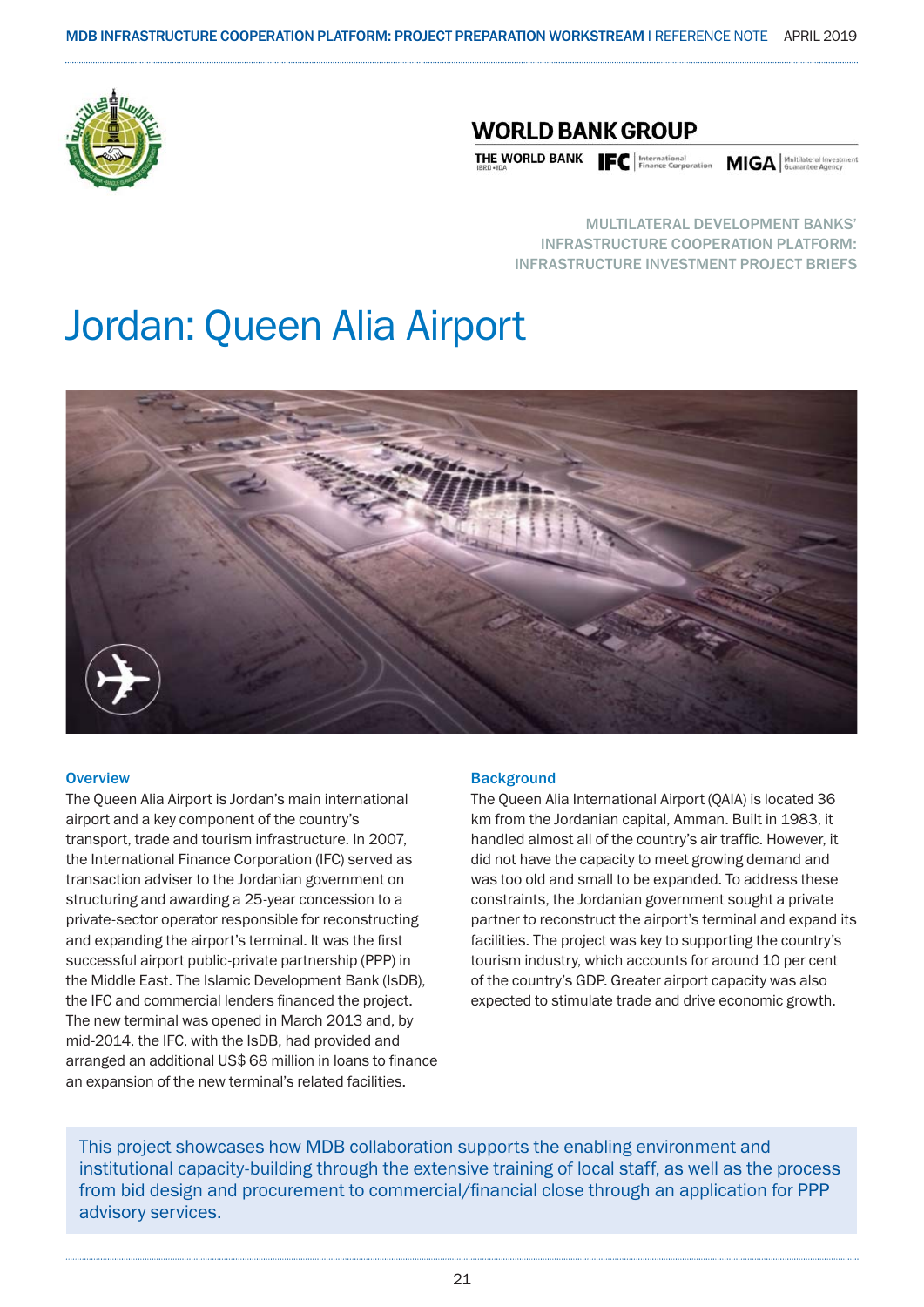#### Project description

The project consisted of the construction of a new terminal to replace the existing terminal, expanding the new terminal's related facilities and operating the entire airport under a 25-year concession. The project aimed to increase the airport's capacity to handle long-term traffic growth and establish it as a regional transportation hub. The goal of the new terminal project was to improve operations, increase the quality of service and serve as a model for other national infrastructure projects.

Following the successful completion and opening of the new terminal, the airport embarked on a second phase to expand its related facilities, with a view to completion by the end of 2016. The new terminal was to cover more than 100,000 m<sup>2</sup>, increasing the airport's passenger capacity to 12 million annually.

#### MDBs' role

In 2007, the IFC successfully advised the Government of Jordan on a pioneering PPP for the QAIA. Through a competitive bidding process, Airport International Group (AIG) was awarded a 25-year concession to construct a new terminal to replace the existing one, expand the new terminal's related facilities and operate the entire airport. The partnership sought to address the constraints on the government's resources. The IFC provided US\$ 120 million in loans to AIG and arranged a syndication of US\$ 160 million from international banks. The IsDB, as a co-financier with IFC, provided a US\$ 100 million loan. The new terminal was successfully completed and opened for traffic in March 2013.

In mid-2014, the IFC provided a US\$ 21 million additional loan and arranged a further US\$ 47 million syndication to finance a further expansion of the new terminal's related facilities to ensure that overall airport capacity continued to meet traffic growth. The IsDB participated in this second financing package, as a co-financier, with a US\$ 25 million loan.

#### **Outcomes**

- Airport capacity was increased from about 4 million passengers in 2007 to 12 million passengers as of the end of 2016.
- With QAIA serving as a regional hub, Jordan's transport and tourism industries, regional links and cross-border trade are expected to grow.
- The number of international flights increased from 120 flights per day (arrivals and departures) from 55 international destinations in 2007 to more than 190 flights a day from more than 60 international destinations in 2015.
- Over US\$ 1 billion in foreign investment and a substantial number of jobs are expected to be generated by the reconstruction and operation of the airport.
- The PPP resulted in a US\$ 700 million investment, 100 per cent financed by the private sector.
- The PPP has generated significant gains for the public sector – a cumulative US\$ 450 million since inception and an annual estimated minimum of US\$ 200 million in future.
- Since the PPP, the airport has won numerous awards, including the 2013 Gold Award for top PPP in Europe, Central Asia and the Middle East North Africa (MENA) region (IFC/Infrastructure Journal); the ACI award for Best Improvement by Region: Middle East 2013; and ACI's Best Airport in the Region: Middle East, 2014.
- QAIA has become Airport Carbon Accredited, streamlining its activities on environmental protection.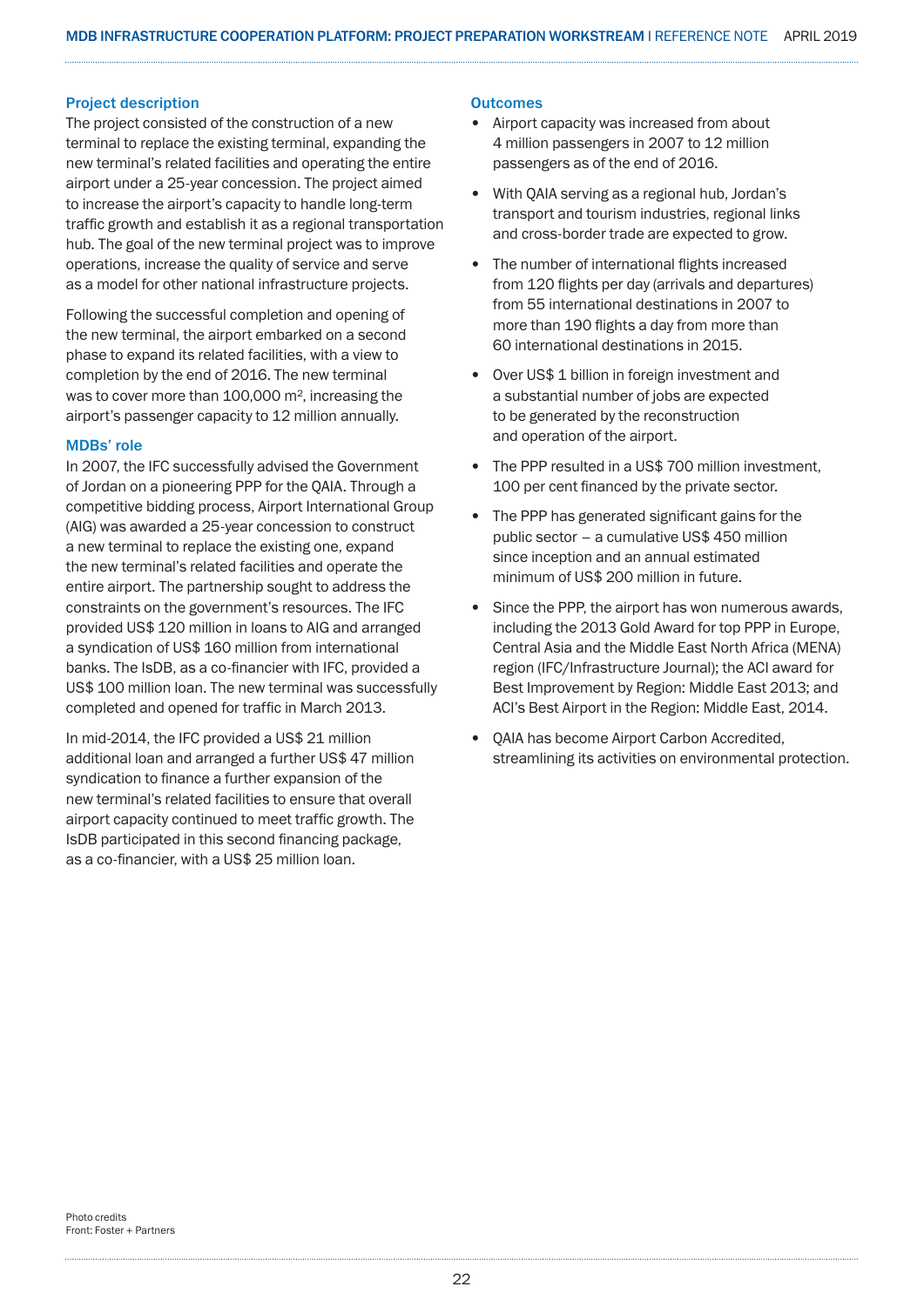

### **WORLD BANK GROUP**

THE WORLD BANK FOR Finance Corporation MIGA Multilateral Investment Research

MULTILATERAL DEVELOPMENT BANKS' INFRASTRUCTURE COOPERATION PLATFORM: INFRASTRUCTURE INVESTMENT PROJECT BRIEFS

## Colombia: Fourth-generation toll-road programme



#### **Overview**

In the decade to 2014, Colombia saw remarkable economic growth. Per capita income more than doubled to US\$ 2,424 per year, foreign direct investment inflows were 10 times what they had been and the country ranked highest among the Latin American and Caribbean countries in the World Bank's Doing Business report.

However, public investment in infrastructure stood at a paltry 1.3 per cent of gross domestic product (GDP) in 2014, the effects of which were manifest in its poor standing in infrastructure indices relative to its Latin American and Caribbean peers. The country ranked 103rd out of 140 in the World Economic Forum's Business Environment and Infrastructure Index and 130th out of 140 in terms

of transportation infrastructure. The Government of Colombia established the Fourth-Generation Roads Concession (4G) as one of the mainstays of its National Infrastructure Development Plan 2014-2018.

#### **Background**

The 4G initiative is an ambitious US\$ 24 billion (according to original estimates) near-decade long investment plan to create a nationwide toll-road network through up to 40 different public-private partnerships (PPPs). The investment involves a doubling of public spending on infrastructure and, thus, requires capital-market financing to bridge the expected financing gap. To this end, the World Bank Group developed the Colombia Capital Market Deep Dive to bring together investment, advisory and treasury

This example showcases how the MDB collaboration has supported the enabling environment and the project design and appraisal phases.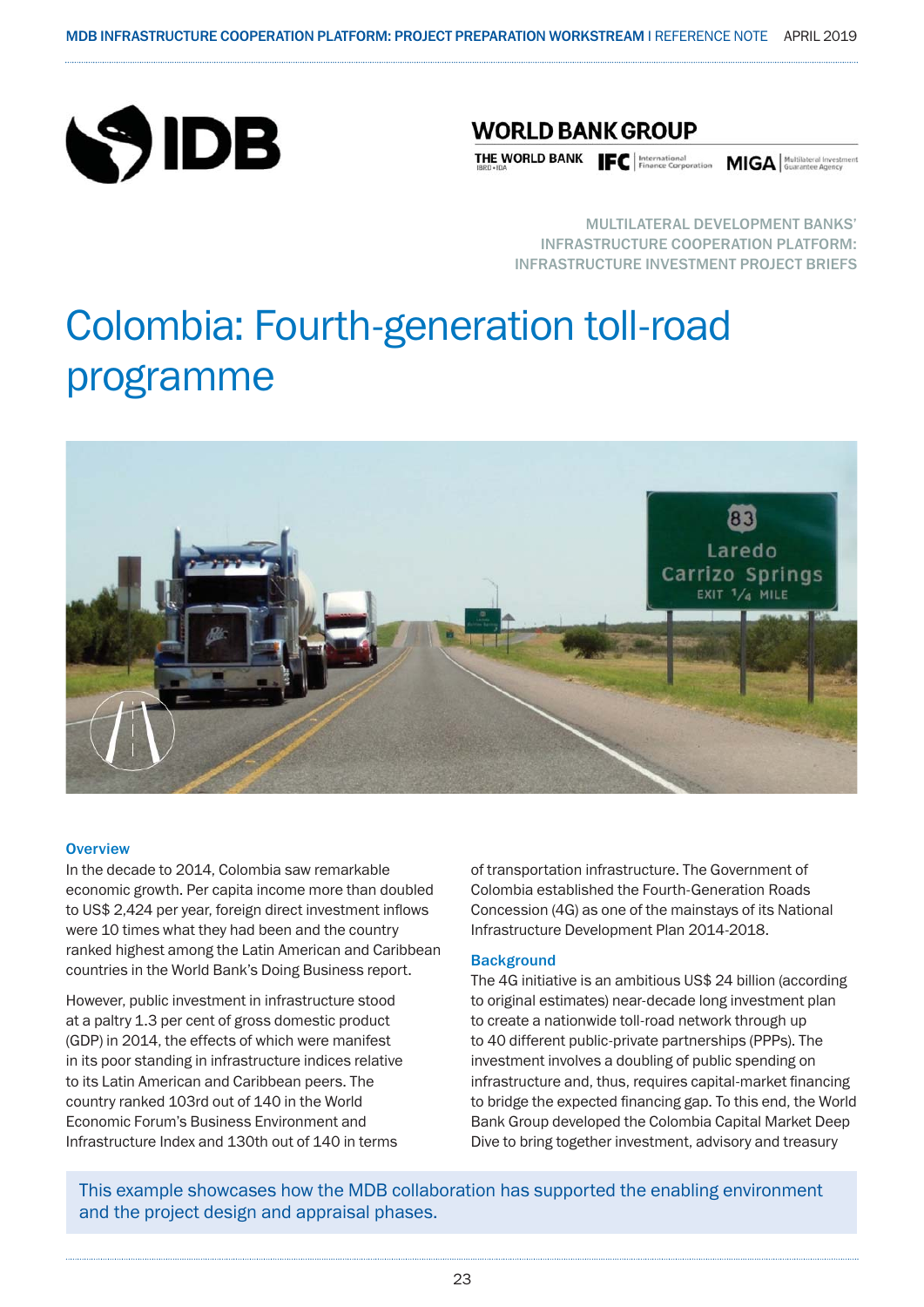support from the International Bank of Reconstruction and Development (IBRD), the International Finance Corporation (IFC) and the Multilateral Investment Guaranteed Agency (MIGA). The Inter-American Development Bank (IADB) has also supported Colombia's 4G investment through (i) financing of the Perimetral del Oriente de Cundinamarca project, which is part of the "first wave" of 4G highways that make up the pilot operations of the Government of Colombia's new PPP framework and (ii) the US\$ 210 million Colombia Ashmore Infrastructure Fund, which makes equity and debt investments available for toll projects.

#### Project description

With very limited and dated rail networks, Colombia depends on its road network for more than 80 per cent of internal transport. Therefore, improvements to roads, bridges and tunnels are a top priority for the 4G programme. Over the next eight years, 4G is expected to deliver 5,892 km of roads in three waves of PPP projects. Previous attempts to overhaul the country's transport infrastructure under the second- and thirdgeneration programmes, were fraught with construction and maintenance delays and/or a lack of funding, especially from local pension funds. The 4G project will involve strengthening bond markets, attracting new financing partners, strengthening local investment capacity and bringing an additional level of predictability and certainty to the PPP laws and frameworks that will cover the 40 or so planned transactions.

#### MDBs' role

The IBRD, IFC, IDB and MIGA were able to come together and support the 4G programme in a variety of ways, including:

#### Funding

- improved pricing benchmarks (government bonds) developed through technical advisory support from the IBRD
- a standardised project bond structure with an AA+ shadow rating and a project-bond construction guarantee from the IFC
- a US\$ 70 million IFC equity investment in the Fondo de Desarrollo Nacional (FDN, Colombia's infrastructure development bank)
- a US\$ 50 million IFC investment in a local infrastructure debt fund that helped mobilise more than US\$ 400 million in debt financing, mainly from pension funds
- a MIGA cross-border risk guarantee for foreign investors.

#### Technical assistance and advisory services

- IBRD, IFC and IADB support for the creation of new regulations for issuing and investing in infrastructure bonds, including the creation of debt funds to facilitate pension investments and training for the pension funds on the infrastructure asset class
- IFC and IBRD support for FDN to strengthen its ability to address market failures
- IFC and IBRD support to improve the PPP legal, regulatory and institutional framework, as well as improved project preparation by standardising PPP documents and structures.

#### **Outcomes**

To date, 19 out of 40 projects planned under 4G have been awarded, corresponding to more than US\$ 10 billion of investment mobilisation. The 4G programme is expected to reduce transport costs by 28 per cent, increase GDP by 1.5 per cent per annum once completed (closer to 3.0 per cent during construction), and give a significant boost to trade, job creation and business growth. The Colombia 4G programme exemplifies how the World Bank Group and IADB's collaboration and a programmatic approach have been able to leverage capital-market and advisory support for strategic financing needs.

Photo credits Front: Chris Lawrence/CC BY SA 2.0

iadb.org **@** @the\_IDB **@** ifc.org @IFC\_org **@** miga.org @ @MIGAWorldBank **@** worldbank.org @ @WorldBank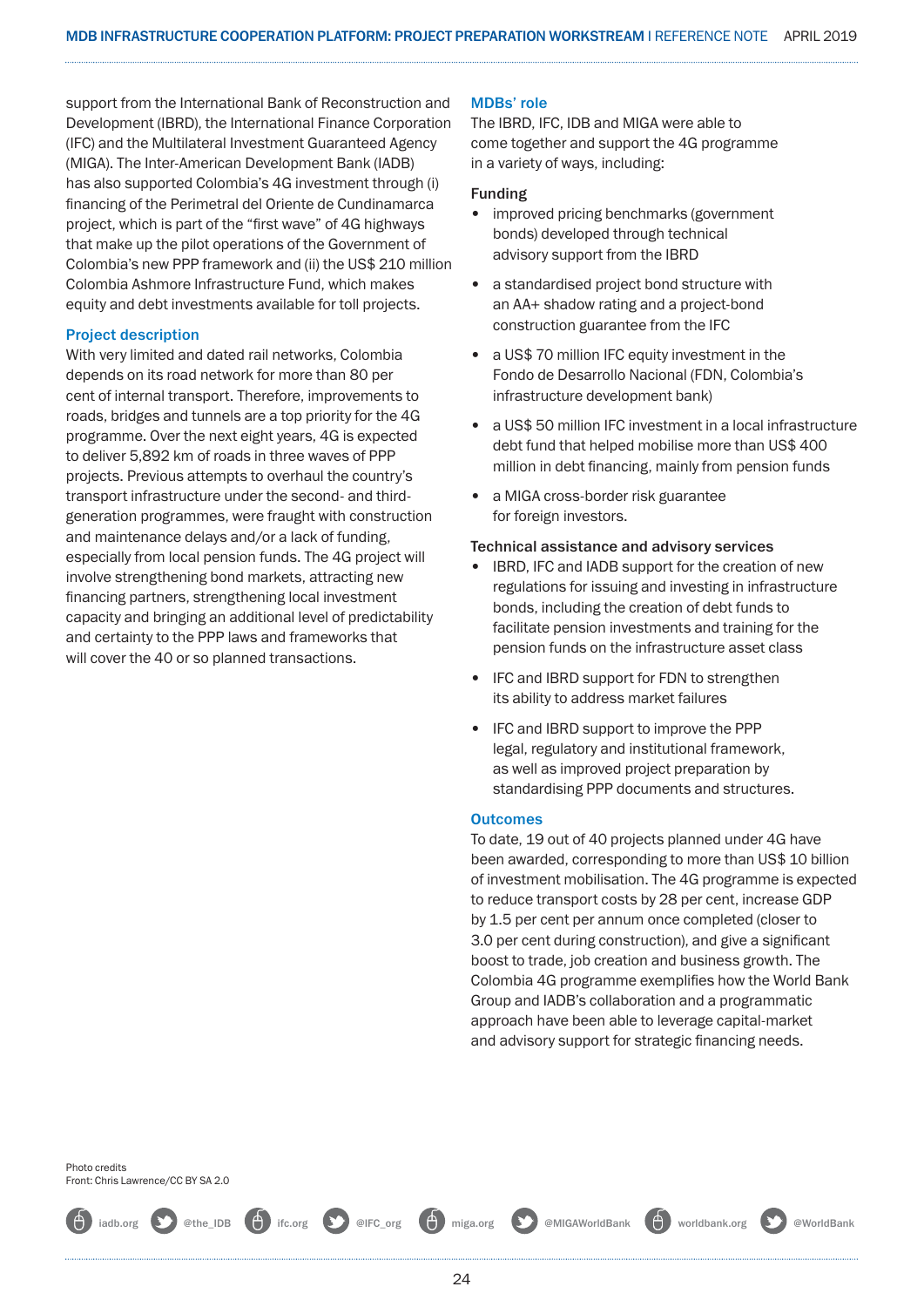

### **WORLD BANK GROUP**

THE WORLD BANK Finance Corporation MIGA | Multilateral Invest

MULTILATERAL DEVELOPMENT BANKS' INFRASTRUCTURE COOPERATION PLATFORM: INFRASTRUCTURE INVESTMENT PROJECT BRIEFS

## Croatia: Zagreb International Airport



#### **Overview**

Zagreb International Airport, the largest in Croatia, is a key gateway for tourism and business, making it critical to the country's economy. With a capacity of 2 million passengers per year, however, the airport was unable to keep up with growing demand for airport services. In 2009, the Government of Croatia decided to build and operate a new terminal under a public-private partnership.

The Zagreb Airport International Company (ZAIC) won the tender and took over management of the airport in December 2013. The new terminal was inaugurated in March 2017.

The European Investment Bank (EIB), the International Finance Corporation (IFC), Deutsche Bank and Unicredit Bank Austria provided the project financing.

#### **Background**

Tourism is a major contributor to the Croatian economy and a key driver of employment. The Zagreb International Airport, built in 1962, had undergone several stages of expansion. However, by 2009, it was clear that the passenger terminal, with an annual capacity of 2 million passengers, could no longer accommodate growing market demand. The Government of Croatia held a tender for the design of a new terminal, to be built and managed by a private operator under a public-private partnership.

This example showcases how MDB collaboration supports projects from bid design and procurement to commercial/financial close through advice during the tender process.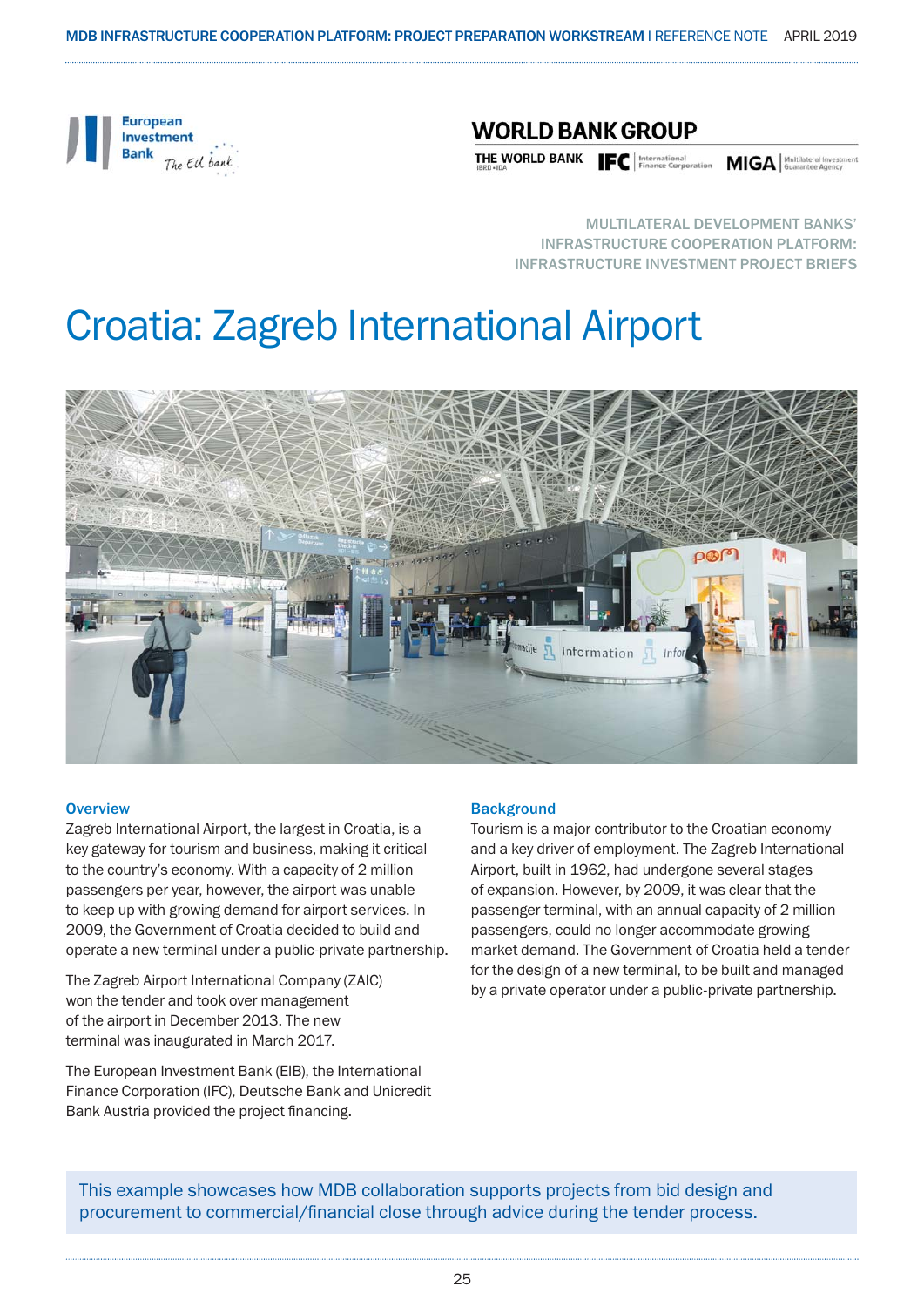#### Project description

The project entailed the expansion of capacity at Zagreb International Airport, the country's largest, under a 30-year concession to finance, design, construct and operate a new, state-of-the-art passenger terminal. Under the concession, the operator was also responsible for managing the operation of the entire airport until 2042, including refurbishment and maintenance of runways, the cargo terminal, car parks and future property developments. The project also included the construction of a new 1.8 km access road to connect the new 65,000 m<sup>2</sup> terminal with the local road network. The existing terminal was to be converted and leased for airport users.

The project comprises a total investment of

€331 million: €243 million for the design and construction of the new terminal and €88 million for the maintenance of the airport infrastructure. When completed, it will accommodate five million passengers annually, more than twice the current capacity.

The ZAIC consortium was awarded the concession in February 2012. The agreement was signed with the Croatian Ministry of Maritime Affairs, Transport and Infrastructure of Croatia in April 2012.

Ownership of the consortium is as follows:

- Aéroports de Paris Management, a wholly owned subsidiary of Aéroports de Paris (20.77 per cent)
- Bouygues Bâtiment International, a subsidiary of Bouygues Construction (20.77 per cent)
- the Marguerite Fund (20.77 per cent)
- TAV Airports (15 per cent)
- Viadukt, a Croatian construction company (5.11 per cent).

The consortium took over management of the Zagreb Airport in December 2013.

#### MDBs' role

- The EIB supported the airport with a loan of  $€80$ million to finance the first phase of the expansion.
- The IFC committed  $\epsilon$ 54 million to the project, including a loan of up to €35 million and an equity investment of €19 million for a 17.58 per cent stake.
- Deutsche Bank and Unicredit Bank Austria also provided financing of €39.5 million each.

#### **Outcomes**

The project improves a critical component of Croatia's economic infrastructure, supporting tourism, investment and trade.

- It upgrades essential infrastructure without adding a burden to state finances.
- It mobilises €331 million of investment.
- It adds 65,000 m<sup>2</sup> of terminal space.
- It more than doubles passenger capacity from 2 million to 5 million people annually.
- It boosts the tourism sector, a major driver of employment in Croatia, and encourages trade and investment.

Photo credits Front: iStock

26

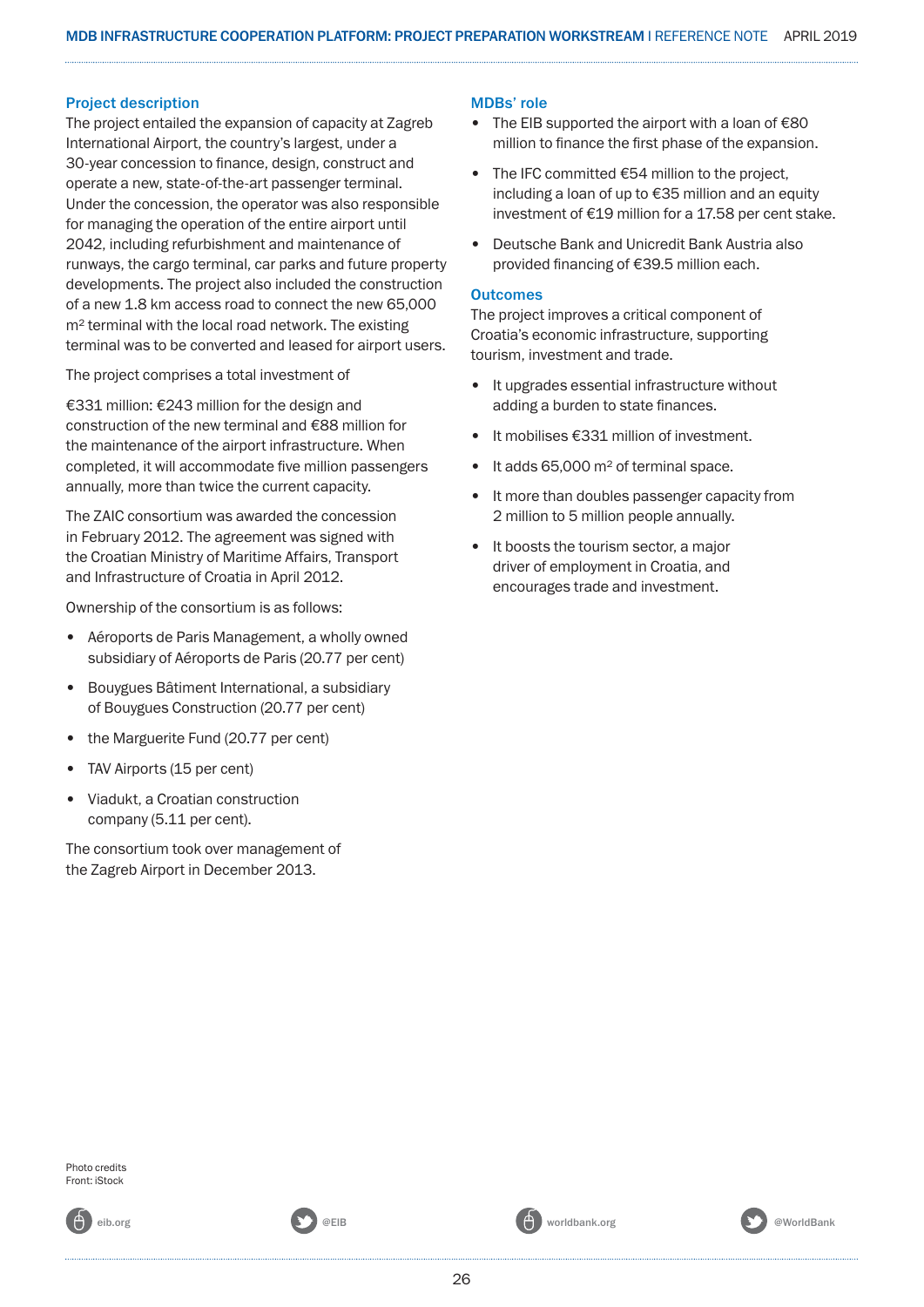

### **WORLD BANK GROUP**

THE WORLD BANK **IFC** | International **MIGA** | MUGISLEVIA | MOVILISERED INTERNATION

MULTILATERAL DEVELOPMENT BANKS' INFRASTRUCTURE COOPERATION PLATFORM: INFRASTRUCTURE INVESTMENT PROJECT BRIEFS

### Senegal: Dakar toll-road extension



#### **Overview**

The Government of Senegal awarded SENAC SA the concession to design, build, finance and operate the extension of the existing Dakar toll road. The extension connects central Dakar with the new international airport and some of the country's other important economic zones. The aim was to spur economic growth, employment and new opportunities that contribute to poverty reduction by facilitating transport between the nation's capital city, key infrastructure and outlying areas.

SENAC was supported by a €76 million debt financing package provided by the African Development Bank (AfDB), the Banking Company of West Africa (CBAO, a major Senegalese commercial bank), the International Finance Corporation (IFC) and the West African Development Bank.

The Multilateral Investment Guarantee Agency (MIGA) is supporting the project with a guarantee underpinning a swap between Standard Bank Plc and the government.

#### **Background**

The Dakar toll road was inaugurated in August 2013 by SENAC, the Senegalese concession company established by French civil-engineering construction company Eiffage. The first greenfield toll-road publicprivate partnership in West Africa, it was widely considered a flagship project for Senegal and the region, because of its scale and transformational nature, as well as the obstacles overcome to bring the project to fruition – most notably, the resettlement of more than 30,000 people. The country's largest-ever residential resettlement programme was undertaken by the

This project showcases how MDB collaboration facilitates credit enhancement to structure bankable investments.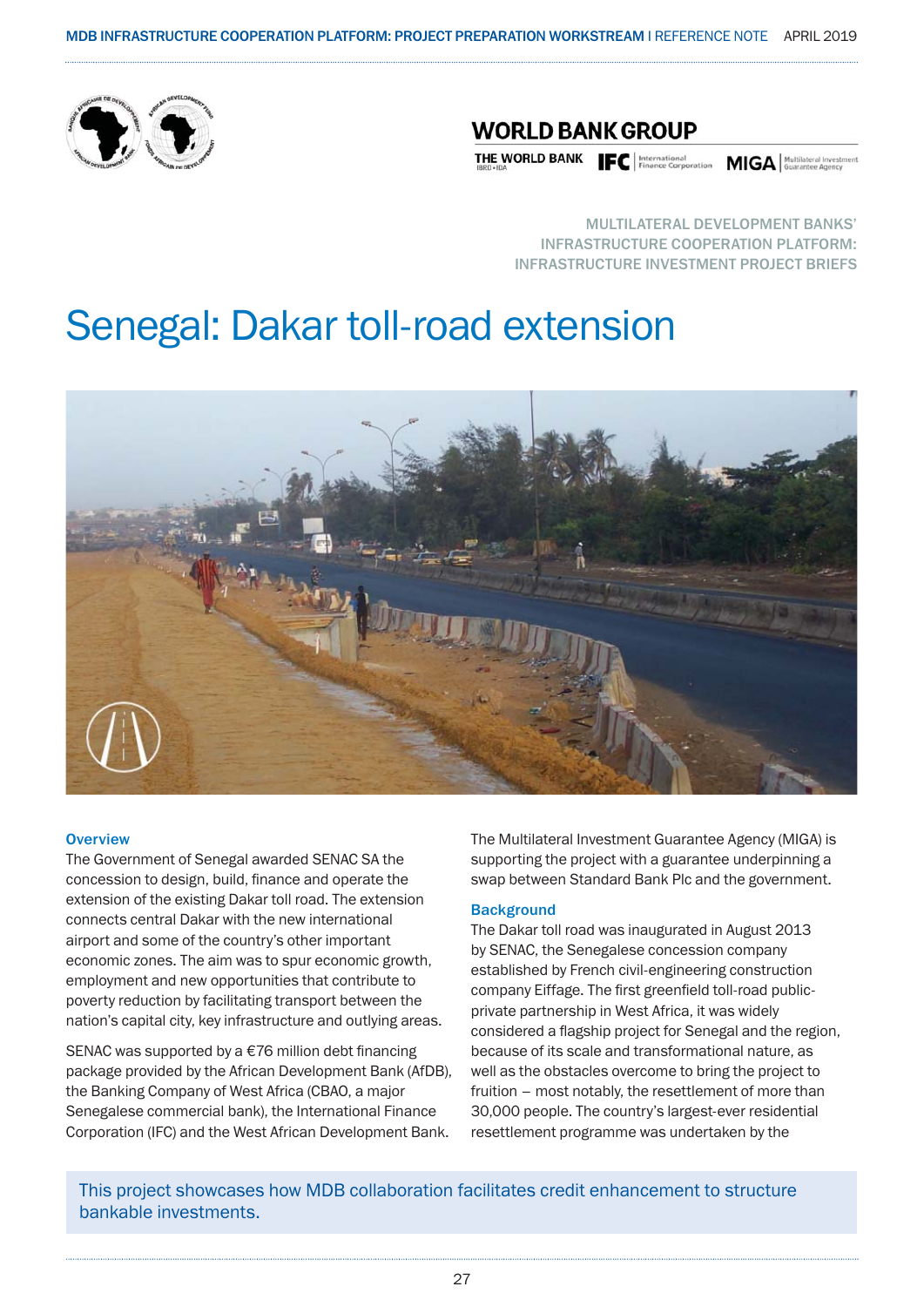government and project sponsor in accordance with the IFC's Equator Principles and Performance Standards. The IFC also financed the project as the region's first toll road with full traffic risk borne by the sponsor.

The completion of a major motorway link has played a significant role in the development of Senegal's road network and, more broadly, the economic development of the country through its effect on businesses and the housing market. This important transport project is supporting economic development, in line with the objectives of the Senegal Emergence Plan, under which the country will make significant public investment and mobilise private-sector investment.

#### Project description

The 17 km toll-road extension connects the existing motorway to the new international airport located 45 km from Dakar city centre and coastal tourist areas, while also streamlining the road link between Dakar and Thiès, Senegal's second most populous city.

SENAC's contract is a 25-year concession to design, build, operate and maintain the new dualcarriageway toll road. The extension will require around €130 million in total new investment.

#### MDBs' role

SENAC was supported by a €76 million debt financing package:

- €50 million was mobilised from the AfDB, CBAO and the Western African Development Bank.
- IFC, as lead arranger and global coordinator, invested a total of €26 million in SENAC, including senior and subordinated long-term debt, for the existing toll road and its extension. IFC will also be the exclusive hedge provider for the financing.

The infrastructure sector, including the toll road, is being supported by a cross-currency swap arrangement.

- MIGA has guaranteed a US dollar cross-currency swap arrangement between Standard Bank PLC and the Government of Senegal. The Ministry of Economy and Finance entered into the swap with Standard Bank as a hedge against currency risk exposure related to a 10-year US\$ 500 million Senegal Eurobond issued in May 2011. The proceeds of the Eurobond were used to finance new infrastructure projects, including the toll road.
- MIGA's guarantee of US\$ 99 million to Standard Bank provides coverage against the nonhonouring of sovereign financial obligations for a period of 10 years. Specifically, it insures against the Government of Senegal's failure to honour its obligation to make requisite payments under the swap. The MIGA guarantee helped the government to access the commercial financing needed to fulfil its financial commitments for the toll-road construction and other projects.

#### **Outcomes**

Four years on, the project is a success story: it came into commission on time, traffic has surpassed forecasts and it has had a clear and visible development impact on the local community. It has markedly improved urban mobility by reducing commuting times between central Dakar and its outlying neighbourhoods from more than two hours to less than 30 minutes. This, in turn, has allowed businesses to emerge in both the centre and suburbs of Dakar. Due to the reduction in land costs, thousands of families have gained access to better housing conditions outside of central Dakar's tight and expensive housing market and whole new economic and residential growth areas have sprung up along the motorway route.

Photo credits Front: Rignese/Creative Commons licence, creativecommons.org/licenses/by-nd/2.0/

afdb.org **@**AFDB\_Group **(A)** ifc.org **@**IFC\_org **(A)** miga.org **@MIGAWorldBank (A)** worldbank.org @WorldBank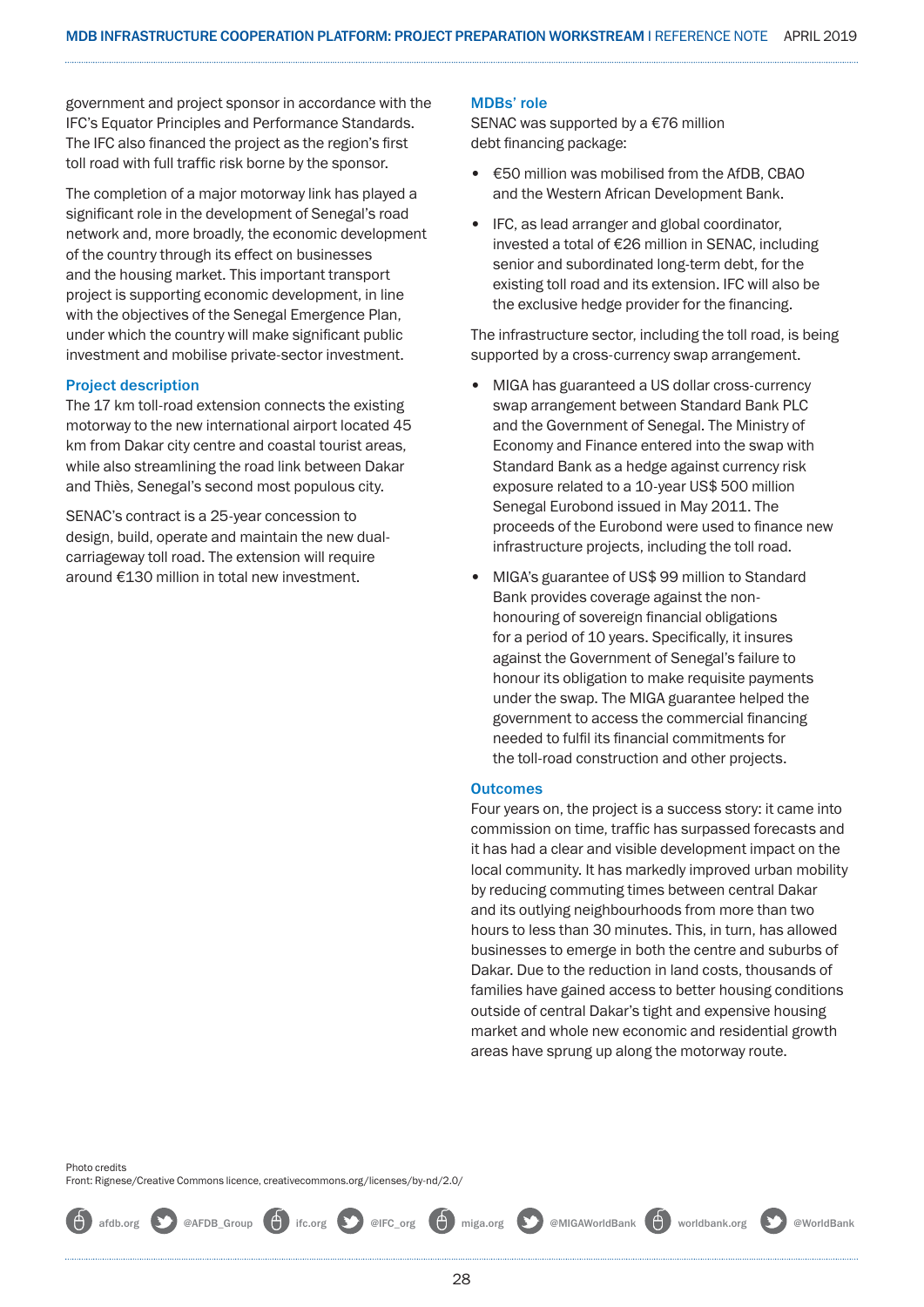

### **WORLD BANK GROUP**

THE WORLD BANK **IFC** | International **MIGA** | Multilateral Investment **Property MIGA** | Multilateral Investment **Property** 

MULTILATERAL DEVELOPMENT BANKS' INFRASTRUCTURE COOPERATION PLATFORM: INFRASTRUCTURE INVESTMENT PROJECT BRIEFS

### Mexico: CMSA Manzanillo Port Terminal



#### **Overview**

The CMSA Manzanillo Port Terminal project will add urgently needed capacity to Mexico's largest container port, which serves the two largest population centres and manufacturing regions of Mexico (Mexico City and Guadalajara). The project is intended to improve port productivity, thereby easing congestion and lowering transportation costs. The World Bank Group's International Finance Corporation (IFC) and the Inter-American Development Bank (IDB) jointly provided US\$ 260 million in financing for this project.

#### **Background**

Mexico is the second-largest economy in Latin America and is among the top 15 countries in global trade, with a volume of US\$ 786 billion (World Trade

Organization, Country Profile, 2015). Its port sector is one of the fastest-growing in Latin America; container volumes grew at a compound annual growth rate of 12 per cent per annum between 2003 and 2013. This growth, particularly on the Pacific coast, is driven by a structural shift in Mexican trade towards greater sourcing of products from Asia, particularly China. Mexico's Pacific coast ports are also major transshipment hubs handling all volumes from Central America, which account for about a quarter of total traffic.

Mexico's two busiest Pacific ports, Manzanillo and Lazaro Cardenas, together accounted for two-thirds of total Mexican container traffic and 94 per cent of the Pacific coast traffic in 2013. Although the Port of Manzanillo is Mexico's largest container port, it has been operating

This project showcases how the MDBs' collaboration supports the development and implementation of infrastructure investment, through financing for critical port infrastructure.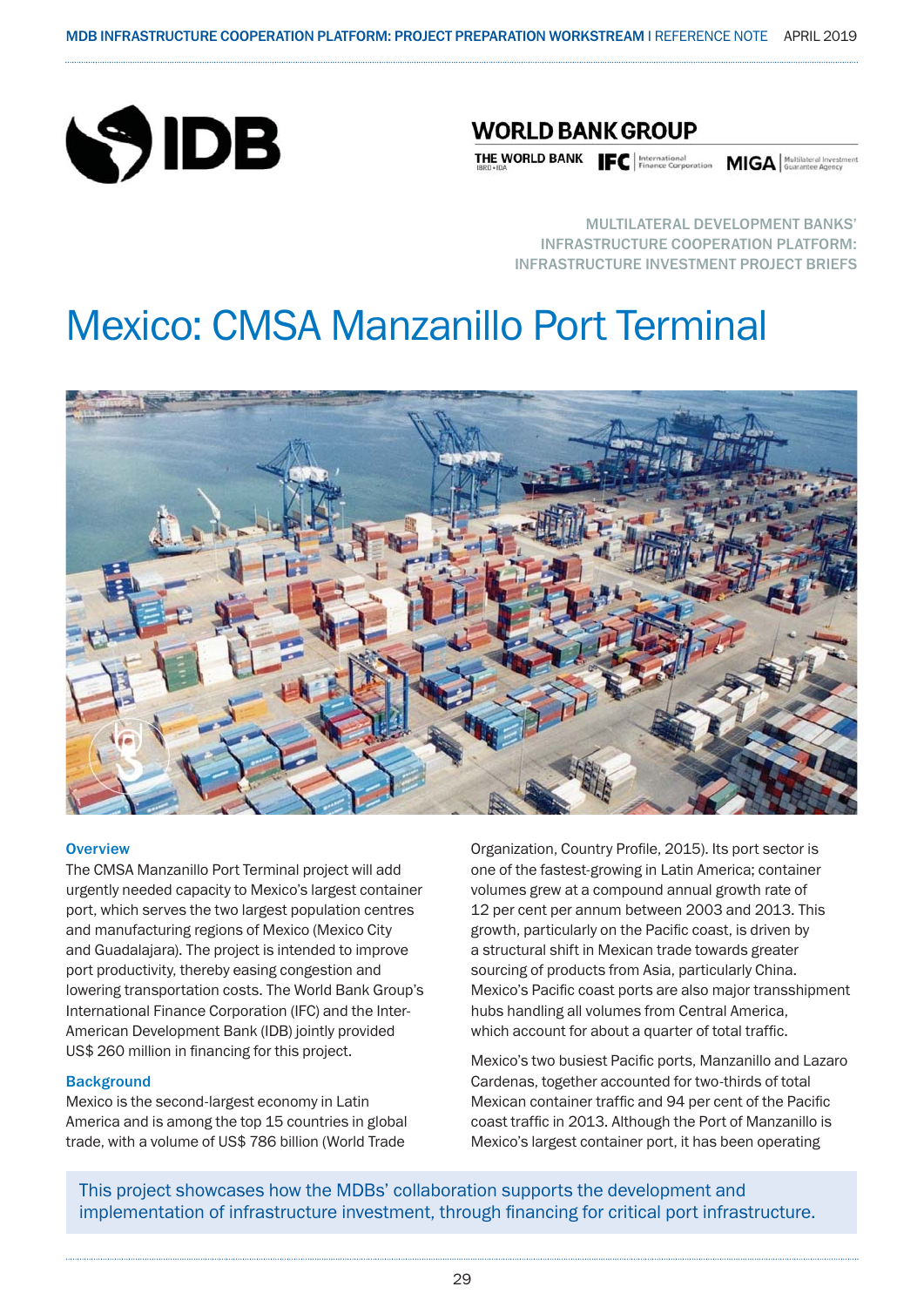at full capacity, which has led to congestion and slower growth rates over the last decade. Moreover, there were draft, storage and equipment limitations at the port which prevented shipping lines from bringing in the larger-sized container vessels plying the trade today.

#### Project description

Contecon Manzanillo S.A., the project company, is developing a greenfield container terminal in the Port of Manzanillo in the State of Colima. CMSA is a wholly owned subsidiary of International Container Terminal Services, Inc. Philippines. The terminal will be developed under a 34-year agreement granted by the port administration of Manzanillo.

The CMSA Manzanillo Port Terminal project is the only planned terminal development in Manzanillo for the foreseeable future and will add urgently needed capacity to the port, given that the three existing operators operate at nearly full capacity. The project will also offer more high-quality services than the existing operators given its deeper draft, brand new equipment and large yard area which provides ample storage space. The port will be able to receive the larger container ships that are expected to be deployed on trans-Pacific routes.

The CMSA terminal is being developed in three phases. Phase 1A was completed in September 2013 with an annual capacity of 450,000 TEUs and is operational. Phase 1B was undertaken during 2014-15 and involved the construction of additional ground slots in the storage yard and purchase of additional equipment to increase annual capacity to 760,000 TEUs. Phase 2 will be developed between 2016 and 2021 and will include the installation of additional cranes and expansion of storage areas. On completion (by the end of 2021), the terminal will have an annual handling capacity of 1.35 million twenty-foot equivalent units (TEUs) and will be able to serve the latest generation of container ships, including super post-Panamax ships and larger vessels expected to be deployed in the future.

#### MDBs' role

Project costs of US\$ 567 million were financed by direct and syndicated loans supported by multilateral and bilateral international financial institutions including:

- a US\$ 65 million A loan from IFC
- a US\$ 65 million A loan from the IDB
- a US\$ 25 million loan from the China Co-Financing Fund for Latin America and the Caribbean under the management of the IDB
- a US\$ 52.5 million B loan from KfW IPEX Bank GmbH under IFC and IDB syndication.

In addition, Standard Chartered Bank provided a loan of US\$ 52.5 million under IFC and IDB syndication.

#### **Outcomes**

The CMSA Manzanillo Port Terminal project will help strengthen the port sector in Mexico by increasing container handling capacity by 1.35 million TEUs, improving port productivity, easing congestion and lowering transportation costs. This will promote greater competition, benefiting shippers, shipping lines and consumers alike. As such, the project will help increase Mexico's competitiveness and indirectly drive trade growth by developing deep water berths and introducing modern, efficient container handling capacity to better serve exports and imports.

The project employed 150 workers during the initial construction and expects to employ over 850 operational and managerial workers by 2020 (nearly 300 were hired by the end of 2016). The project will also benefit the State of Colima with concession fees and tax payments, and will thus help free up the fiscal space necessary for other critical priorities.

Photo credits Front: Rich Young / Creative Commons license, creativecommons.org/licenses/by/2.0



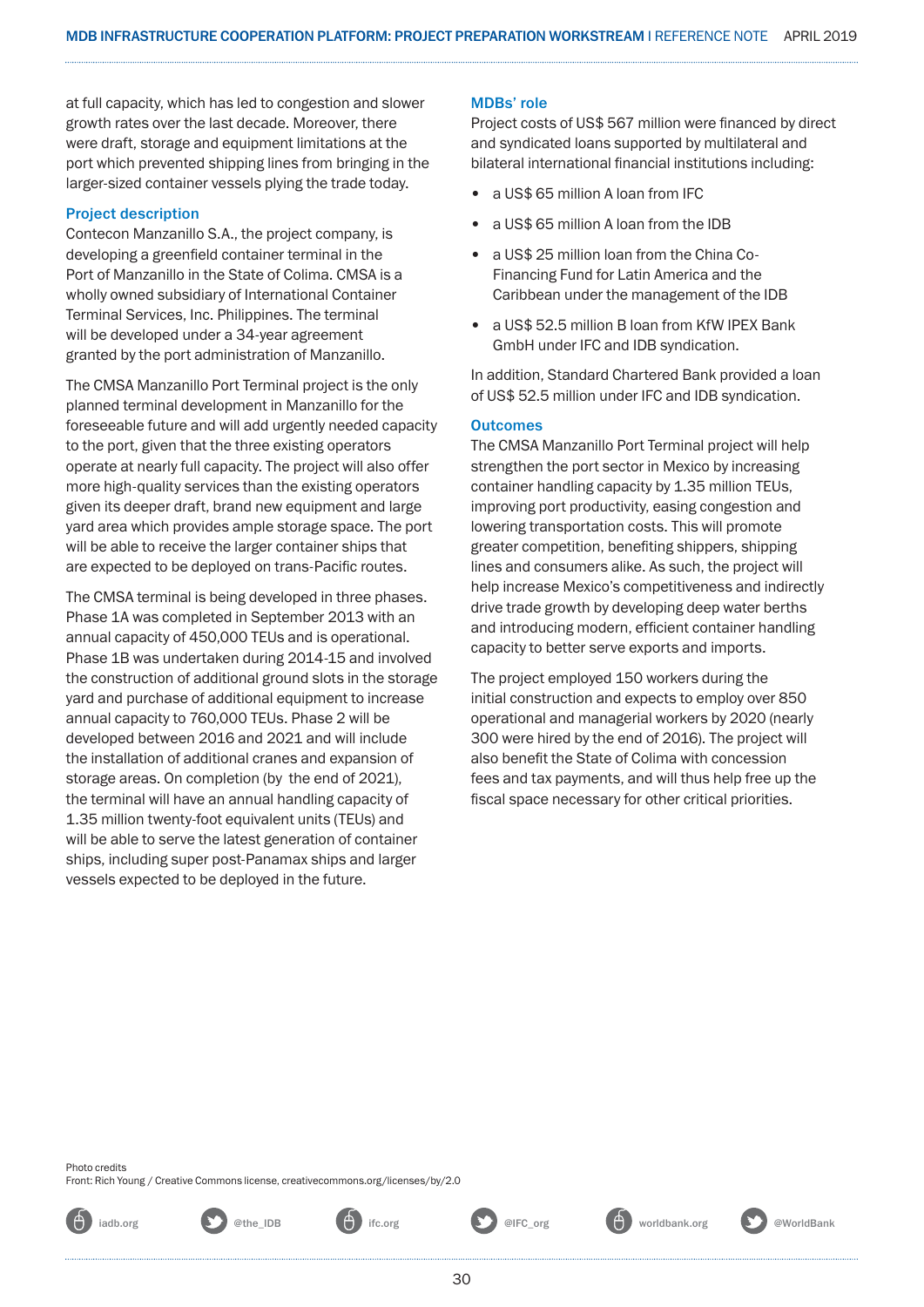

### **WORLD BANK GROUP**

**THE WORLD BANK FC** | International **MIGA** | Multilateral Investment

MULTILATERAL DEVELOPMENT BANKS' INFRASTRUCTURE COOPERATION PLATFORM: INFRASTRUCTURE INVESTMENT PROJECT BRIEFS

## Myanmar: Ooredoo 3G network financing



#### **Overview**

Myanmar emerged from nearly 50 years of military rule to become one of Asia's newest democracies. It launched a broad reform effort, including its telecommuni- cations, for which it needed significant external investment. Following a successful competitive bid, the government awarded Ooredoo Myanmar (OML) one of two mobile telecommunications licences. After securing US\$ 150 million loans from the Asian Development Bank (ADB) and the International Finance Corporation (IFC), OML aims to reach 90 per cent of the population, and has already experienced significant penetration in urban and rural areas.

#### **Background**

Myanmar is one of the largest countries in South-East Asia strategically located near China and India. Its economic development was stunted by decades of political instability, civil war, and isolation. After returning to civilian rule in 2016, Myanmar launched new economic policies to transition to a market-oriented economy. With abundant natural resources, fertile farmland, and a historic role as a trading hub, Myanmar has the potential for significant economic growth. However, poverty is widespread and infrastructure remains poorly developed.

Myanmar remains one of the poorest and leastconnected countries in South-East Asia. The lack of investment in ICT infrastructure was apparent in the

This project showcases how the MDBs' collaboration supports sectoral reform in the telecommunications sector which remains a critical piece of the connectivity push, boosting national competitiveness.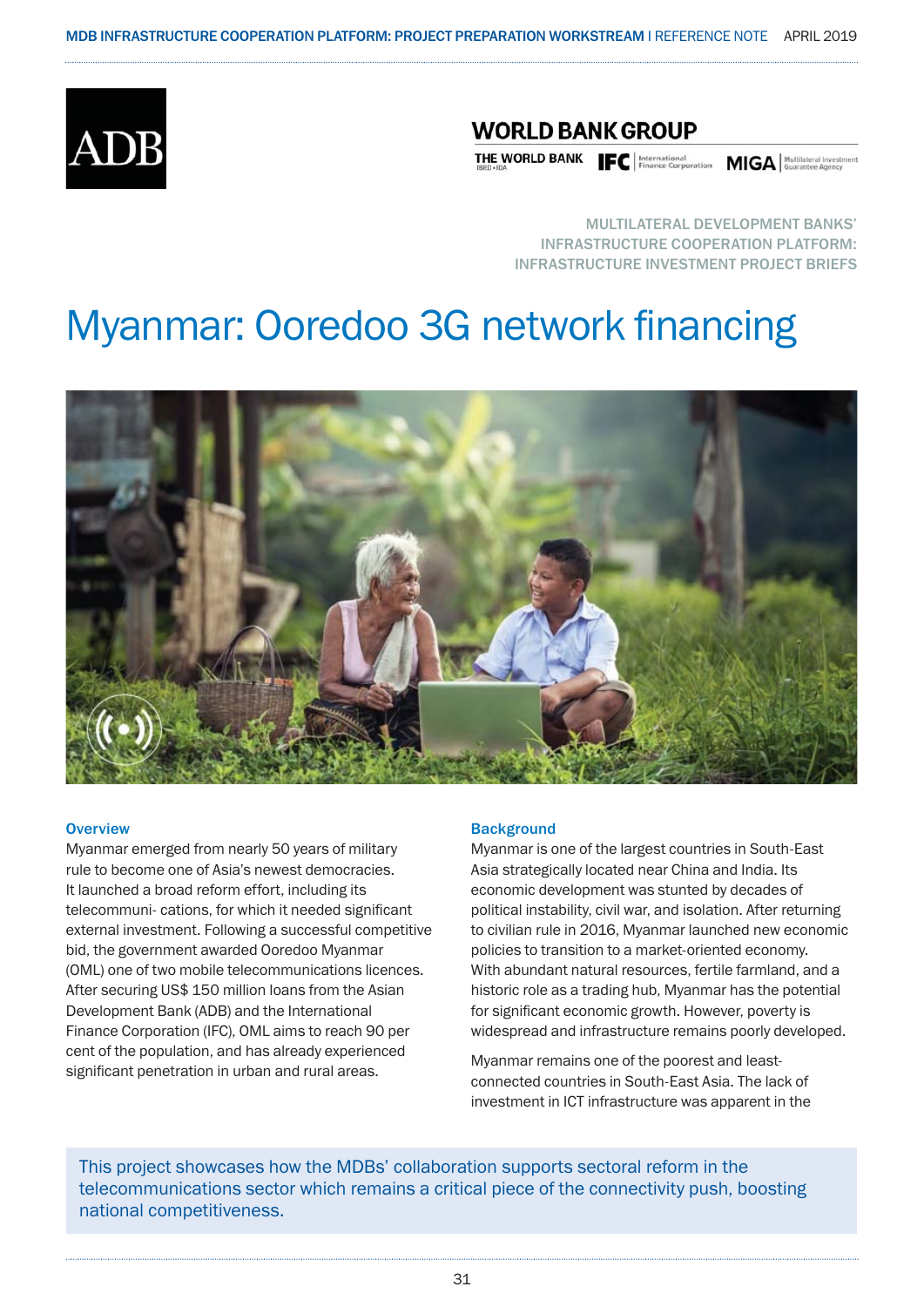low penetration of telecommunications services—in 2013, only seven in 100 persons had access to a mobile phone; 0.5 in 100 had fixed-line telephone access; and 0.7 in 100 had a broadband internet subscription.

Due to lack of investment and competition, the cost of a mobile connection was prohibitively expensive for the average citizen, and coverage was biased toward larger cities even though the majority of the population lives in rural areas.

With assistance from the World Bank Group (including funding from the Public-Private Infrastructure Advisory Facility-PPIAF), the government undertook significant ICT reforms such as restructuring of the incumbent operator and regulator, introducing competition, and opening the sector to foreign investment. In February 2014, following a competitive international tender that attracted over 90 applicants, the government awarded telecommunications operating and associated spectrum licences to Qatar's Ooredoo Group and Norway's Telenor Group. Factors in the award decision included the technical and financial capability to quickly roll out a telecommunications network nationally and a commitment to offer affordably priced services. Achieving these ambitious targets will expand access to more than 90 per cent of the population, with an estimated 35 million people connecting through mobile services for the first time.

Ooredoo Myanmar (OML), a subsidiary of Ooredoo QSC, is a Qatar-based company engaged in the provision of domestic and international telecommunications services to over 107 million people across 15 countries in Asia, the Middle East, and North Africa. OML sought debt financing from the ADB and IFC to set up and roll out its telecommunications network and services, a greenfield operation in Myanmar.

#### Project description

The project consists of rolling out an advanced third-generation (3G) mobile telecommunications network across the country under a 15-year operating and associated spectrum licence. OML will build, own, and operate the telecommunications network providing a full range of fixed and mobile telecommunications services nationwide. The total cost of the project, including license fees, is estimated to be US\$ 2.9 billion over a five-year period.

OML officially launched its services in August 2014 as the first international operator to begin commercial operations and plans to deploy more than 10,000 kilometres of fibre cable and more than 7,000 telecommunications towers that will reach rural, remote, and low-income areas. It will also develop several mobile applications for banking, agriculture, and health to enhance access to basic services.

ADB and IFC each provided a US\$ 150 million debt facility to finance in part the project's startup costs and the rollout of the 3G network in Myanmar, and mobilised additional financing.

#### MDBs' role

Multilateral support for the project was as follows:

- ADB provided a US\$ 150 million direct loan and plans to implement a US\$ 1 million technical assistance to deploy renewable energy solutions to 1,500 telecommunications tower sites in rural Myanmar to reduce diesel-burning power generation and avoid 10,000 tonnes of CO<sub>2</sub> emissions annually. This technical assistance is funded by the Canadian Climate Fund for Private Sector in Asia under the Clean Energy Financing Partnership Facility.
- IFC provided a US\$ 150 million direct loan.

#### **Outcomes**

Launching in three key cities, Yangon, Nay Pyi Taw and Mandalay, OML sold more than one million SIM cards within three weeks of launch, and aims to secure 13 million subscribers by 2019. The project is expected to:

- provide mobile phone and Internet services to 77 per cent of Myanmar's population
- provide service to both urban and rural areas, thereby opening the doors to mobile banking services
- increase competition in the sector, thereby driving down costs to the consumer
- provide a positive demonstration effect for infrastructure projects in the country
- support local firms—more than 700,000 small and medium-sized enterprises are expected to be part of OML's distribution network

Total penetration of mobile telecommunications services in Myanmar, by all providers, skyrocketed from 20 to 60 per cent between 2013-16.



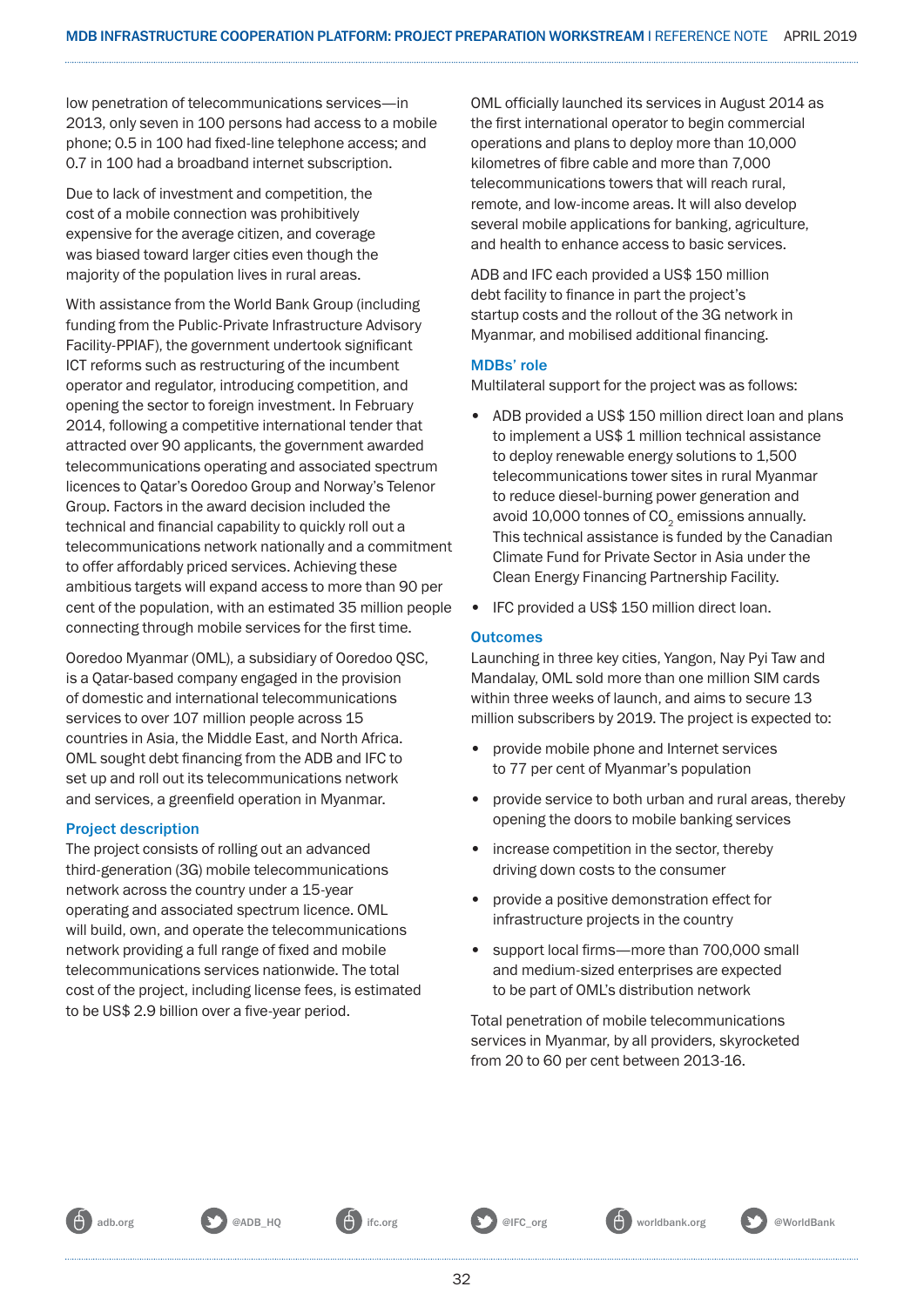

### **WORLD BANK GROUP**

THE WORLD BANK FINAL Expressional MIGA Multilateral Investment of Finance Corporation MIGA distributional message of  $\overline{\text{max}}$ 

MULTILATERAL DEVELOPMENT BANKS' INFRASTRUCTURE COOPERATION PLATFORM: INFRASTRUCTURE INVESTMENT PROJECT BRIEFS

## Turkey: Elazig Hospital



#### **Overview**

The Elazig Hospital PPP project will increase the access to quality health services for 1.6 million people in Eastern Anatolia. The project is part of the government of Turkey's ambitious health PPP programme that aims to build around 30 health campuses, and by doing so, increase the access and quality of secondary and tertiary levels health services in the country. The European Bank for Reconstruction and Development (EBRD), the World Bank Group's International Finance Corporation (IFC) and Multilateral Investment Guarantee Agency (MIGA) and other development finance institutions are jointly providing financial support to this project.

#### **Background**

Turkey is the 17th largest economy in the world. Since 2000, it has made impressive progress in reducing poverty. According to the World Bank, the incidence of poverty fell from 44 to 22 per cent between 2000–12; extreme poverty levels fell to an even greater extent, from 13 to 5 per cent. On the health front, the government of Turkey adopted the Health Transformation Program in 2003, which has been instrumental in achieving universal health coverage, increasing the use of healthcare services and improving health outcomes for all population segments regardless of their income status. By 2011, life expectancy grew

This project showcases how the MDBs' collaboration supports a major PPP investment programme, with extensive policy dialogue to improve the manner in which risks are allocated, as well as the innovative use that combines guarantees and liquidity facilities to credit enhance PPPs.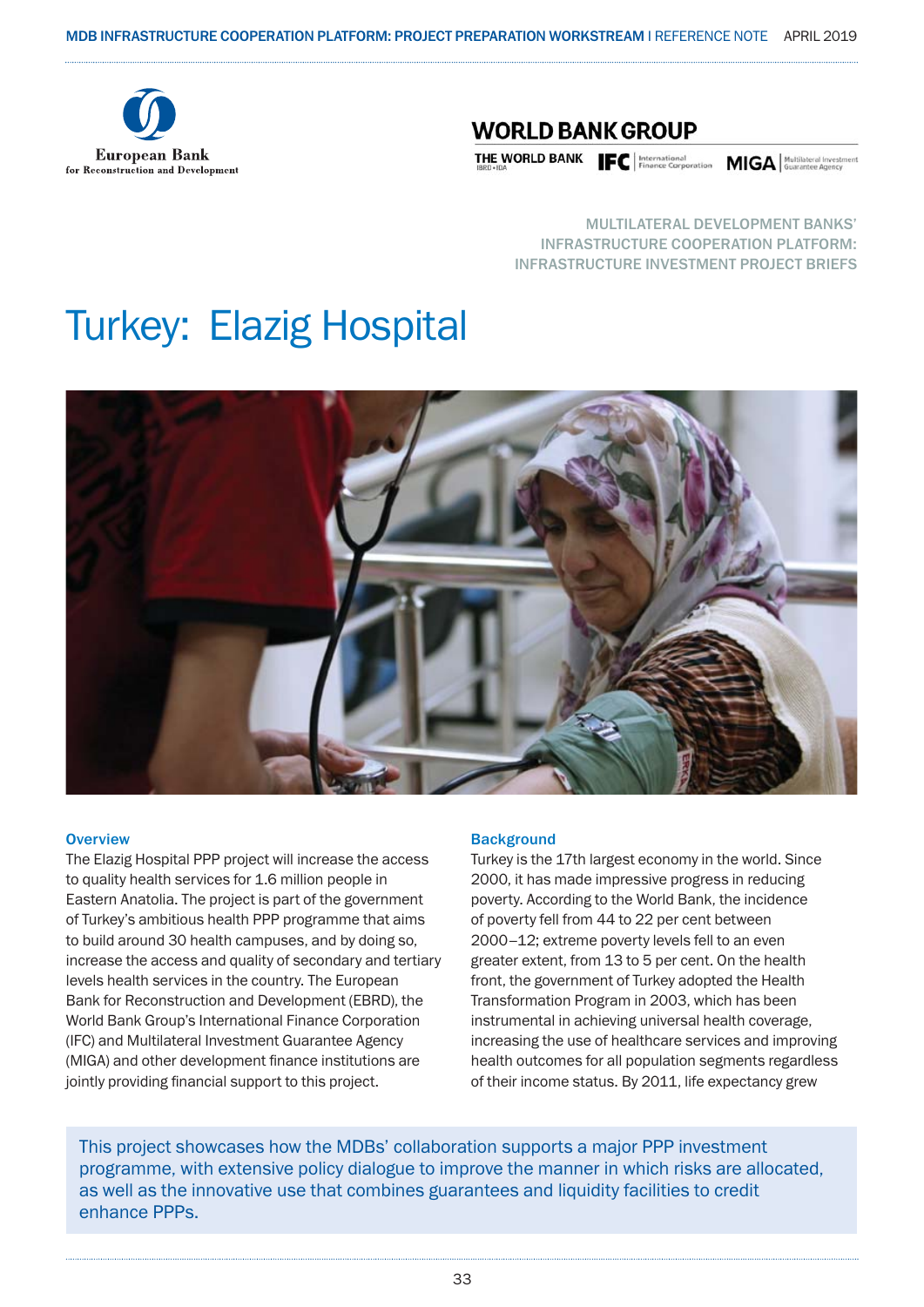from an average of 71.0 to 74.5 years, and infant mortality rates declined among the poorest fifth of the population to levels comparable with the richest fifth.

Despite these advances, new challenges have emerged, including the rise in non-communicable diseases (cardiovascular disease, diabetes and cancer) and of substance addiction requiring increased access to healthcare services at the secondary and tertiary levels. In response, the government embarked on a multipronged approach to improve population coverage and quality of services, including building new public hospitals and refurbishing existing ones. One way in which the government is pursuing this is through an ambitious €15 to €20 billion PPP investment programme to build close to 30 integrated health campuses around the country.

#### Project description

The project will provide access to healthcare services to 1.6 million people in Elazig, a city of 350,000 in Eastern Anatolia, and the surrounding provinces. It will have more than 1,000 beds divided among different health facilities including a general hospital, a women's/ maternity and children's hospital, a high-security forensic psychiatric hospital, and a dental clinic.

The 28-year concession was awarded by the Turkish Ministry of Health to ELZ Saglik Yatirim, a consortium consisting of Meridiam, Rönesans, and the Turkish companies Sila Group and S.A.M. Yapi Sanayi ve Ticaret Ltd to design, build, finance, equip and maintain an integrated hospital campus in Elazig.

With a debt to equity ratio of 80:20, the debt portion of the €360 million greenfield hospital PPP was financed through the issuance of a €288 million bond by ELZ Finance S.A., who will on-lend the proceeds to the project consortium. The bond is the first "green and social" project bond in the history of Turkey as verified by Vigeo Eiris, a major environmental, social and governance rating company. Furthermore, the project bond benefits from the first liquidity-backed political risk insurance for a greenfield project bond offered by MIGA and the EBRD. This credit enhancement contributed to the Baa2 rating of the bond by Moody's, which is two notches higher than Turkey's sovereign debt rating. This credit enhancement contributed to the Baa2 rating of the bond by Moody's, which, following a two notch downgrade to the sovereign rating of Turkey since the time of closing at the end of 2016, makes this PPP project rating now stand at four notches above Turkey's sovereign rating; a testament to the robustness of the product.

The programme has reached a critical milestone, with the opening and commissioning of the first hospitals, Yozgat and Mersin Hospital PPPs, which became operational in January and February of 2017, respectively. With the first availability payments performed by Ministry of Health, the operations period is now tested and the programme has reached a mature stage. The project also recently won the IJGlobal Awards 2016 for European Social Infrastructure.

#### MDBs' role

Development financing support was provided to the project bond issuance including bond subscription by the bilateral institutions Proparco and FMO. Multilateral support was provided as follows:

- €80 million IFC investment in the project bond on a parallel basis in an unenhanced and unrated tranche
- €89 million EBRD liquidity facilities supporting the construction and operational phases of the project which complements MIGA's political risk cover
- a 20-year MIGA political risk guarantee in support of the investment-grade portion of the bond (€208 million) and MIGA guarantee to equity investment in the project.

Lastly, both the World Bank's International Bank for Reconstruction and Development and the EBRD are assisting the Ministry of Health to build the necessary institutional capacity for PPP contract management and monitoring as part of their broader support to the government of Turkey's health reform programme.

The transaction represents a milestone in the cooperation between IFIs for the creation of an innovative new risk mitigation instrument.

#### **Outcomes**

The main expected development benefits of the project consist of improving patient access to high quality health services for 1.6 million people, realigning capacities with country needs and creating a demonstration effect applicable to other sectors in Turkey if successfully implemented.

The project anticipates employing a maximum of 2,000 people during the construction period and 3,000 during the operational period, including approximately 1,900 health service and administrative personnel employed by the Ministry of Health and 1,250 service and administrative personnel employed by the project consortium and its service providers.

Photo credits Front: Simone D. McCourtie / World Bank Group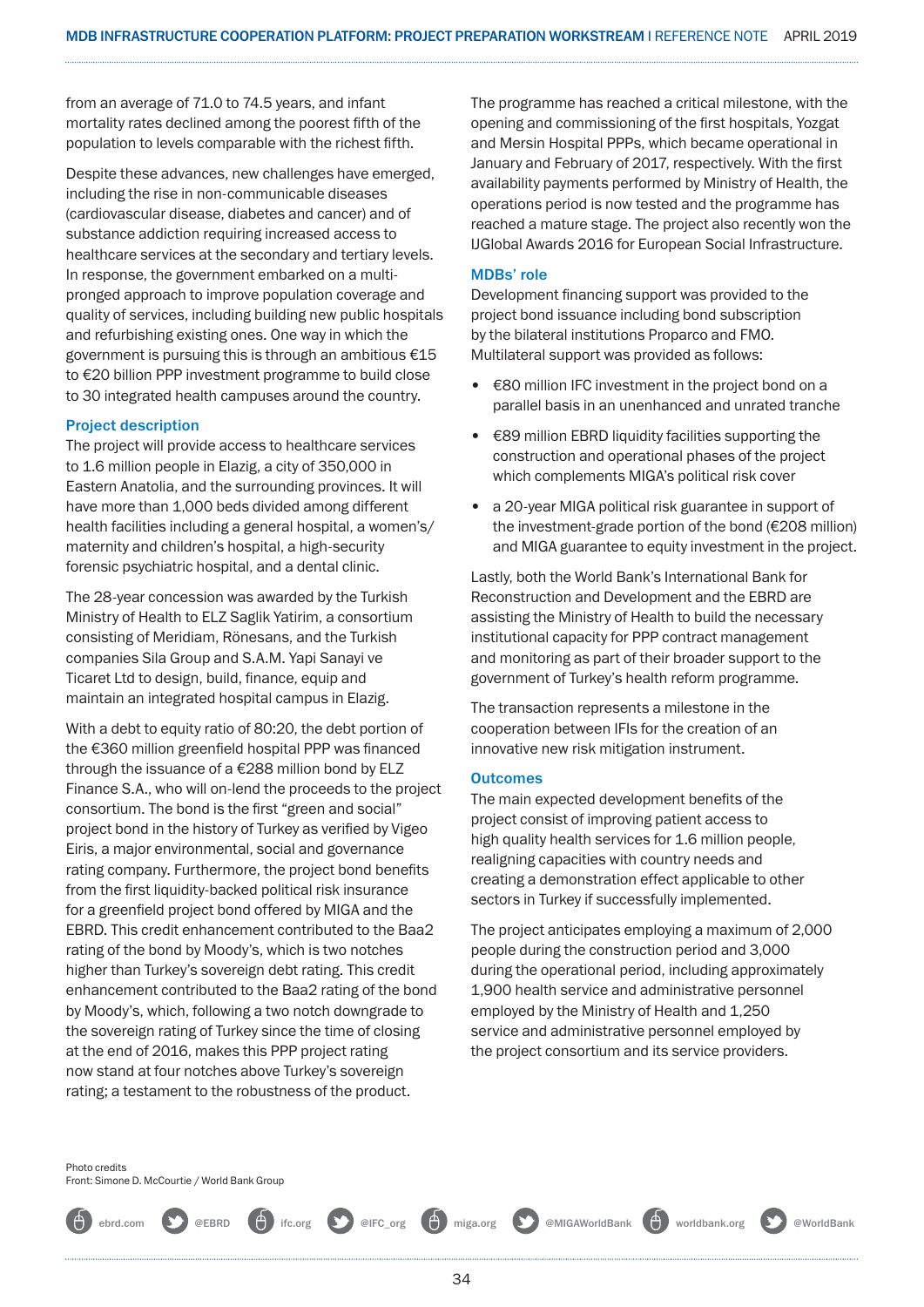## Annex C: Outline of the G20 Principles for Quality Infrastructure Investment

### Principle 1: Maximising the positive impact of infrastructure to achieve sustainable growth and development

1.1. Setting off a virtuous circle of economic activities

The aim of pursuing quality infrastructure investment is to maximise the positive economic, environmental, social, and development impact of infrastructure and create a virtuous circle of economic activities, while ensuring sound public finances. This virtuous circle can take various forms. New jobs are created during construction, operation and maintenance of infrastructure, while positive spillover effects of infrastructure stimulate the economy and lead to more demand for jobs. Advanced technology and know-how may be transferred voluntarily and on mutually agreed-upon terms. This can result in better allocation of resources, enhanced capacities, skills upgrade and improvement of productivity for local economies. This impetus would improve the potential for economic growth, leading to widening of the investor base, crowding-in more private investment, and resulting in further improvement in economic fundamentals. Such a virtuous circle of economic activities would be further secured through enhancing accessibility to, and national, regional, and global connectivity of, infrastructure, based on consensus among countries. This would facilitate trade, investment, and economic development. All these expected outcomes of the investment should be considered in the project design and planning.

#### 1.2. Promoting sustainable development and connectivity

Infrastructure investment should take into account economic, environmental and social, and governance aspects, and be guided by a sense of shared, longterm responsibility for the planet consistent with the 2030 Agenda for Sustainable Development, national and local development strategies, and relevant international commitments, and in the spirit of extensive consultation, joint efforts and shared benefits. The facilities and services of infrastructure should have sustainable development at their core and need to be broadly available, accessible, inclusive and beneficial to all. Domestic resource mobilisation is critical to addressing the infrastructure financing gap. Assistance for vf building should be provided to developing countries with the participation of international

organisations. Quality infrastructure investment also needs to be tailored to individual country conditions and consistent with local laws and regulations.

### Principle 2: Raising economic efficiency in view of life-cycle cost

Quality infrastructure investment should attain value for money and remain affordable with respect to life-cycle costs, by taking into account the total cost over its life-cycle (planning, design, finance, construction, operation and maintenance (O&M), and possible disposal), compared to the value of the asset as well as its economic, environmental and social benefits. Using this approach helps choose between repairing or upgrading an existing infrastructure or launching a new project. Project preparation, as set out in the *G20 Principles for the Infrastructure Project Preparation Phase* is crucial in this regard.

#### 2.1. The life-cycle costs and benefits of infrastructure investments should be taken into consideration in ensuring efficiency.

Construction, O&M and possible disposal costs should be estimated from the onset of the project preparation stage. The identification of mechanisms to address cost overruns and cover ongoing O&M costs is critical to ensure financial sustainability at project level. Cost-benefit analysis should be used over the life-cycle of infrastructure projects.

#### 2.2. Infrastructure projects should include strategies to mitigate the risks of delays and cost overrun, and those in post-delivery phases.

Necessary elements to achieve this objective can include: (i) broad stakeholder engagement throughout the project; (ii) expertise in planning, operations, and risk allocation/mitigation; and (iii) application of appropriate safeguards and instruments.

#### 2.3. Innovative technologies should be leveraged through the life-cycle of infrastructure projects, where appropriate, to raise economic efficiency for existing and new infrastructure.

Advanced technologies are an important component for new and existing assets and can help to improve data availability to monitor infrastructure use, performance, and safety.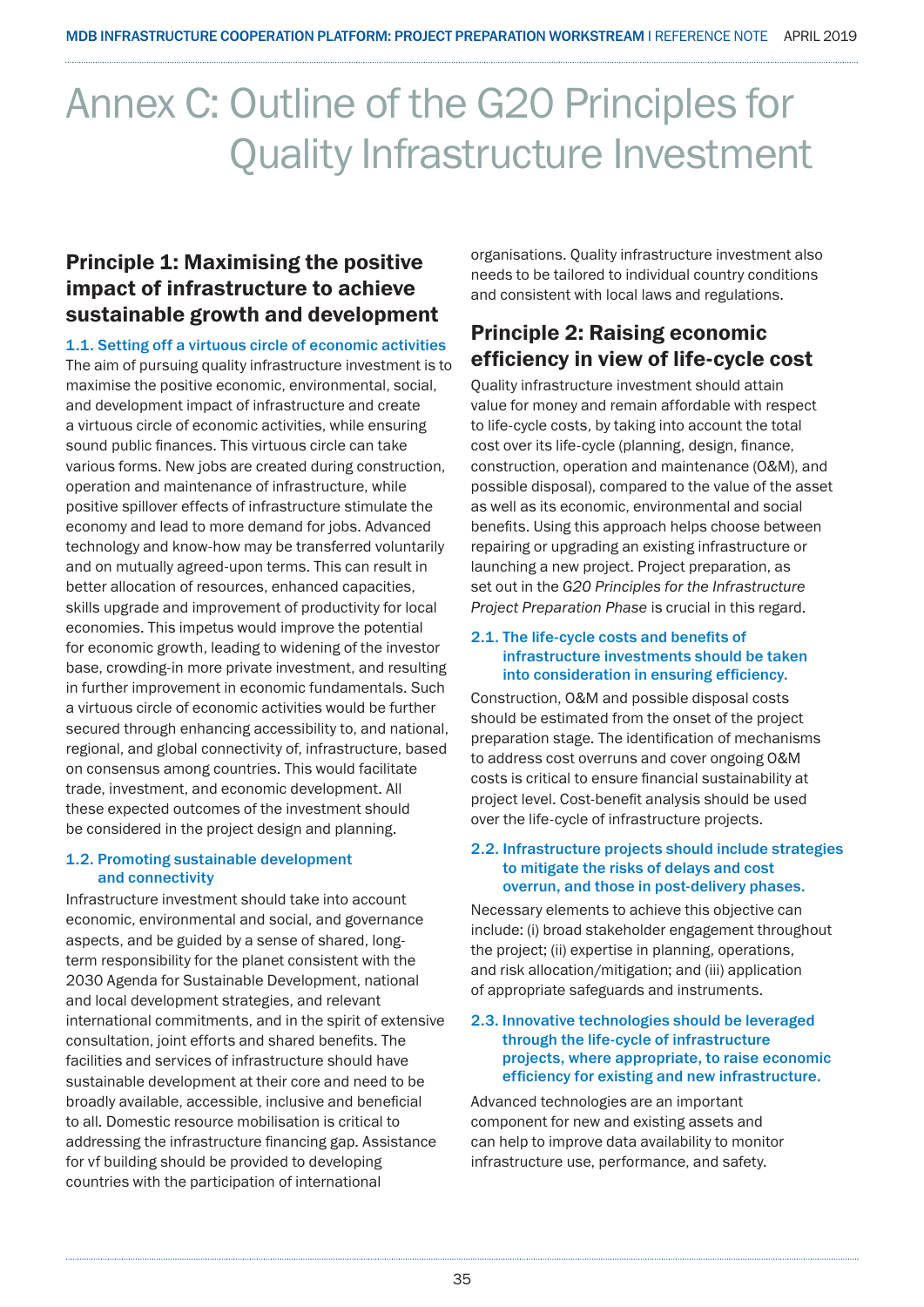### Principle 3: Integrating environmental considerations in infrastructure investments

Both positive and negative impacts of infrastructure projects on ecosystems, biodiversity, climate, weather and the use of resources should be internalised by incorporating these environmental considerations over the entire process of infrastructure investment, including by improving disclosure of these environment related information, and thereby enabling the use of green finance instruments. Infrastructure projects should align with national strategies and nationally determined contributions for those countries determined to implement them, and with transitioning to long term low emissions strategies.

#### 3.1. These environmental considerations should be entrenched in the entire lifecycle of infrastructure projects.

The impact on the environment of the development, operation and maintenance, and possible disposal of the infrastructure project should be continuously assessed. Ecosystem-based adaptation should be considered.

#### 3.2. The environmental impact of infrastructure investment should be made transparent to all stakeholders.

This will enhance the appreciation of sustainable infrastructure projects and increase awareness of related risks.

### Principle 4: Building resilience against natural disasters and other risks

Given the increasing number and heightened magnitude of natural disasters and slow onset of environmental changes, we face the urgent need to ensure long-term adaptability and build resilience of infrastructure against these risks. Infrastructure should also be resilient against human made risks.

#### 4.1. Sound disaster risk management should be factored in when designing infrastructure.

A comprehensive disaster risk management plan should influence the design of infrastructure, the ongoing maintenance and consider the re-establishment of essential services.

4.2. Well-designed disaster risk finance and insurance mechanisms may also help incentivise resilient infrastructure through the financing of preventive measures.

### Principle 5: Integrating social considerations in infrastructure investment

Infrastructure should be inclusive, enabling the economic participation and social inclusion of all. Economic and social impacts should be considered as an important component when assessing the quality of infrastructure investment, and should be managed systematically throughout the project life-cycle.

#### 5.1. Open access to infrastructure services should be secured in a nondiscriminatory manner for society.

This is best achieved though meaningful consultation and inclusive decision-making with affected communities throughout the project life cycle, with a view to securing non-discriminatory access to users.

#### 5.2. Practices of inclusiveness should be mainstreamed throughout the project life cycle.

Design, delivery, and management of infrastructure should respect human rights and the needs of all people, especially those who may experience particular vulnerabilities, including women, children, displaced communities or individuals, those with disabilities, indigenous groups, and poor and marginalised populations.

#### 5.3. All workers should have equal opportunity to access jobs created by infrastructure investments, develop skills, be able to work in safe and healthy conditions, be compensated and treated fairly, with dignity and without discrimination.

Particular consideration should be given to how infrastructure facilitates women's economic empowerment through equal access to jobs, including well-paying jobs, and opportunities created by infrastructure investments. Women's rights should be respected in labor market participation and workplace requirements, including skills training and occupational safety and health policies.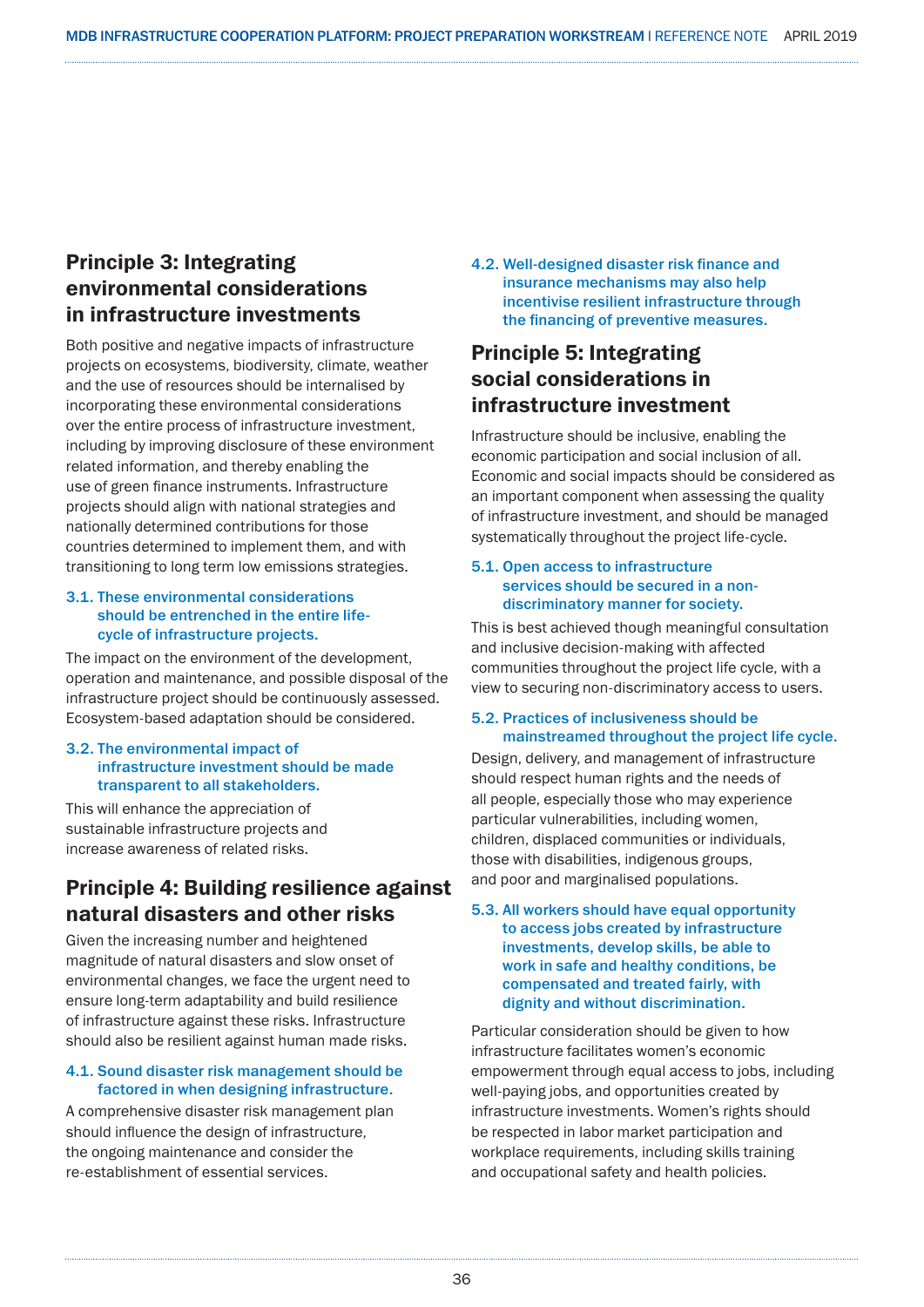#### 5.4. Safe and healthy occupational conditions should be put in place, both at the infrastructure site and in the surrounding communities.

Maintaining occupational safety and health conditions would also present a huge economic advantage worldwide.

### Principle 6: Strengthening infrastructure governance

Sound infrastructure governance over the life cycle of the project is a key factor to ensure long-term cost-effectiveness, accountability, transparency, and integrity of infrastructure investment. Countries should put in place clear rules, robust institutions, and good governance in the public and the private sector, reflecting countries' relevant international commitments, which will mitigate various risks related to investment decisionmaking, thus encouraging private-sector participation. Coordination across different levels of governments is needed. Capacity building is also key in ensuring informed decision making and effectiveness of anticorruption efforts. In addition, improved governance can be supported by good private sector practices, including responsible business conduct practices.

#### 6.1. Openness and transparency of procurement should be secured to ensure that infrastructure projects are value for money, safe and effective and so that investment is not diverted from its intended use.

Transparent, fair, informed and inclusive decisionmaking, bidding and execution processes are the cornerstone of good infrastructure governance. Greater transparency, including on terms of financing and official support will help ensure equal footing in the procurement process. A wide range of stakeholders such as users, local population, civil society organisations and private sector, should be involved.

#### 6.2. Well-designed and well-functioning governance institutions should be in place to assess financial sustainability of individual projects and prioritise among potential infrastructure projects subject to available overall financing.

In addition to project-level finance sustainability, the impact of infrastructure projects on macro-level debt sustainability, including possible contingent liabilities , needs to be considered and transparent, given that infrastructure investment can have significant impact on public finance. This will contribute to attaining value for money that considers life-cycle cost, promoting fiscal sustainability, saving fiscal space for future potential projects, and crowding in more private investments. A functionally integrated and transparent decision-making framework for infrastructure investments that considers both O&M and new investments to ensure efficient resource allocation.

#### 6.3. Anti-corruption efforts combined with enhanced transparency should continue to safeguard the integrity of infrastructure investments, which are potentially large-scale, complex, longterm, and with a wide range of stakeholders.

Infrastructure projects should have measures in place to mitigate corruption risks at all project stages.

#### 6.4. Access to adequate information and data is an enabling factor to support investment decisionmaking, project management and evaluation.

Access to information and data needs to be available in-country to help undertake cost and benefit analyses, supports government decisionmaking and policy monitoring, and facilitates project preparation processes and management.